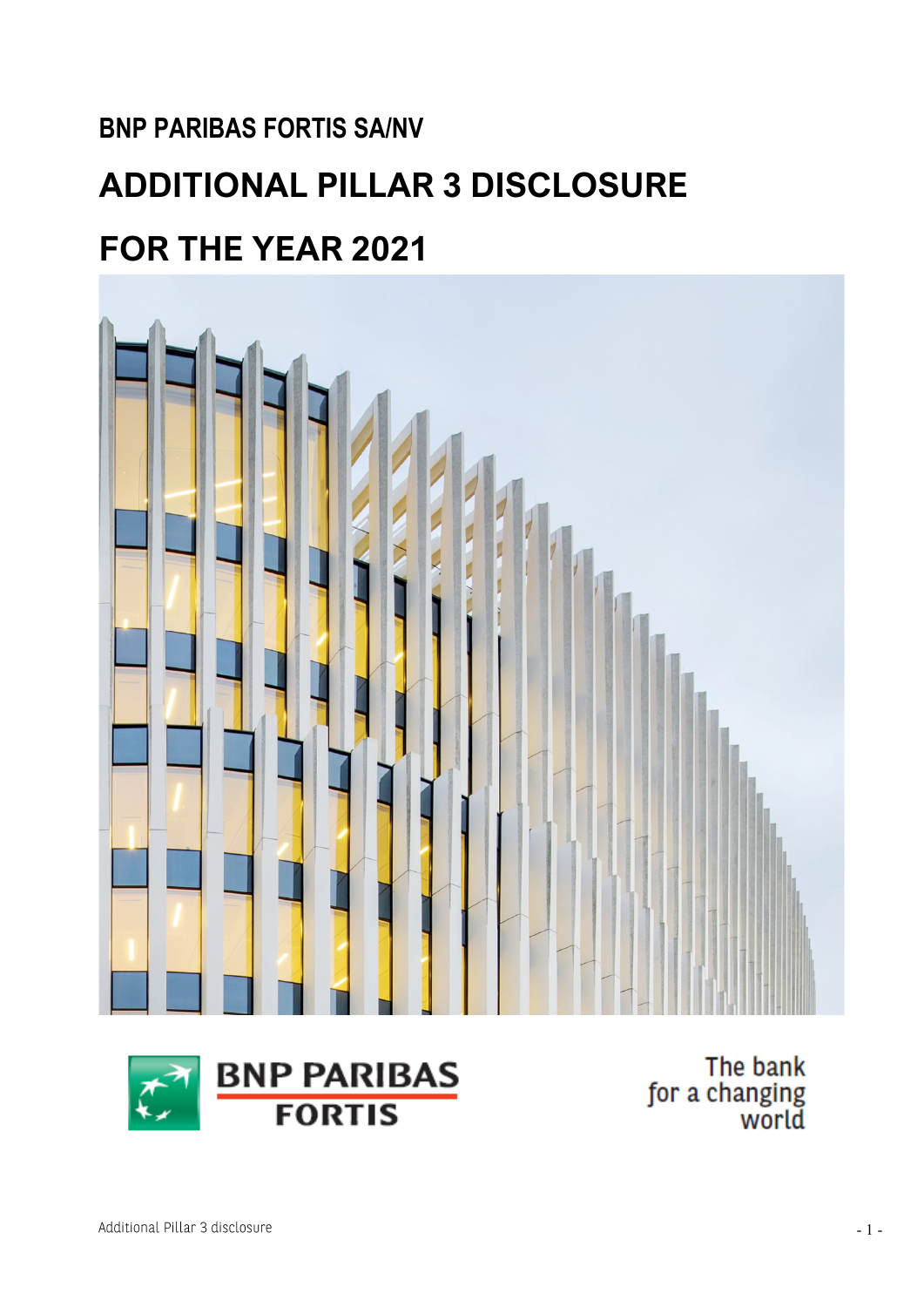This document contains additional quantitative Pillar 3 disclosures that completes information published in the Pillar 3 report of BNP Paribas Fortis for the year 2021.

#### **Contents**

| Reconciliation of regulatory own funds to balance sheet in the audited financial statements (EU CC2)5    |  |
|----------------------------------------------------------------------------------------------------------|--|
|                                                                                                          |  |
| Summary reconciliation of accounting assets and leverage ratio exposures (EU LR1 - LRSum) 7              |  |
| Split-up of on balance sheet exposures (excluding derivatives, SFTs and exempted exposures) (EU LR3 -    |  |
|                                                                                                          |  |
|                                                                                                          |  |
| CRM techniques overview: Disclosure of the use of credit risk mitigation techniques (EU CR3) 11          |  |
|                                                                                                          |  |
|                                                                                                          |  |
| IRB approach - Disclosure of the extent of the use of CRM techniques (EU CR7-A) 14                       |  |
| RWEA flow statements of credit risk exposures under the IRB approach (EU CR8) 15                         |  |
| Credit quality of performing and non-performing exposures by past due days (EU CQ3)16                    |  |
| Collateral obtained by taking possession and execution processes (EU CQ7) 18                             |  |
| Geographical distribution of credit exposures relevant for the calculation of the countercyclical buffer |  |
|                                                                                                          |  |
|                                                                                                          |  |
| Standardised approach - CCR exposures by regulatory exposure class and risk weights (EU CCR3) 21         |  |
|                                                                                                          |  |
|                                                                                                          |  |
| RWEA flow statements of market risk exposures under the IMA (EU MR2-B) 23                                |  |
|                                                                                                          |  |
|                                                                                                          |  |
|                                                                                                          |  |
|                                                                                                          |  |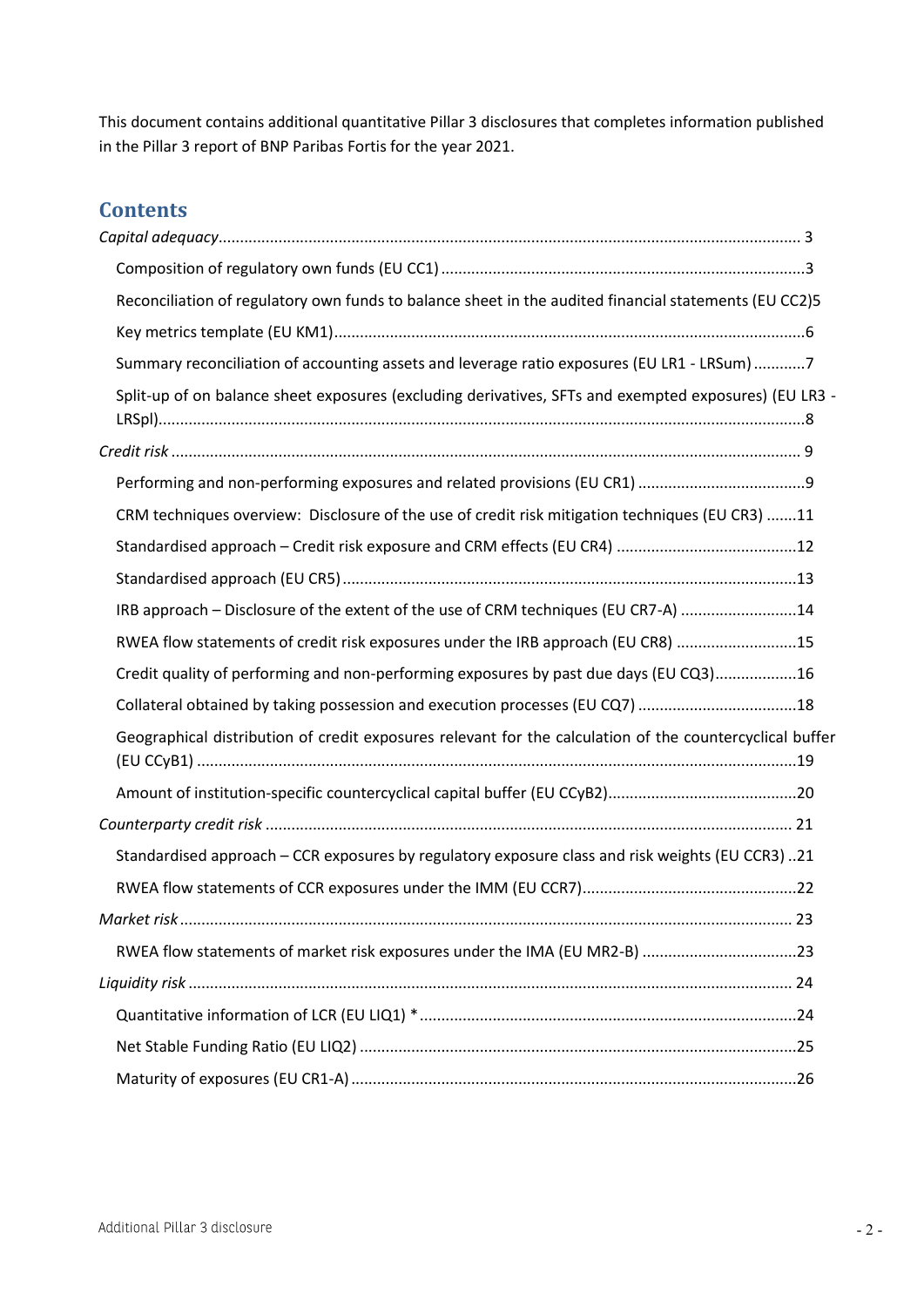#### <span id="page-2-0"></span>*Capital adequacy*

#### <span id="page-2-1"></span>*Composition of regulatory own funds (EU CC1)*

| In millions of euros                                                                                                                                                                                                                                                          | 31 December 2021 | 31 December 2020 |
|-------------------------------------------------------------------------------------------------------------------------------------------------------------------------------------------------------------------------------------------------------------------------------|------------------|------------------|
| Common Equity Tier 1 (CET1) capital: instruments and reserves                                                                                                                                                                                                                 |                  |                  |
| Capital instruments and the related share premium accounts                                                                                                                                                                                                                    | 11,905           | 11,905           |
| of which: Instrument type 1                                                                                                                                                                                                                                                   | 11,905           | 11,905           |
| Retained earnings                                                                                                                                                                                                                                                             | 12,327           | 12.311           |
| Accumulated other comprehensive income (and other reserves)                                                                                                                                                                                                                   | (1, 417)         | (1, 165)         |
| Minority interests (amount allowed in consolidated CET1)                                                                                                                                                                                                                      | 1,387            | 1,488            |
| Common Equity Tier 1 (CET1) capital before regulatory adjustments                                                                                                                                                                                                             | 24,203           | 24,539           |
| Common Equity Tier 1 (CET1) capital: regulatory adjustments                                                                                                                                                                                                                   |                  |                  |
| Additional value adjustments (negative amount)                                                                                                                                                                                                                                | (90)             | (44)             |
| Intangible assets (net of related tax liability) (negative amount)                                                                                                                                                                                                            | (1,732)          | (1,698)          |
| Deferred tax assets that rely on future profitability excluding those arising from temporary<br>differences (net of related tax liability where the conditions in Article 38 (3) CRR are met)<br>(negative amount)                                                            | (187)            | (244)            |
| Fair value reserves related to gains or losses on cash flow hedges of financial instruments<br>that are not valued at fair value                                                                                                                                              | 46               | 91               |
| Negative amounts resulting from the calculation of expected loss amounts                                                                                                                                                                                                      | (163)            | (171)            |
| Gains or losses on liabilities valued at fair value resulting from changes in own credit standing                                                                                                                                                                             | 16               | 20               |
| Defined-benefit pension fund assets (negative amount)                                                                                                                                                                                                                         | (20)             | (23)             |
| Direct, indirect and synthetic holdings by the institution of the CET1 instruments of financial<br>sector entities where the institution has a significant investment in those entities (amount<br>above 10% threshold and net of eligible short positions) (negative amount) | (364)            | (699)            |
| Other regulatory adjustments                                                                                                                                                                                                                                                  | (3)              |                  |
| Total regulatory adjustments to Common Equity Tier 1 (CET1)                                                                                                                                                                                                                   | (2, 499)         | (3,035)          |
| <b>Common Equity Tier 1 (CET1) capital</b>                                                                                                                                                                                                                                    | 21,704           | 21,504           |
| Additional Tier 1 (AT1) capital: instruments                                                                                                                                                                                                                                  |                  |                  |
| Capital instruments and the related share premium accounts                                                                                                                                                                                                                    | 500              | 500              |
| of which: classified as equity under applicable accounting standards                                                                                                                                                                                                          |                  |                  |
| of which: classified as liabilities under applicable accounting standards                                                                                                                                                                                                     | 500              | 500              |
| Amount of qualifying items referred to in Article 484 (4) CRR and the related share premium<br>accounts subject to phase out from AT1                                                                                                                                         | 205              | 205              |
| Qualifying Tier 1 capital included in consolidated AT1 capital (including minority interests not<br>included in row 5) issued by subsidiaries and held by third parties                                                                                                       | 250              | 252              |
| Additional Tier 1 (AT1) capital before regulatory adjustments                                                                                                                                                                                                                 | 956              | 957              |
| <b>Additional Tier 1 (AT1) capital</b>                                                                                                                                                                                                                                        | 956              | 957              |
| Tier 1 capital $(T1 = CET1 + AT1)$                                                                                                                                                                                                                                            | 22,660           | 22,461           |
| Tier 2 (T2) capital: instruments                                                                                                                                                                                                                                              |                  |                  |
| Capital instruments and the related share premium accounts                                                                                                                                                                                                                    | 1,000            | 2,493            |
| Amount of qualifying items referred to in Article 484(5) CRR and the related share premium<br>accounts subject to phase out from T2 as described in Article 486(4) CRR                                                                                                        | 30               | 60               |
| Qualifying own funds instruments included in consolidated T2 capital (including minority<br>interests and AT1 instruments not included in rows 5 or 34) issued by subsidiaries and held<br>by third parties                                                                   | 284              | 289              |
| Tier 2 (T2) capital before regulatory adjustments                                                                                                                                                                                                                             | 1,314            | 2,842            |
| Tier 2 (T2) capital: regulatory adjustments                                                                                                                                                                                                                                   |                  |                  |
| Direct, indirect and synthetic holdings by the institution of the T2 instruments and<br>subordinated loans of financial sector entities where the institution has a significant<br>investment in those entities (net of eligible short positions) (negative amount)           | (240)            | (243)            |
| Total regulatory adjustments to Tier 2 (T2) capital                                                                                                                                                                                                                           | (240)            | (243)            |
| Tier 2 (T2) capital                                                                                                                                                                                                                                                           | 1,074            | 2,599            |
| Total capital $(TC = T1 + T2)$                                                                                                                                                                                                                                                | 23,734           | 25,060           |
| <b>Total Risk exposure amount</b>                                                                                                                                                                                                                                             | 120,884          | 135,506          |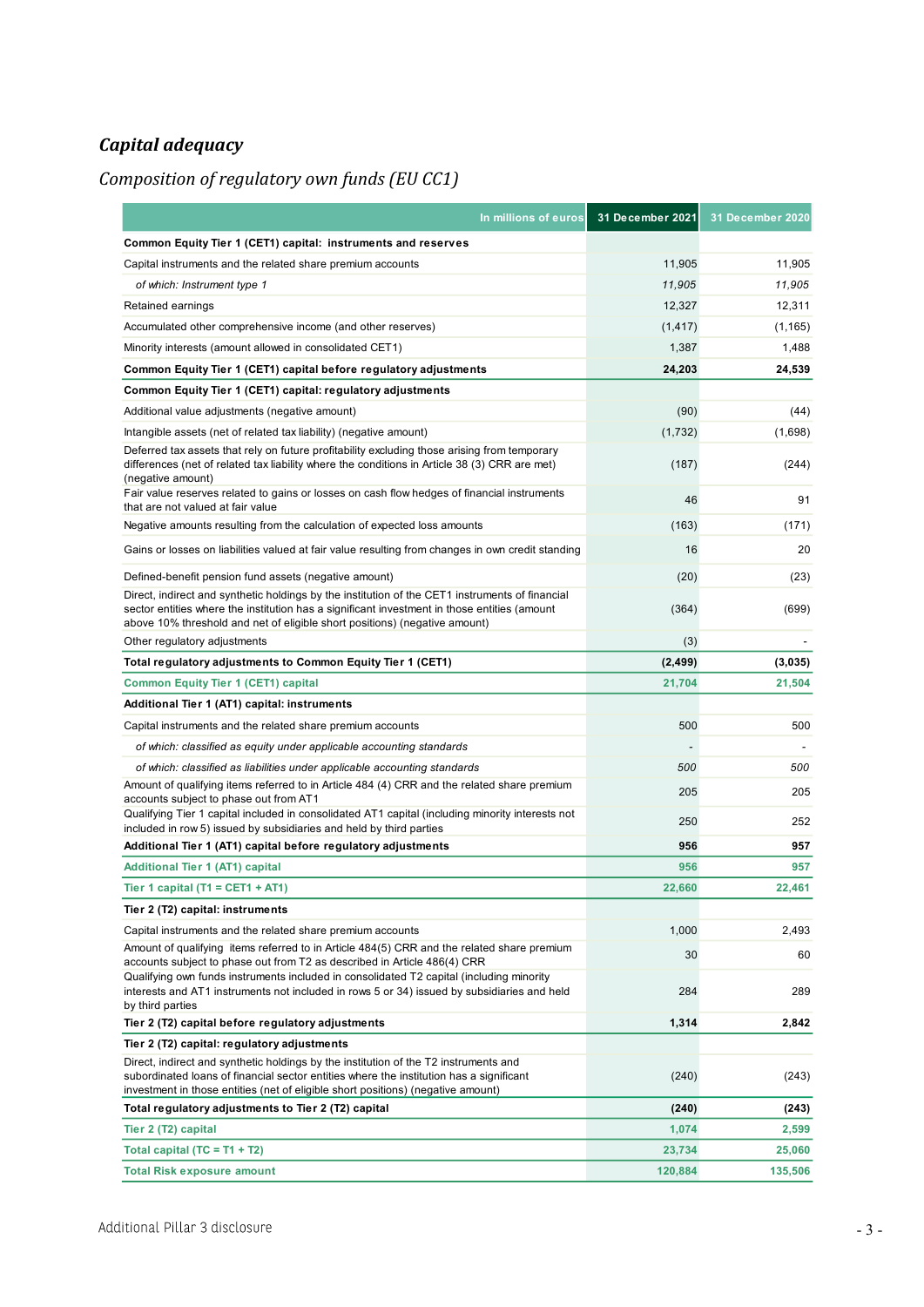| Capital ratios and requirements including buffers                                                                                                                                                                                                     |        |          |
|-------------------------------------------------------------------------------------------------------------------------------------------------------------------------------------------------------------------------------------------------------|--------|----------|
| Common Equity Tier 1 capital                                                                                                                                                                                                                          | 17.95% | 15.87%   |
| Tier 1 capital                                                                                                                                                                                                                                        | 18.75% | 16.58%   |
| Total capital                                                                                                                                                                                                                                         | 19.63% | 18.49%   |
| Institution CET1 overall capital requirements                                                                                                                                                                                                         | 9.25%  | 9.23%    |
| of which: capital conservation buffer requirement                                                                                                                                                                                                     | 2.50%  | 2.50%    |
| of which: countercyclical capital buffer requirement                                                                                                                                                                                                  | 0.05%  | 0.02%    |
| of which: systemic risk buffer requirement                                                                                                                                                                                                            | 0.00%  | $0.00\%$ |
| of which: Global Systemically Important Institution (G-SII) or Other Systemically Important<br>Institution (O-SII) buffer requirement                                                                                                                 | 1.50%  | 1.50%    |
| of which: additional own funds requirements to address the risks other than the risk of<br>excessive leverage                                                                                                                                         | 0.70%  | 0.70%    |
| Common Equity Tier 1 capital (as a percentage of risk exposure amount) available after<br>meeting the minimum capital requirements                                                                                                                    | 10.38% | 9.24%    |
| Amounts below the thresholds for deduction (before risk weighting)                                                                                                                                                                                    |        |          |
| Direct and indirect holdings of own funds and eligible liabilities of financial sector entities<br>where the institution does not have a significant investment in those entities (amount below<br>10% threshold and net of eligible short positions) | 356    | 495      |
| Direct and indirect holdings by the institution of the CET1 instruments of financial sector<br>entities where the institution has a significant investment in those entities (amount below<br>17.65% thresholds and net of eligible short positions)  | 2,207  | 2,247    |
| Deferred tax assets arising from temporary differences (amount below 17,65% threshold, net<br>of related tax liability where the conditions in Article 38 (3) CRR are met)                                                                            | 962    | 1,149    |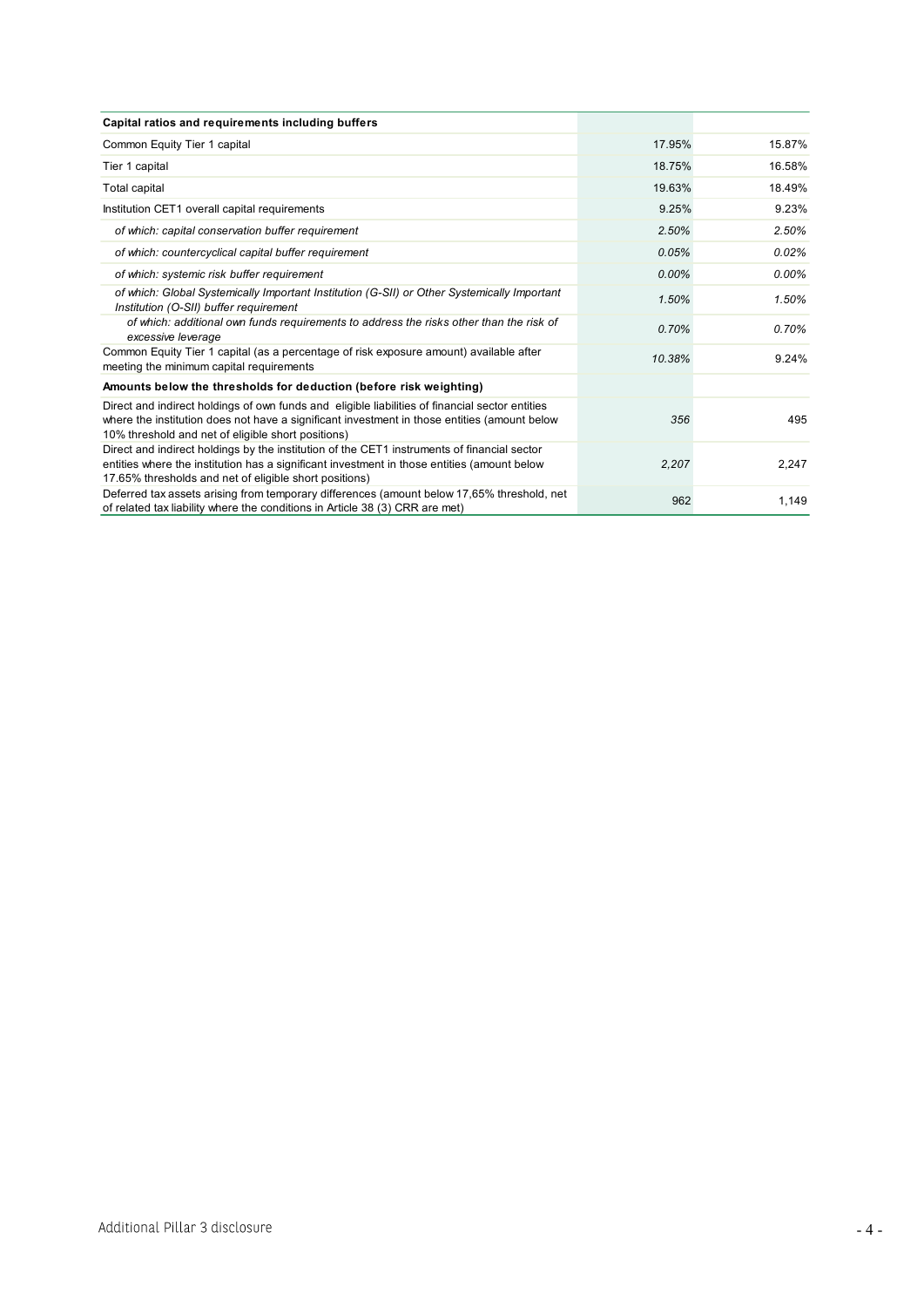#### <span id="page-4-0"></span>*Reconciliation of regulatory own funds to balance sheet in the audited financial statements (EU CC2)*

| <b>Balance sheet as in</b><br><b>Balance sheet as in</b><br><b>Under regulatory</b><br>Under regulatory<br>published financial<br>published financial<br>scope of<br>scope of<br>In millions of euros<br>state ments<br>consolidation<br><b>statements</b><br>consolidation<br><b>Assets</b><br>Cash and balances at central banks<br>61,263<br>61,891<br>50,074<br>50,653<br>13,634<br>13,542<br>17,832<br>17,703<br>Financial instruments at fair value through profit or loss<br>1,317<br>of which Securities<br>1,307<br>1,564<br>1,566<br>4,055<br>of which Loans and repurchase agreements<br>4,282<br>4,282<br>4,055<br>of which Derivative financial instruments<br>8.035<br>7,953<br>12,213<br>12,082<br>1,982<br>3,181<br>Derivatives used for hedging purposes<br>1,969<br>3,178<br>Financial assets at fair value through equity<br>7,861<br>7,861<br>9,773<br>10,008<br>of which Debt securities<br>7,547<br>7,547<br>9,460<br>9,695<br>314<br>313<br>of which Equity securities<br>314<br>313<br>213,208<br>230,728<br>210,656<br>216,113<br>Financial assets at amortised cost<br>7,394<br>8,531<br>8,527<br>of which Loans and advances to credit institutions<br>6,112<br>of which Loans and advances to customers<br>194,102<br>188,742<br>192,718<br>211,577<br>11,712<br>13,039<br>13,383<br>14,868<br>of which Debt securities<br>1,812<br>2,787<br>Remeasurement adjustment on interest-rate risk hedged portfolios<br>1,855<br>2,712<br>248<br>235<br>Financial investments of insurance activities<br>Current and deferred tax assets<br>1,342<br>1,564<br>1,230<br>1,607<br>Accrued income and other assets<br>9,188<br>7,694<br>10,360<br>10,467<br>Equity-method investments<br>3,809<br>6,239<br>3,747<br>3,807<br>Property, plant and equipment and Investment property<br>26.144<br>1,961<br>23,914<br>23,992<br>390<br>Intangible assets<br>306<br>368<br>376<br>767<br>244<br>722<br>722<br>Goodwill<br>Non-current assets held for sale<br><b>TOTAL ASSETS</b><br>341,648<br>335,520<br>335,135<br>341,416<br><b>Liabilities</b><br>426<br>426<br>71<br>71<br>Deposits from central banks<br>22,372<br>22,283<br>25,987<br>25,856<br>Financial instruments at fair value through profit or loss<br>of which Securities<br>159<br>159<br>132<br>132<br>13,060<br>13,060<br>12,540<br>12,540<br>of which Deposits and repurchase agreements<br>of which Issued debt securities<br>3.028<br>3,021<br>3,135<br>3,135<br>6,043<br>10,049<br>of which Derivative financial instruments<br>6,125<br>10,180<br>Derivatives used for hedging purposes<br>3,215<br>3,342<br>5,257<br>5,469<br>270,821<br>265,301<br>Financial liabilities at amortised cost<br>267,474<br>259,145<br>of which Deposits from credit institutions<br>56.610<br>49,002<br>50,820<br>50,984<br>of which Deposits from customers<br>199,037<br>205,254<br>193,770<br>199,730<br>of which Debt securities<br>12,878<br>11,012<br>11,815<br>11,847<br>2,296<br>2,206<br>of which Subordinated debt<br>2,740<br>2,740<br>Remeasurement adjustment on interest-rate risk hedged portfolios<br>472<br>472<br>1,449<br>1,449<br>768<br>381<br>771<br>772<br>Current and deferred tax liabilities<br>8,012<br>5,955<br>8,207<br>8,245<br>Accrued expenses and other liabilities<br>Technical reserves and other insurance liabilities<br>156<br>128<br>4,209<br>3,990<br>4,282<br>4,414<br>Provisions for contingencies and charges<br>Liabilities associated with non-current assets held for sale<br><b>TOTAL LIABILITIES</b><br>310,451<br>304,323<br>305,297<br>311,577<br><b>Shareholders' Equity</b><br>Share capital, additional paid-in capital and retained earnings<br>24,735<br>24,716<br>23,808<br>23,808<br>Net income for the period attributable to shareholders<br>2,593<br>2,593<br>1,870<br>1,870<br>Total capital, retained earnings and net income for the period attributable to shareholders<br>27,328<br>27,309<br>25,678<br>25,678<br>Changes in assets and liabilities recognised directly in equity<br>(1, 436)<br>(1, 416)<br>(1, 165)<br>(1, 164)<br>Unrealised gains or losses on non-recyclable items through profit or loss<br>(78)<br>(59)<br>(71)<br>(71)<br>Unrealised or deferred gains or losses on recyclable items through profit or loss<br>(1, 358)<br>(1, 357)<br>(1,093)<br>(1,093)<br>25,892<br>24,514<br>Shareholders' equity<br>25,893<br>24,513<br>Retained earnings and net income for the period attributable to minority interests<br>6,070<br>6,070<br>6,276<br>6,275<br>Change in assets and liabilities recognised directly in equity<br>(971)<br>(971)<br>(745)<br>(745)<br>5,305<br>5,304<br>5,325<br>5,325<br>Minority interests<br>TOTAL SHAREHOLDERS' EQUITY<br>31,197<br>31,197<br>29,838<br>29,839 |  | 31 December 2021 | 31 December 2020 |
|----------------------------------------------------------------------------------------------------------------------------------------------------------------------------------------------------------------------------------------------------------------------------------------------------------------------------------------------------------------------------------------------------------------------------------------------------------------------------------------------------------------------------------------------------------------------------------------------------------------------------------------------------------------------------------------------------------------------------------------------------------------------------------------------------------------------------------------------------------------------------------------------------------------------------------------------------------------------------------------------------------------------------------------------------------------------------------------------------------------------------------------------------------------------------------------------------------------------------------------------------------------------------------------------------------------------------------------------------------------------------------------------------------------------------------------------------------------------------------------------------------------------------------------------------------------------------------------------------------------------------------------------------------------------------------------------------------------------------------------------------------------------------------------------------------------------------------------------------------------------------------------------------------------------------------------------------------------------------------------------------------------------------------------------------------------------------------------------------------------------------------------------------------------------------------------------------------------------------------------------------------------------------------------------------------------------------------------------------------------------------------------------------------------------------------------------------------------------------------------------------------------------------------------------------------------------------------------------------------------------------------------------------------------------------------------------------------------------------------------------------------------------------------------------------------------------------------------------------------------------------------------------------------------------------------------------------------------------------------------------------------------------------------------------------------------------------------------------------------------------------------------------------------------------------------------------------------------------------------------------------------------------------------------------------------------------------------------------------------------------------------------------------------------------------------------------------------------------------------------------------------------------------------------------------------------------------------------------------------------------------------------------------------------------------------------------------------------------------------------------------------------------------------------------------------------------------------------------------------------------------------------------------------------------------------------------------------------------------------------------------------------------------------------------------------------------------------------------------------------------------------------------------------------------------------------------------------------------------------------------------------------------------------------------------------------------------------------------------------------------------------------------------------------------------------------------------------------------------------------------------------------------------------------------------------------------------------------------------------------------------------------------------------------------------------------------------------------------------------------------------------|--|------------------|------------------|
|                                                                                                                                                                                                                                                                                                                                                                                                                                                                                                                                                                                                                                                                                                                                                                                                                                                                                                                                                                                                                                                                                                                                                                                                                                                                                                                                                                                                                                                                                                                                                                                                                                                                                                                                                                                                                                                                                                                                                                                                                                                                                                                                                                                                                                                                                                                                                                                                                                                                                                                                                                                                                                                                                                                                                                                                                                                                                                                                                                                                                                                                                                                                                                                                                                                                                                                                                                                                                                                                                                                                                                                                                                                                                                                                                                                                                                                                                                                                                                                                                                                                                                                                                                                                                                                                                                                                                                                                                                                                                                                                                                                                                                                                                                                                                          |  |                  |                  |
|                                                                                                                                                                                                                                                                                                                                                                                                                                                                                                                                                                                                                                                                                                                                                                                                                                                                                                                                                                                                                                                                                                                                                                                                                                                                                                                                                                                                                                                                                                                                                                                                                                                                                                                                                                                                                                                                                                                                                                                                                                                                                                                                                                                                                                                                                                                                                                                                                                                                                                                                                                                                                                                                                                                                                                                                                                                                                                                                                                                                                                                                                                                                                                                                                                                                                                                                                                                                                                                                                                                                                                                                                                                                                                                                                                                                                                                                                                                                                                                                                                                                                                                                                                                                                                                                                                                                                                                                                                                                                                                                                                                                                                                                                                                                                          |  |                  |                  |
|                                                                                                                                                                                                                                                                                                                                                                                                                                                                                                                                                                                                                                                                                                                                                                                                                                                                                                                                                                                                                                                                                                                                                                                                                                                                                                                                                                                                                                                                                                                                                                                                                                                                                                                                                                                                                                                                                                                                                                                                                                                                                                                                                                                                                                                                                                                                                                                                                                                                                                                                                                                                                                                                                                                                                                                                                                                                                                                                                                                                                                                                                                                                                                                                                                                                                                                                                                                                                                                                                                                                                                                                                                                                                                                                                                                                                                                                                                                                                                                                                                                                                                                                                                                                                                                                                                                                                                                                                                                                                                                                                                                                                                                                                                                                                          |  |                  |                  |
|                                                                                                                                                                                                                                                                                                                                                                                                                                                                                                                                                                                                                                                                                                                                                                                                                                                                                                                                                                                                                                                                                                                                                                                                                                                                                                                                                                                                                                                                                                                                                                                                                                                                                                                                                                                                                                                                                                                                                                                                                                                                                                                                                                                                                                                                                                                                                                                                                                                                                                                                                                                                                                                                                                                                                                                                                                                                                                                                                                                                                                                                                                                                                                                                                                                                                                                                                                                                                                                                                                                                                                                                                                                                                                                                                                                                                                                                                                                                                                                                                                                                                                                                                                                                                                                                                                                                                                                                                                                                                                                                                                                                                                                                                                                                                          |  |                  |                  |
|                                                                                                                                                                                                                                                                                                                                                                                                                                                                                                                                                                                                                                                                                                                                                                                                                                                                                                                                                                                                                                                                                                                                                                                                                                                                                                                                                                                                                                                                                                                                                                                                                                                                                                                                                                                                                                                                                                                                                                                                                                                                                                                                                                                                                                                                                                                                                                                                                                                                                                                                                                                                                                                                                                                                                                                                                                                                                                                                                                                                                                                                                                                                                                                                                                                                                                                                                                                                                                                                                                                                                                                                                                                                                                                                                                                                                                                                                                                                                                                                                                                                                                                                                                                                                                                                                                                                                                                                                                                                                                                                                                                                                                                                                                                                                          |  |                  |                  |
|                                                                                                                                                                                                                                                                                                                                                                                                                                                                                                                                                                                                                                                                                                                                                                                                                                                                                                                                                                                                                                                                                                                                                                                                                                                                                                                                                                                                                                                                                                                                                                                                                                                                                                                                                                                                                                                                                                                                                                                                                                                                                                                                                                                                                                                                                                                                                                                                                                                                                                                                                                                                                                                                                                                                                                                                                                                                                                                                                                                                                                                                                                                                                                                                                                                                                                                                                                                                                                                                                                                                                                                                                                                                                                                                                                                                                                                                                                                                                                                                                                                                                                                                                                                                                                                                                                                                                                                                                                                                                                                                                                                                                                                                                                                                                          |  |                  |                  |
|                                                                                                                                                                                                                                                                                                                                                                                                                                                                                                                                                                                                                                                                                                                                                                                                                                                                                                                                                                                                                                                                                                                                                                                                                                                                                                                                                                                                                                                                                                                                                                                                                                                                                                                                                                                                                                                                                                                                                                                                                                                                                                                                                                                                                                                                                                                                                                                                                                                                                                                                                                                                                                                                                                                                                                                                                                                                                                                                                                                                                                                                                                                                                                                                                                                                                                                                                                                                                                                                                                                                                                                                                                                                                                                                                                                                                                                                                                                                                                                                                                                                                                                                                                                                                                                                                                                                                                                                                                                                                                                                                                                                                                                                                                                                                          |  |                  |                  |
|                                                                                                                                                                                                                                                                                                                                                                                                                                                                                                                                                                                                                                                                                                                                                                                                                                                                                                                                                                                                                                                                                                                                                                                                                                                                                                                                                                                                                                                                                                                                                                                                                                                                                                                                                                                                                                                                                                                                                                                                                                                                                                                                                                                                                                                                                                                                                                                                                                                                                                                                                                                                                                                                                                                                                                                                                                                                                                                                                                                                                                                                                                                                                                                                                                                                                                                                                                                                                                                                                                                                                                                                                                                                                                                                                                                                                                                                                                                                                                                                                                                                                                                                                                                                                                                                                                                                                                                                                                                                                                                                                                                                                                                                                                                                                          |  |                  |                  |
|                                                                                                                                                                                                                                                                                                                                                                                                                                                                                                                                                                                                                                                                                                                                                                                                                                                                                                                                                                                                                                                                                                                                                                                                                                                                                                                                                                                                                                                                                                                                                                                                                                                                                                                                                                                                                                                                                                                                                                                                                                                                                                                                                                                                                                                                                                                                                                                                                                                                                                                                                                                                                                                                                                                                                                                                                                                                                                                                                                                                                                                                                                                                                                                                                                                                                                                                                                                                                                                                                                                                                                                                                                                                                                                                                                                                                                                                                                                                                                                                                                                                                                                                                                                                                                                                                                                                                                                                                                                                                                                                                                                                                                                                                                                                                          |  |                  |                  |
|                                                                                                                                                                                                                                                                                                                                                                                                                                                                                                                                                                                                                                                                                                                                                                                                                                                                                                                                                                                                                                                                                                                                                                                                                                                                                                                                                                                                                                                                                                                                                                                                                                                                                                                                                                                                                                                                                                                                                                                                                                                                                                                                                                                                                                                                                                                                                                                                                                                                                                                                                                                                                                                                                                                                                                                                                                                                                                                                                                                                                                                                                                                                                                                                                                                                                                                                                                                                                                                                                                                                                                                                                                                                                                                                                                                                                                                                                                                                                                                                                                                                                                                                                                                                                                                                                                                                                                                                                                                                                                                                                                                                                                                                                                                                                          |  |                  |                  |
|                                                                                                                                                                                                                                                                                                                                                                                                                                                                                                                                                                                                                                                                                                                                                                                                                                                                                                                                                                                                                                                                                                                                                                                                                                                                                                                                                                                                                                                                                                                                                                                                                                                                                                                                                                                                                                                                                                                                                                                                                                                                                                                                                                                                                                                                                                                                                                                                                                                                                                                                                                                                                                                                                                                                                                                                                                                                                                                                                                                                                                                                                                                                                                                                                                                                                                                                                                                                                                                                                                                                                                                                                                                                                                                                                                                                                                                                                                                                                                                                                                                                                                                                                                                                                                                                                                                                                                                                                                                                                                                                                                                                                                                                                                                                                          |  |                  |                  |
|                                                                                                                                                                                                                                                                                                                                                                                                                                                                                                                                                                                                                                                                                                                                                                                                                                                                                                                                                                                                                                                                                                                                                                                                                                                                                                                                                                                                                                                                                                                                                                                                                                                                                                                                                                                                                                                                                                                                                                                                                                                                                                                                                                                                                                                                                                                                                                                                                                                                                                                                                                                                                                                                                                                                                                                                                                                                                                                                                                                                                                                                                                                                                                                                                                                                                                                                                                                                                                                                                                                                                                                                                                                                                                                                                                                                                                                                                                                                                                                                                                                                                                                                                                                                                                                                                                                                                                                                                                                                                                                                                                                                                                                                                                                                                          |  |                  |                  |
|                                                                                                                                                                                                                                                                                                                                                                                                                                                                                                                                                                                                                                                                                                                                                                                                                                                                                                                                                                                                                                                                                                                                                                                                                                                                                                                                                                                                                                                                                                                                                                                                                                                                                                                                                                                                                                                                                                                                                                                                                                                                                                                                                                                                                                                                                                                                                                                                                                                                                                                                                                                                                                                                                                                                                                                                                                                                                                                                                                                                                                                                                                                                                                                                                                                                                                                                                                                                                                                                                                                                                                                                                                                                                                                                                                                                                                                                                                                                                                                                                                                                                                                                                                                                                                                                                                                                                                                                                                                                                                                                                                                                                                                                                                                                                          |  |                  |                  |
|                                                                                                                                                                                                                                                                                                                                                                                                                                                                                                                                                                                                                                                                                                                                                                                                                                                                                                                                                                                                                                                                                                                                                                                                                                                                                                                                                                                                                                                                                                                                                                                                                                                                                                                                                                                                                                                                                                                                                                                                                                                                                                                                                                                                                                                                                                                                                                                                                                                                                                                                                                                                                                                                                                                                                                                                                                                                                                                                                                                                                                                                                                                                                                                                                                                                                                                                                                                                                                                                                                                                                                                                                                                                                                                                                                                                                                                                                                                                                                                                                                                                                                                                                                                                                                                                                                                                                                                                                                                                                                                                                                                                                                                                                                                                                          |  |                  |                  |
|                                                                                                                                                                                                                                                                                                                                                                                                                                                                                                                                                                                                                                                                                                                                                                                                                                                                                                                                                                                                                                                                                                                                                                                                                                                                                                                                                                                                                                                                                                                                                                                                                                                                                                                                                                                                                                                                                                                                                                                                                                                                                                                                                                                                                                                                                                                                                                                                                                                                                                                                                                                                                                                                                                                                                                                                                                                                                                                                                                                                                                                                                                                                                                                                                                                                                                                                                                                                                                                                                                                                                                                                                                                                                                                                                                                                                                                                                                                                                                                                                                                                                                                                                                                                                                                                                                                                                                                                                                                                                                                                                                                                                                                                                                                                                          |  |                  |                  |
|                                                                                                                                                                                                                                                                                                                                                                                                                                                                                                                                                                                                                                                                                                                                                                                                                                                                                                                                                                                                                                                                                                                                                                                                                                                                                                                                                                                                                                                                                                                                                                                                                                                                                                                                                                                                                                                                                                                                                                                                                                                                                                                                                                                                                                                                                                                                                                                                                                                                                                                                                                                                                                                                                                                                                                                                                                                                                                                                                                                                                                                                                                                                                                                                                                                                                                                                                                                                                                                                                                                                                                                                                                                                                                                                                                                                                                                                                                                                                                                                                                                                                                                                                                                                                                                                                                                                                                                                                                                                                                                                                                                                                                                                                                                                                          |  |                  |                  |
|                                                                                                                                                                                                                                                                                                                                                                                                                                                                                                                                                                                                                                                                                                                                                                                                                                                                                                                                                                                                                                                                                                                                                                                                                                                                                                                                                                                                                                                                                                                                                                                                                                                                                                                                                                                                                                                                                                                                                                                                                                                                                                                                                                                                                                                                                                                                                                                                                                                                                                                                                                                                                                                                                                                                                                                                                                                                                                                                                                                                                                                                                                                                                                                                                                                                                                                                                                                                                                                                                                                                                                                                                                                                                                                                                                                                                                                                                                                                                                                                                                                                                                                                                                                                                                                                                                                                                                                                                                                                                                                                                                                                                                                                                                                                                          |  |                  |                  |
|                                                                                                                                                                                                                                                                                                                                                                                                                                                                                                                                                                                                                                                                                                                                                                                                                                                                                                                                                                                                                                                                                                                                                                                                                                                                                                                                                                                                                                                                                                                                                                                                                                                                                                                                                                                                                                                                                                                                                                                                                                                                                                                                                                                                                                                                                                                                                                                                                                                                                                                                                                                                                                                                                                                                                                                                                                                                                                                                                                                                                                                                                                                                                                                                                                                                                                                                                                                                                                                                                                                                                                                                                                                                                                                                                                                                                                                                                                                                                                                                                                                                                                                                                                                                                                                                                                                                                                                                                                                                                                                                                                                                                                                                                                                                                          |  |                  |                  |
|                                                                                                                                                                                                                                                                                                                                                                                                                                                                                                                                                                                                                                                                                                                                                                                                                                                                                                                                                                                                                                                                                                                                                                                                                                                                                                                                                                                                                                                                                                                                                                                                                                                                                                                                                                                                                                                                                                                                                                                                                                                                                                                                                                                                                                                                                                                                                                                                                                                                                                                                                                                                                                                                                                                                                                                                                                                                                                                                                                                                                                                                                                                                                                                                                                                                                                                                                                                                                                                                                                                                                                                                                                                                                                                                                                                                                                                                                                                                                                                                                                                                                                                                                                                                                                                                                                                                                                                                                                                                                                                                                                                                                                                                                                                                                          |  |                  |                  |
|                                                                                                                                                                                                                                                                                                                                                                                                                                                                                                                                                                                                                                                                                                                                                                                                                                                                                                                                                                                                                                                                                                                                                                                                                                                                                                                                                                                                                                                                                                                                                                                                                                                                                                                                                                                                                                                                                                                                                                                                                                                                                                                                                                                                                                                                                                                                                                                                                                                                                                                                                                                                                                                                                                                                                                                                                                                                                                                                                                                                                                                                                                                                                                                                                                                                                                                                                                                                                                                                                                                                                                                                                                                                                                                                                                                                                                                                                                                                                                                                                                                                                                                                                                                                                                                                                                                                                                                                                                                                                                                                                                                                                                                                                                                                                          |  |                  |                  |
|                                                                                                                                                                                                                                                                                                                                                                                                                                                                                                                                                                                                                                                                                                                                                                                                                                                                                                                                                                                                                                                                                                                                                                                                                                                                                                                                                                                                                                                                                                                                                                                                                                                                                                                                                                                                                                                                                                                                                                                                                                                                                                                                                                                                                                                                                                                                                                                                                                                                                                                                                                                                                                                                                                                                                                                                                                                                                                                                                                                                                                                                                                                                                                                                                                                                                                                                                                                                                                                                                                                                                                                                                                                                                                                                                                                                                                                                                                                                                                                                                                                                                                                                                                                                                                                                                                                                                                                                                                                                                                                                                                                                                                                                                                                                                          |  |                  |                  |
|                                                                                                                                                                                                                                                                                                                                                                                                                                                                                                                                                                                                                                                                                                                                                                                                                                                                                                                                                                                                                                                                                                                                                                                                                                                                                                                                                                                                                                                                                                                                                                                                                                                                                                                                                                                                                                                                                                                                                                                                                                                                                                                                                                                                                                                                                                                                                                                                                                                                                                                                                                                                                                                                                                                                                                                                                                                                                                                                                                                                                                                                                                                                                                                                                                                                                                                                                                                                                                                                                                                                                                                                                                                                                                                                                                                                                                                                                                                                                                                                                                                                                                                                                                                                                                                                                                                                                                                                                                                                                                                                                                                                                                                                                                                                                          |  |                  |                  |
|                                                                                                                                                                                                                                                                                                                                                                                                                                                                                                                                                                                                                                                                                                                                                                                                                                                                                                                                                                                                                                                                                                                                                                                                                                                                                                                                                                                                                                                                                                                                                                                                                                                                                                                                                                                                                                                                                                                                                                                                                                                                                                                                                                                                                                                                                                                                                                                                                                                                                                                                                                                                                                                                                                                                                                                                                                                                                                                                                                                                                                                                                                                                                                                                                                                                                                                                                                                                                                                                                                                                                                                                                                                                                                                                                                                                                                                                                                                                                                                                                                                                                                                                                                                                                                                                                                                                                                                                                                                                                                                                                                                                                                                                                                                                                          |  |                  |                  |
|                                                                                                                                                                                                                                                                                                                                                                                                                                                                                                                                                                                                                                                                                                                                                                                                                                                                                                                                                                                                                                                                                                                                                                                                                                                                                                                                                                                                                                                                                                                                                                                                                                                                                                                                                                                                                                                                                                                                                                                                                                                                                                                                                                                                                                                                                                                                                                                                                                                                                                                                                                                                                                                                                                                                                                                                                                                                                                                                                                                                                                                                                                                                                                                                                                                                                                                                                                                                                                                                                                                                                                                                                                                                                                                                                                                                                                                                                                                                                                                                                                                                                                                                                                                                                                                                                                                                                                                                                                                                                                                                                                                                                                                                                                                                                          |  |                  |                  |
|                                                                                                                                                                                                                                                                                                                                                                                                                                                                                                                                                                                                                                                                                                                                                                                                                                                                                                                                                                                                                                                                                                                                                                                                                                                                                                                                                                                                                                                                                                                                                                                                                                                                                                                                                                                                                                                                                                                                                                                                                                                                                                                                                                                                                                                                                                                                                                                                                                                                                                                                                                                                                                                                                                                                                                                                                                                                                                                                                                                                                                                                                                                                                                                                                                                                                                                                                                                                                                                                                                                                                                                                                                                                                                                                                                                                                                                                                                                                                                                                                                                                                                                                                                                                                                                                                                                                                                                                                                                                                                                                                                                                                                                                                                                                                          |  |                  |                  |
|                                                                                                                                                                                                                                                                                                                                                                                                                                                                                                                                                                                                                                                                                                                                                                                                                                                                                                                                                                                                                                                                                                                                                                                                                                                                                                                                                                                                                                                                                                                                                                                                                                                                                                                                                                                                                                                                                                                                                                                                                                                                                                                                                                                                                                                                                                                                                                                                                                                                                                                                                                                                                                                                                                                                                                                                                                                                                                                                                                                                                                                                                                                                                                                                                                                                                                                                                                                                                                                                                                                                                                                                                                                                                                                                                                                                                                                                                                                                                                                                                                                                                                                                                                                                                                                                                                                                                                                                                                                                                                                                                                                                                                                                                                                                                          |  |                  |                  |
|                                                                                                                                                                                                                                                                                                                                                                                                                                                                                                                                                                                                                                                                                                                                                                                                                                                                                                                                                                                                                                                                                                                                                                                                                                                                                                                                                                                                                                                                                                                                                                                                                                                                                                                                                                                                                                                                                                                                                                                                                                                                                                                                                                                                                                                                                                                                                                                                                                                                                                                                                                                                                                                                                                                                                                                                                                                                                                                                                                                                                                                                                                                                                                                                                                                                                                                                                                                                                                                                                                                                                                                                                                                                                                                                                                                                                                                                                                                                                                                                                                                                                                                                                                                                                                                                                                                                                                                                                                                                                                                                                                                                                                                                                                                                                          |  |                  |                  |
|                                                                                                                                                                                                                                                                                                                                                                                                                                                                                                                                                                                                                                                                                                                                                                                                                                                                                                                                                                                                                                                                                                                                                                                                                                                                                                                                                                                                                                                                                                                                                                                                                                                                                                                                                                                                                                                                                                                                                                                                                                                                                                                                                                                                                                                                                                                                                                                                                                                                                                                                                                                                                                                                                                                                                                                                                                                                                                                                                                                                                                                                                                                                                                                                                                                                                                                                                                                                                                                                                                                                                                                                                                                                                                                                                                                                                                                                                                                                                                                                                                                                                                                                                                                                                                                                                                                                                                                                                                                                                                                                                                                                                                                                                                                                                          |  |                  |                  |
|                                                                                                                                                                                                                                                                                                                                                                                                                                                                                                                                                                                                                                                                                                                                                                                                                                                                                                                                                                                                                                                                                                                                                                                                                                                                                                                                                                                                                                                                                                                                                                                                                                                                                                                                                                                                                                                                                                                                                                                                                                                                                                                                                                                                                                                                                                                                                                                                                                                                                                                                                                                                                                                                                                                                                                                                                                                                                                                                                                                                                                                                                                                                                                                                                                                                                                                                                                                                                                                                                                                                                                                                                                                                                                                                                                                                                                                                                                                                                                                                                                                                                                                                                                                                                                                                                                                                                                                                                                                                                                                                                                                                                                                                                                                                                          |  |                  |                  |
|                                                                                                                                                                                                                                                                                                                                                                                                                                                                                                                                                                                                                                                                                                                                                                                                                                                                                                                                                                                                                                                                                                                                                                                                                                                                                                                                                                                                                                                                                                                                                                                                                                                                                                                                                                                                                                                                                                                                                                                                                                                                                                                                                                                                                                                                                                                                                                                                                                                                                                                                                                                                                                                                                                                                                                                                                                                                                                                                                                                                                                                                                                                                                                                                                                                                                                                                                                                                                                                                                                                                                                                                                                                                                                                                                                                                                                                                                                                                                                                                                                                                                                                                                                                                                                                                                                                                                                                                                                                                                                                                                                                                                                                                                                                                                          |  |                  |                  |
|                                                                                                                                                                                                                                                                                                                                                                                                                                                                                                                                                                                                                                                                                                                                                                                                                                                                                                                                                                                                                                                                                                                                                                                                                                                                                                                                                                                                                                                                                                                                                                                                                                                                                                                                                                                                                                                                                                                                                                                                                                                                                                                                                                                                                                                                                                                                                                                                                                                                                                                                                                                                                                                                                                                                                                                                                                                                                                                                                                                                                                                                                                                                                                                                                                                                                                                                                                                                                                                                                                                                                                                                                                                                                                                                                                                                                                                                                                                                                                                                                                                                                                                                                                                                                                                                                                                                                                                                                                                                                                                                                                                                                                                                                                                                                          |  |                  |                  |
|                                                                                                                                                                                                                                                                                                                                                                                                                                                                                                                                                                                                                                                                                                                                                                                                                                                                                                                                                                                                                                                                                                                                                                                                                                                                                                                                                                                                                                                                                                                                                                                                                                                                                                                                                                                                                                                                                                                                                                                                                                                                                                                                                                                                                                                                                                                                                                                                                                                                                                                                                                                                                                                                                                                                                                                                                                                                                                                                                                                                                                                                                                                                                                                                                                                                                                                                                                                                                                                                                                                                                                                                                                                                                                                                                                                                                                                                                                                                                                                                                                                                                                                                                                                                                                                                                                                                                                                                                                                                                                                                                                                                                                                                                                                                                          |  |                  |                  |
|                                                                                                                                                                                                                                                                                                                                                                                                                                                                                                                                                                                                                                                                                                                                                                                                                                                                                                                                                                                                                                                                                                                                                                                                                                                                                                                                                                                                                                                                                                                                                                                                                                                                                                                                                                                                                                                                                                                                                                                                                                                                                                                                                                                                                                                                                                                                                                                                                                                                                                                                                                                                                                                                                                                                                                                                                                                                                                                                                                                                                                                                                                                                                                                                                                                                                                                                                                                                                                                                                                                                                                                                                                                                                                                                                                                                                                                                                                                                                                                                                                                                                                                                                                                                                                                                                                                                                                                                                                                                                                                                                                                                                                                                                                                                                          |  |                  |                  |
|                                                                                                                                                                                                                                                                                                                                                                                                                                                                                                                                                                                                                                                                                                                                                                                                                                                                                                                                                                                                                                                                                                                                                                                                                                                                                                                                                                                                                                                                                                                                                                                                                                                                                                                                                                                                                                                                                                                                                                                                                                                                                                                                                                                                                                                                                                                                                                                                                                                                                                                                                                                                                                                                                                                                                                                                                                                                                                                                                                                                                                                                                                                                                                                                                                                                                                                                                                                                                                                                                                                                                                                                                                                                                                                                                                                                                                                                                                                                                                                                                                                                                                                                                                                                                                                                                                                                                                                                                                                                                                                                                                                                                                                                                                                                                          |  |                  |                  |
|                                                                                                                                                                                                                                                                                                                                                                                                                                                                                                                                                                                                                                                                                                                                                                                                                                                                                                                                                                                                                                                                                                                                                                                                                                                                                                                                                                                                                                                                                                                                                                                                                                                                                                                                                                                                                                                                                                                                                                                                                                                                                                                                                                                                                                                                                                                                                                                                                                                                                                                                                                                                                                                                                                                                                                                                                                                                                                                                                                                                                                                                                                                                                                                                                                                                                                                                                                                                                                                                                                                                                                                                                                                                                                                                                                                                                                                                                                                                                                                                                                                                                                                                                                                                                                                                                                                                                                                                                                                                                                                                                                                                                                                                                                                                                          |  |                  |                  |
|                                                                                                                                                                                                                                                                                                                                                                                                                                                                                                                                                                                                                                                                                                                                                                                                                                                                                                                                                                                                                                                                                                                                                                                                                                                                                                                                                                                                                                                                                                                                                                                                                                                                                                                                                                                                                                                                                                                                                                                                                                                                                                                                                                                                                                                                                                                                                                                                                                                                                                                                                                                                                                                                                                                                                                                                                                                                                                                                                                                                                                                                                                                                                                                                                                                                                                                                                                                                                                                                                                                                                                                                                                                                                                                                                                                                                                                                                                                                                                                                                                                                                                                                                                                                                                                                                                                                                                                                                                                                                                                                                                                                                                                                                                                                                          |  |                  |                  |
|                                                                                                                                                                                                                                                                                                                                                                                                                                                                                                                                                                                                                                                                                                                                                                                                                                                                                                                                                                                                                                                                                                                                                                                                                                                                                                                                                                                                                                                                                                                                                                                                                                                                                                                                                                                                                                                                                                                                                                                                                                                                                                                                                                                                                                                                                                                                                                                                                                                                                                                                                                                                                                                                                                                                                                                                                                                                                                                                                                                                                                                                                                                                                                                                                                                                                                                                                                                                                                                                                                                                                                                                                                                                                                                                                                                                                                                                                                                                                                                                                                                                                                                                                                                                                                                                                                                                                                                                                                                                                                                                                                                                                                                                                                                                                          |  |                  |                  |
|                                                                                                                                                                                                                                                                                                                                                                                                                                                                                                                                                                                                                                                                                                                                                                                                                                                                                                                                                                                                                                                                                                                                                                                                                                                                                                                                                                                                                                                                                                                                                                                                                                                                                                                                                                                                                                                                                                                                                                                                                                                                                                                                                                                                                                                                                                                                                                                                                                                                                                                                                                                                                                                                                                                                                                                                                                                                                                                                                                                                                                                                                                                                                                                                                                                                                                                                                                                                                                                                                                                                                                                                                                                                                                                                                                                                                                                                                                                                                                                                                                                                                                                                                                                                                                                                                                                                                                                                                                                                                                                                                                                                                                                                                                                                                          |  |                  |                  |
|                                                                                                                                                                                                                                                                                                                                                                                                                                                                                                                                                                                                                                                                                                                                                                                                                                                                                                                                                                                                                                                                                                                                                                                                                                                                                                                                                                                                                                                                                                                                                                                                                                                                                                                                                                                                                                                                                                                                                                                                                                                                                                                                                                                                                                                                                                                                                                                                                                                                                                                                                                                                                                                                                                                                                                                                                                                                                                                                                                                                                                                                                                                                                                                                                                                                                                                                                                                                                                                                                                                                                                                                                                                                                                                                                                                                                                                                                                                                                                                                                                                                                                                                                                                                                                                                                                                                                                                                                                                                                                                                                                                                                                                                                                                                                          |  |                  |                  |
|                                                                                                                                                                                                                                                                                                                                                                                                                                                                                                                                                                                                                                                                                                                                                                                                                                                                                                                                                                                                                                                                                                                                                                                                                                                                                                                                                                                                                                                                                                                                                                                                                                                                                                                                                                                                                                                                                                                                                                                                                                                                                                                                                                                                                                                                                                                                                                                                                                                                                                                                                                                                                                                                                                                                                                                                                                                                                                                                                                                                                                                                                                                                                                                                                                                                                                                                                                                                                                                                                                                                                                                                                                                                                                                                                                                                                                                                                                                                                                                                                                                                                                                                                                                                                                                                                                                                                                                                                                                                                                                                                                                                                                                                                                                                                          |  |                  |                  |
|                                                                                                                                                                                                                                                                                                                                                                                                                                                                                                                                                                                                                                                                                                                                                                                                                                                                                                                                                                                                                                                                                                                                                                                                                                                                                                                                                                                                                                                                                                                                                                                                                                                                                                                                                                                                                                                                                                                                                                                                                                                                                                                                                                                                                                                                                                                                                                                                                                                                                                                                                                                                                                                                                                                                                                                                                                                                                                                                                                                                                                                                                                                                                                                                                                                                                                                                                                                                                                                                                                                                                                                                                                                                                                                                                                                                                                                                                                                                                                                                                                                                                                                                                                                                                                                                                                                                                                                                                                                                                                                                                                                                                                                                                                                                                          |  |                  |                  |
|                                                                                                                                                                                                                                                                                                                                                                                                                                                                                                                                                                                                                                                                                                                                                                                                                                                                                                                                                                                                                                                                                                                                                                                                                                                                                                                                                                                                                                                                                                                                                                                                                                                                                                                                                                                                                                                                                                                                                                                                                                                                                                                                                                                                                                                                                                                                                                                                                                                                                                                                                                                                                                                                                                                                                                                                                                                                                                                                                                                                                                                                                                                                                                                                                                                                                                                                                                                                                                                                                                                                                                                                                                                                                                                                                                                                                                                                                                                                                                                                                                                                                                                                                                                                                                                                                                                                                                                                                                                                                                                                                                                                                                                                                                                                                          |  |                  |                  |
|                                                                                                                                                                                                                                                                                                                                                                                                                                                                                                                                                                                                                                                                                                                                                                                                                                                                                                                                                                                                                                                                                                                                                                                                                                                                                                                                                                                                                                                                                                                                                                                                                                                                                                                                                                                                                                                                                                                                                                                                                                                                                                                                                                                                                                                                                                                                                                                                                                                                                                                                                                                                                                                                                                                                                                                                                                                                                                                                                                                                                                                                                                                                                                                                                                                                                                                                                                                                                                                                                                                                                                                                                                                                                                                                                                                                                                                                                                                                                                                                                                                                                                                                                                                                                                                                                                                                                                                                                                                                                                                                                                                                                                                                                                                                                          |  |                  |                  |
|                                                                                                                                                                                                                                                                                                                                                                                                                                                                                                                                                                                                                                                                                                                                                                                                                                                                                                                                                                                                                                                                                                                                                                                                                                                                                                                                                                                                                                                                                                                                                                                                                                                                                                                                                                                                                                                                                                                                                                                                                                                                                                                                                                                                                                                                                                                                                                                                                                                                                                                                                                                                                                                                                                                                                                                                                                                                                                                                                                                                                                                                                                                                                                                                                                                                                                                                                                                                                                                                                                                                                                                                                                                                                                                                                                                                                                                                                                                                                                                                                                                                                                                                                                                                                                                                                                                                                                                                                                                                                                                                                                                                                                                                                                                                                          |  |                  |                  |
|                                                                                                                                                                                                                                                                                                                                                                                                                                                                                                                                                                                                                                                                                                                                                                                                                                                                                                                                                                                                                                                                                                                                                                                                                                                                                                                                                                                                                                                                                                                                                                                                                                                                                                                                                                                                                                                                                                                                                                                                                                                                                                                                                                                                                                                                                                                                                                                                                                                                                                                                                                                                                                                                                                                                                                                                                                                                                                                                                                                                                                                                                                                                                                                                                                                                                                                                                                                                                                                                                                                                                                                                                                                                                                                                                                                                                                                                                                                                                                                                                                                                                                                                                                                                                                                                                                                                                                                                                                                                                                                                                                                                                                                                                                                                                          |  |                  |                  |
|                                                                                                                                                                                                                                                                                                                                                                                                                                                                                                                                                                                                                                                                                                                                                                                                                                                                                                                                                                                                                                                                                                                                                                                                                                                                                                                                                                                                                                                                                                                                                                                                                                                                                                                                                                                                                                                                                                                                                                                                                                                                                                                                                                                                                                                                                                                                                                                                                                                                                                                                                                                                                                                                                                                                                                                                                                                                                                                                                                                                                                                                                                                                                                                                                                                                                                                                                                                                                                                                                                                                                                                                                                                                                                                                                                                                                                                                                                                                                                                                                                                                                                                                                                                                                                                                                                                                                                                                                                                                                                                                                                                                                                                                                                                                                          |  |                  |                  |
|                                                                                                                                                                                                                                                                                                                                                                                                                                                                                                                                                                                                                                                                                                                                                                                                                                                                                                                                                                                                                                                                                                                                                                                                                                                                                                                                                                                                                                                                                                                                                                                                                                                                                                                                                                                                                                                                                                                                                                                                                                                                                                                                                                                                                                                                                                                                                                                                                                                                                                                                                                                                                                                                                                                                                                                                                                                                                                                                                                                                                                                                                                                                                                                                                                                                                                                                                                                                                                                                                                                                                                                                                                                                                                                                                                                                                                                                                                                                                                                                                                                                                                                                                                                                                                                                                                                                                                                                                                                                                                                                                                                                                                                                                                                                                          |  |                  |                  |
|                                                                                                                                                                                                                                                                                                                                                                                                                                                                                                                                                                                                                                                                                                                                                                                                                                                                                                                                                                                                                                                                                                                                                                                                                                                                                                                                                                                                                                                                                                                                                                                                                                                                                                                                                                                                                                                                                                                                                                                                                                                                                                                                                                                                                                                                                                                                                                                                                                                                                                                                                                                                                                                                                                                                                                                                                                                                                                                                                                                                                                                                                                                                                                                                                                                                                                                                                                                                                                                                                                                                                                                                                                                                                                                                                                                                                                                                                                                                                                                                                                                                                                                                                                                                                                                                                                                                                                                                                                                                                                                                                                                                                                                                                                                                                          |  |                  |                  |
|                                                                                                                                                                                                                                                                                                                                                                                                                                                                                                                                                                                                                                                                                                                                                                                                                                                                                                                                                                                                                                                                                                                                                                                                                                                                                                                                                                                                                                                                                                                                                                                                                                                                                                                                                                                                                                                                                                                                                                                                                                                                                                                                                                                                                                                                                                                                                                                                                                                                                                                                                                                                                                                                                                                                                                                                                                                                                                                                                                                                                                                                                                                                                                                                                                                                                                                                                                                                                                                                                                                                                                                                                                                                                                                                                                                                                                                                                                                                                                                                                                                                                                                                                                                                                                                                                                                                                                                                                                                                                                                                                                                                                                                                                                                                                          |  |                  |                  |
|                                                                                                                                                                                                                                                                                                                                                                                                                                                                                                                                                                                                                                                                                                                                                                                                                                                                                                                                                                                                                                                                                                                                                                                                                                                                                                                                                                                                                                                                                                                                                                                                                                                                                                                                                                                                                                                                                                                                                                                                                                                                                                                                                                                                                                                                                                                                                                                                                                                                                                                                                                                                                                                                                                                                                                                                                                                                                                                                                                                                                                                                                                                                                                                                                                                                                                                                                                                                                                                                                                                                                                                                                                                                                                                                                                                                                                                                                                                                                                                                                                                                                                                                                                                                                                                                                                                                                                                                                                                                                                                                                                                                                                                                                                                                                          |  |                  |                  |
|                                                                                                                                                                                                                                                                                                                                                                                                                                                                                                                                                                                                                                                                                                                                                                                                                                                                                                                                                                                                                                                                                                                                                                                                                                                                                                                                                                                                                                                                                                                                                                                                                                                                                                                                                                                                                                                                                                                                                                                                                                                                                                                                                                                                                                                                                                                                                                                                                                                                                                                                                                                                                                                                                                                                                                                                                                                                                                                                                                                                                                                                                                                                                                                                                                                                                                                                                                                                                                                                                                                                                                                                                                                                                                                                                                                                                                                                                                                                                                                                                                                                                                                                                                                                                                                                                                                                                                                                                                                                                                                                                                                                                                                                                                                                                          |  |                  |                  |
|                                                                                                                                                                                                                                                                                                                                                                                                                                                                                                                                                                                                                                                                                                                                                                                                                                                                                                                                                                                                                                                                                                                                                                                                                                                                                                                                                                                                                                                                                                                                                                                                                                                                                                                                                                                                                                                                                                                                                                                                                                                                                                                                                                                                                                                                                                                                                                                                                                                                                                                                                                                                                                                                                                                                                                                                                                                                                                                                                                                                                                                                                                                                                                                                                                                                                                                                                                                                                                                                                                                                                                                                                                                                                                                                                                                                                                                                                                                                                                                                                                                                                                                                                                                                                                                                                                                                                                                                                                                                                                                                                                                                                                                                                                                                                          |  |                  |                  |
|                                                                                                                                                                                                                                                                                                                                                                                                                                                                                                                                                                                                                                                                                                                                                                                                                                                                                                                                                                                                                                                                                                                                                                                                                                                                                                                                                                                                                                                                                                                                                                                                                                                                                                                                                                                                                                                                                                                                                                                                                                                                                                                                                                                                                                                                                                                                                                                                                                                                                                                                                                                                                                                                                                                                                                                                                                                                                                                                                                                                                                                                                                                                                                                                                                                                                                                                                                                                                                                                                                                                                                                                                                                                                                                                                                                                                                                                                                                                                                                                                                                                                                                                                                                                                                                                                                                                                                                                                                                                                                                                                                                                                                                                                                                                                          |  |                  |                  |
|                                                                                                                                                                                                                                                                                                                                                                                                                                                                                                                                                                                                                                                                                                                                                                                                                                                                                                                                                                                                                                                                                                                                                                                                                                                                                                                                                                                                                                                                                                                                                                                                                                                                                                                                                                                                                                                                                                                                                                                                                                                                                                                                                                                                                                                                                                                                                                                                                                                                                                                                                                                                                                                                                                                                                                                                                                                                                                                                                                                                                                                                                                                                                                                                                                                                                                                                                                                                                                                                                                                                                                                                                                                                                                                                                                                                                                                                                                                                                                                                                                                                                                                                                                                                                                                                                                                                                                                                                                                                                                                                                                                                                                                                                                                                                          |  |                  |                  |
|                                                                                                                                                                                                                                                                                                                                                                                                                                                                                                                                                                                                                                                                                                                                                                                                                                                                                                                                                                                                                                                                                                                                                                                                                                                                                                                                                                                                                                                                                                                                                                                                                                                                                                                                                                                                                                                                                                                                                                                                                                                                                                                                                                                                                                                                                                                                                                                                                                                                                                                                                                                                                                                                                                                                                                                                                                                                                                                                                                                                                                                                                                                                                                                                                                                                                                                                                                                                                                                                                                                                                                                                                                                                                                                                                                                                                                                                                                                                                                                                                                                                                                                                                                                                                                                                                                                                                                                                                                                                                                                                                                                                                                                                                                                                                          |  |                  |                  |
|                                                                                                                                                                                                                                                                                                                                                                                                                                                                                                                                                                                                                                                                                                                                                                                                                                                                                                                                                                                                                                                                                                                                                                                                                                                                                                                                                                                                                                                                                                                                                                                                                                                                                                                                                                                                                                                                                                                                                                                                                                                                                                                                                                                                                                                                                                                                                                                                                                                                                                                                                                                                                                                                                                                                                                                                                                                                                                                                                                                                                                                                                                                                                                                                                                                                                                                                                                                                                                                                                                                                                                                                                                                                                                                                                                                                                                                                                                                                                                                                                                                                                                                                                                                                                                                                                                                                                                                                                                                                                                                                                                                                                                                                                                                                                          |  |                  |                  |
|                                                                                                                                                                                                                                                                                                                                                                                                                                                                                                                                                                                                                                                                                                                                                                                                                                                                                                                                                                                                                                                                                                                                                                                                                                                                                                                                                                                                                                                                                                                                                                                                                                                                                                                                                                                                                                                                                                                                                                                                                                                                                                                                                                                                                                                                                                                                                                                                                                                                                                                                                                                                                                                                                                                                                                                                                                                                                                                                                                                                                                                                                                                                                                                                                                                                                                                                                                                                                                                                                                                                                                                                                                                                                                                                                                                                                                                                                                                                                                                                                                                                                                                                                                                                                                                                                                                                                                                                                                                                                                                                                                                                                                                                                                                                                          |  |                  |                  |
|                                                                                                                                                                                                                                                                                                                                                                                                                                                                                                                                                                                                                                                                                                                                                                                                                                                                                                                                                                                                                                                                                                                                                                                                                                                                                                                                                                                                                                                                                                                                                                                                                                                                                                                                                                                                                                                                                                                                                                                                                                                                                                                                                                                                                                                                                                                                                                                                                                                                                                                                                                                                                                                                                                                                                                                                                                                                                                                                                                                                                                                                                                                                                                                                                                                                                                                                                                                                                                                                                                                                                                                                                                                                                                                                                                                                                                                                                                                                                                                                                                                                                                                                                                                                                                                                                                                                                                                                                                                                                                                                                                                                                                                                                                                                                          |  |                  |                  |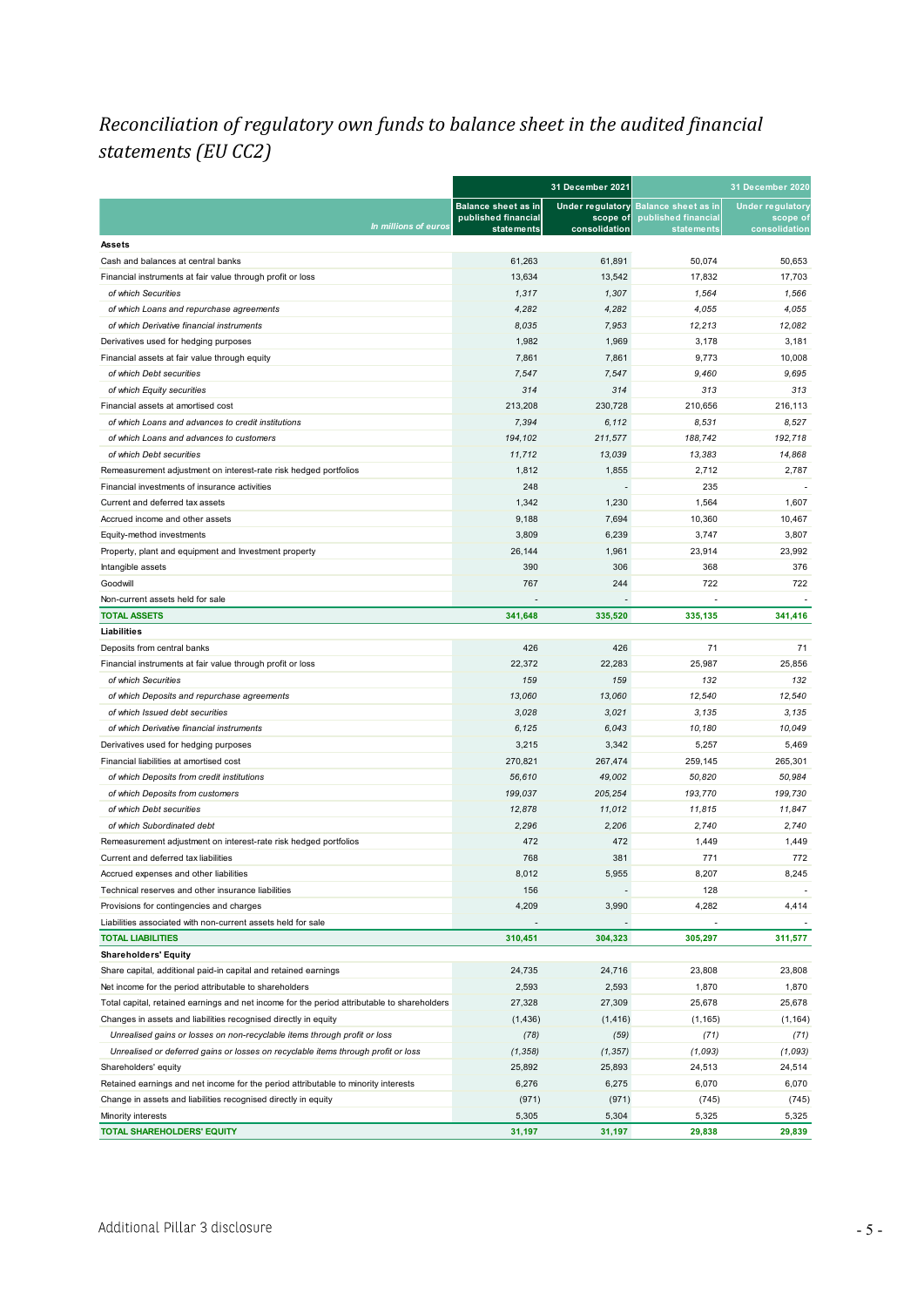## <span id="page-5-0"></span>*Key metrics template (EU KM1)*

| In millions of euros                                                                                                                                               | 31 December 2021 | 31 December 2020 |
|--------------------------------------------------------------------------------------------------------------------------------------------------------------------|------------------|------------------|
| Available own funds                                                                                                                                                |                  |                  |
| Common Equity Tier 1 (CET1) capital                                                                                                                                | 21,704           | 21,504           |
| Tier 1 capital                                                                                                                                                     | 22,660           | 22,461           |
| Total capital                                                                                                                                                      | 23,734           | 25,060           |
| Risk-weighted exposure amounts                                                                                                                                     |                  |                  |
| Total risk exposure amount                                                                                                                                         | 120,884          | 135,506          |
| Capital ratios (as a percentage of risk-weighted exposure amount)                                                                                                  |                  |                  |
| Common Equity Tier 1 ratio (%)                                                                                                                                     | 17.95%           | 15.87%           |
| Tier 1 ratio (%)                                                                                                                                                   | 18.75%           | 16.58%           |
| Total capital ratio (%)<br>Additional own funds requirements to address risks other than the risk of excessive leverage (as a percentage of risk-weighted exposure | 19.63%           | 18.49%           |
| amount<br>Additional own funds requirements to address risks other than the risk of excessive leverage (%)                                                         | 1.25%            | 1.25%            |
| of which: to be made up of CET1 capital                                                                                                                            | 0.70%            | 0.70%            |
| of which: to be made up of Tier 1 capital                                                                                                                          | 0.94%            | 0.94%            |
| Total SREP own funds requirements (%)                                                                                                                              | 9.25%            | 9.25%            |
| Combined buffer and overall capital requirement (as a percentage of risk-weighted exposure amount)                                                                 |                  |                  |
| Capital conservation buffer (%)                                                                                                                                    | 2.50%            | 2.50%            |
| Institution specific countercyclical capital buffer (%)                                                                                                            | 0.05%            | 0.02%            |
| Systemic risk buffer (%)                                                                                                                                           | 0.00%            | 0.00%            |
| Global Systemically Important Institution buffer (%)                                                                                                               | 0.00%            | 0.00%            |
| Other Systemically Important Institution buffer (%)                                                                                                                | 1.50%            | 1.50%            |
| Combined buffer requirement (%)                                                                                                                                    | 4.05%            | 4.02%            |
| Overall capital requirements (%)                                                                                                                                   | 13.30%           | 13.27%           |
| CET1 available after meeting the total SREP own funds requirements (%)                                                                                             | 10.38%           |                  |
| Leverage ratio                                                                                                                                                     |                  |                  |
| Total exposure measure                                                                                                                                             | 356,134          | 304,723          |
| Leverage ratio (%)                                                                                                                                                 | 6.36%            | 7.37%            |
| Additional own funds requirements to address the risk of excessive leverage (as a percentage of total exposure measure)                                            |                  |                  |
| Additional own funds requirements to address the risk of excessive leverage (%)                                                                                    | $0.00\%$         |                  |
| Total SREP leverage ratio requirements (%)                                                                                                                         | 3.00%            |                  |
| (Leverage ratio buffer and overall leverage ratio requirement (as a percentage of total exposure measure                                                           |                  |                  |
| Leverage ratio buffer requirement (%)                                                                                                                              | 0.00%            |                  |
| Overall leverage ratio requirement (%)                                                                                                                             | 3.00%            |                  |
| <b>Liquidity Coverage Ratio</b>                                                                                                                                    |                  |                  |
| Total high-quality liquid assets (HQLA) (Weighted value -average)                                                                                                  | 56,549           |                  |
| Cash outflows - Total weighted value                                                                                                                               | 36,088           |                  |
| Cash inflows - Total weighted value                                                                                                                                | 6,634            |                  |
| Total net cash outflows (adjusted value)                                                                                                                           | 29,454           |                  |
| Liquidity coverage ratio (%)                                                                                                                                       | 192.10%          |                  |
| <b>Net Stable Funding Ratio</b>                                                                                                                                    |                  |                  |
| Total available stable funding                                                                                                                                     | 193,499          |                  |
| Total required stable funding                                                                                                                                      | 144,821          |                  |
| NSFR ratio (%)                                                                                                                                                     | 133.61%          |                  |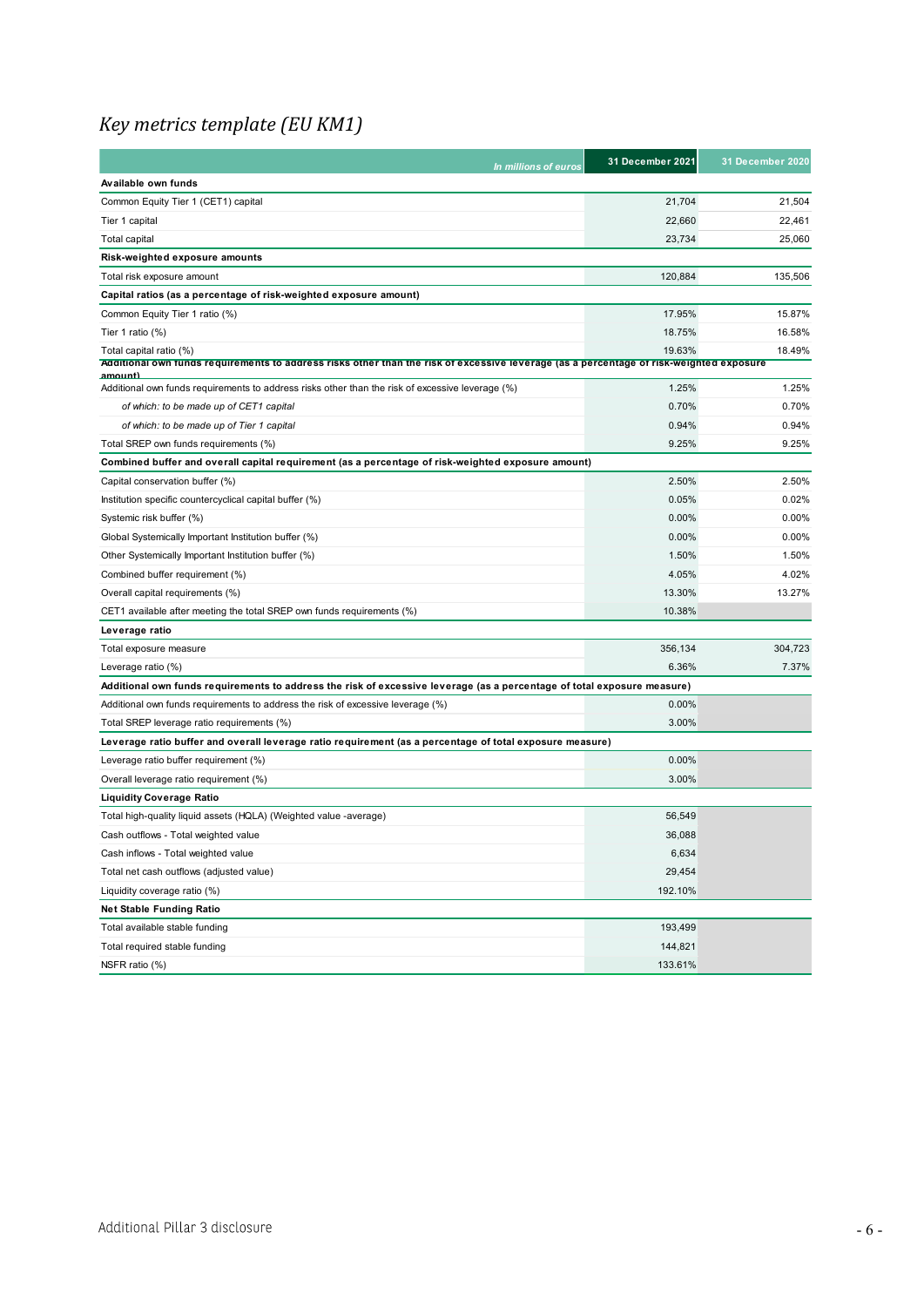#### <span id="page-6-0"></span>*Summary reconciliation of accounting assets and leverage ratio exposures (EU LR1 - LRSum)*

| In millions of euros                                                                                                            | 31 December 2021 | 31 December 2020 |
|---------------------------------------------------------------------------------------------------------------------------------|------------------|------------------|
| Total assets as per published financial statements                                                                              | 335,520          | 341,367          |
| Adjustment for entities which are consolidated for accounting purposes but are outside the scope of<br>prudential consolidation |                  |                  |
| (Adjustment for securitised exposures that meet the operational requirements for the recognition of risk<br>transference)       |                  |                  |
| (Adjustment for temporary exemption of exposures to central banks)                                                              |                  |                  |
| Adjustment for derivative financial instruments                                                                                 | (8,682)          | (24, 484)        |
| Adjustment for securities financing transactions (SFTs)                                                                         | 5,215            | 11,015           |
| Adjustment for off-balance sheet items (ie conversion to credit equivalent amounts of off-balance sheet<br>exposures)           | 26,580           | 25,371           |
| (Adjustment for prudent valuation adjustments and specific and general provisions which have reduced<br>Tier 1 capital)         | (90)             |                  |
| (Adjustment for exposures excluded from the total exposure measure in accordance with point (i) of<br>Article 429a(1) CRR)      |                  |                  |
| Other adjustments                                                                                                               | (2,409)          | (48, 545)        |
| <b>TOTAL EXPOSURE MEASURE</b>                                                                                                   | 356,134          | 304,723          |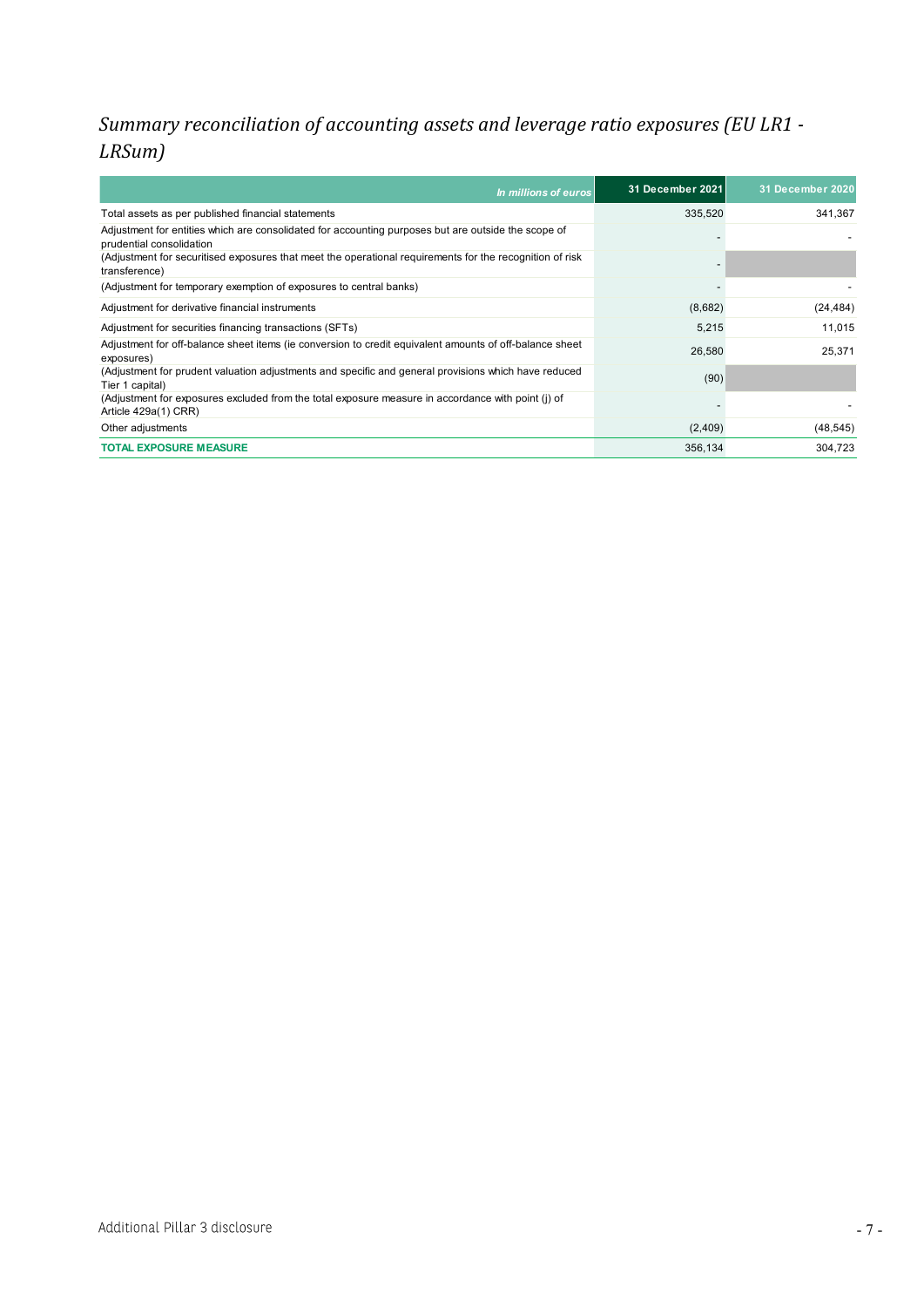#### <span id="page-7-0"></span>*Split-up of on balance sheet exposures (excluding derivatives, SFTs and exempted exposures) (EU LR3 - LRSpl)*

| In millions of euros                                                                                   | 31 December 2021 | 31 December 2020 |
|--------------------------------------------------------------------------------------------------------|------------------|------------------|
| Total on-balance sheet exposures (excluding derivatives, SFTs, and exempted exposures), of which:      | 317,478          | 263,195          |
| Trading book exposures                                                                                 |                  |                  |
| Banking book exposures, of which:                                                                      | 317,478          | 263,195          |
| Covered bonds                                                                                          |                  |                  |
| Exposures treated as sovereigns                                                                        | 76,467           | 20.374           |
| Exposures to regional governments, MDB, international organisations and PSE, not treated as sovereigns | 10,724           | 11.402           |
| <i><b>Institutions</b></i>                                                                             | 7,654            | 11.303           |
| Secured by mortgages of immovable properties                                                           | 70,206           | 66.288           |
| Retail exposures                                                                                       | 43,355           | 45.478           |
| Corporates                                                                                             | 81,734           | 72.571           |
| Exposures in default                                                                                   | 2,183            | 3.144            |
| Other exposures (eg equity, securitisations, and other non-credit obligation assets)                   | 25,156           | 32,636           |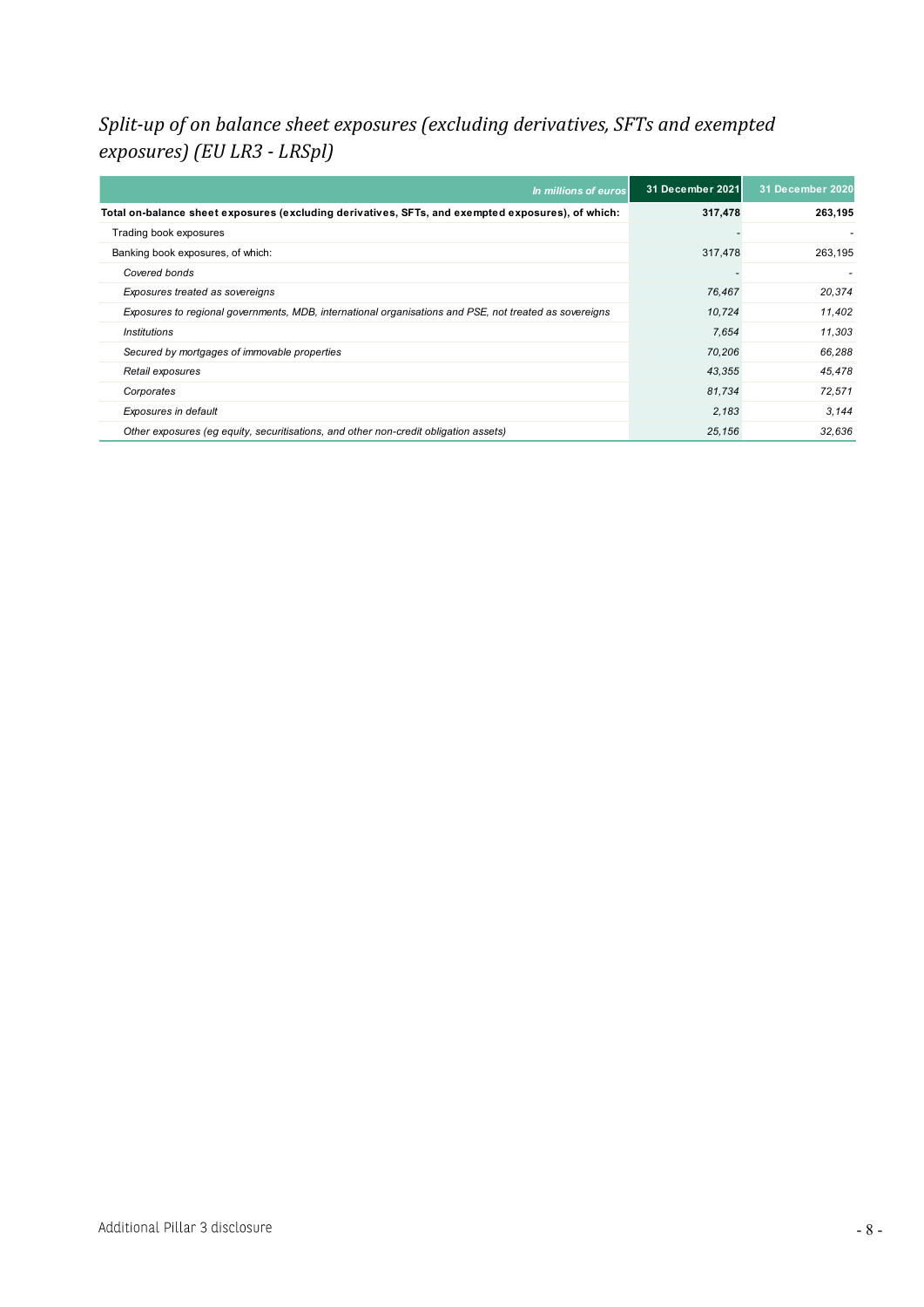#### *Credit risk*

## *Performing and non-performing exposures and related provisions (EU CR1)*

<span id="page-8-1"></span><span id="page-8-0"></span>

|                                                                                  |              |                                                                                                                                                 |                |                          |                          |                |                |                      |                          |              |                                 |              |                         | 31 December 2021                                       |
|----------------------------------------------------------------------------------|--------------|-------------------------------------------------------------------------------------------------------------------------------------------------|----------------|--------------------------|--------------------------|----------------|----------------|----------------------|--------------------------|--------------|---------------------------------|--------------|-------------------------|--------------------------------------------------------|
|                                                                                  |              | Accumulated impairment, accumulated negative changes<br>Gross carrying amount/nominal amount<br>in fair value due to credit risk and provisions |                |                          |                          |                |                |                      |                          |              |                                 |              |                         | <b>Collateral and financial</b><br>quarantees received |
|                                                                                  |              | <b>Performing exposures</b>                                                                                                                     |                | Non-performing exposures |                          |                |                | Performing exposures |                          |              | <b>Non-performing exposures</b> |              | On                      | On non                                                 |
|                                                                                  |              | Of which Of which                                                                                                                               |                |                          | Of which Of which        |                |                | Of which Of which    |                          |              | Of which Of which               |              | performing<br>exposures | performing<br>exposures                                |
| In millions of euros<br>Cash balances at central banks and other demand deposits | 63,177       | stage 1<br>63,174                                                                                                                               | stage 2<br>3   | -1                       | stage $2$ stage 3<br>-1  |                | (13)           | stage 1<br>(13)      | stage 2<br>(0)           |              | stage 2                         | stage 3      |                         | $\blacksquare$                                         |
| Loans and advances                                                               | 213,920      | 190,112                                                                                                                                         | 23,808         | 4,469                    | 238                      | 4,231          | (691)          | (252)                | (439)                    | (2, 207)     | (2)                             | (2, 205)     | 149,799                 | 1,684                                                  |
| Central banks                                                                    | 64           | 63                                                                                                                                              | $\overline{1}$ |                          | $\overline{\phantom{a}}$ |                | (0)            | (0)                  | $\overline{\phantom{a}}$ |              |                                 |              | $\Omega$                |                                                        |
| General governments                                                              | 9.351        | 8.902                                                                                                                                           | 449            | 118                      | 106                      | 12             | (6)            | (4)                  | (2)                      | (7)          | (1)                             | (5)          | 4,921                   | 55                                                     |
| Credit institutions                                                              | 3,826        | 3,729                                                                                                                                           | 96             | 65                       | $\blacksquare$           | 65             | (1)            | (1)                  | (1)                      | (62)         |                                 | (62)         | 2,355                   |                                                        |
| Other financial corporations                                                     | 7,660        | 7,047                                                                                                                                           | 613            | 190                      | $\overline{2}$           | 188            | (29)           | (16)                 | (14)                     | (156)        | (0)                             | (156)        | 5,792                   | 15                                                     |
| Non-financial corporations                                                       | 111,801      | 96,442                                                                                                                                          | 15,359         | 3,103                    | 120                      | 2,983          | (476)          | (178)                | (299)                    | (1,632)      | (1)                             | (1,631)      | 69,340                  | 1,239                                                  |
| Of which SMEs                                                                    | 45,519       | 39,186                                                                                                                                          | 6,333          | 1,370                    | 38                       | 1,332          | (265)          | (110)                | (155)                    | (746)        | (0)                             | (746)        | 30,233                  | 548                                                    |
| Households                                                                       | 81,218       | 73,928                                                                                                                                          | 7,290          | 993                      | 11                       | 983            | (179)          | (55)                 | (124)                    | (351)        | (0)                             | (351)        | 67,392                  | 375                                                    |
| <b>Debt securities</b>                                                           | 20,872       | 20.666                                                                                                                                          | 206            | 14                       | $\blacksquare$           | 14             | (36)           | (7)                  | (29)                     | (5)          | $\sim$                          | (5)          | 924                     | $\sim$                                                 |
| General governments                                                              | 16,470       | 16,470                                                                                                                                          |                |                          |                          |                | (7)            | (7)                  | $\overline{\phantom{a}}$ |              |                                 |              |                         |                                                        |
| <b>Credit institutions</b>                                                       | 2.922        | 2,922                                                                                                                                           |                |                          |                          |                | (0)            | (0)                  | $\overline{\phantom{a}}$ |              |                                 |              | 924                     |                                                        |
| Other financial corporations                                                     | 1,386        | 1,184                                                                                                                                           | 202            | 11                       | $\overline{\phantom{a}}$ | 11             | (29)           | (0)                  | (29)                     | (4)          | $\overline{\phantom{a}}$        | (4)          |                         | $\overline{\phantom{a}}$                               |
| Non-financial corporations                                                       | 94           | 90                                                                                                                                              | $\overline{4}$ | $\overline{2}$           | $\overline{a}$           | $\overline{2}$ | (0)            | (0)                  | (0)                      | (1)          |                                 | (1)          |                         |                                                        |
| Off-balance-sheet exposures                                                      | 70,523       | 62,426                                                                                                                                          | 8,097          | 422                      | 14                       | 409            | 122            | 51                   | 71                       | 120          |                                 | 120          | 18,464                  | 135                                                    |
| Central banks                                                                    | $\mathbf{0}$ | $\mathbf 0$                                                                                                                                     |                |                          |                          |                |                |                      | $\overline{\phantom{a}}$ |              |                                 |              |                         | $\overline{\phantom{a}}$                               |
| General governments                                                              | 1,212        | 1,090                                                                                                                                           | 122            | $\mathbf 0$              | $\overline{\phantom{a}}$ | $\mathbf 0$    | $\Omega$       | $\mathbf{0}$         | $\mathbf 0$              |              |                                 |              | 574                     |                                                        |
| <b>Credit institutions</b>                                                       | 2,920        | 2,729                                                                                                                                           | 191            | 2                        | $\overline{\phantom{a}}$ | 2              | 5              | 4                    | $\mathbf{1}$             | $\mathbf{0}$ |                                 | $\Omega$     | 256                     |                                                        |
| Other financial corporations                                                     | 9,755        | 9,239                                                                                                                                           | 516            | 16                       | $\overline{\phantom{a}}$ | 16             | $\overline{7}$ | $\overline{4}$       | $\overline{4}$           | 5            |                                 | 5            | 1,251                   | $\mathbf{0}$                                           |
| Non-financial corporations                                                       | 47,100       | 40,453                                                                                                                                          | 6,648          | 390                      | 14                       | 376            | 99             | 38                   | 61                       | 115          |                                 | 115          | 13,547                  | 133                                                    |
| Households                                                                       | 9,535        | 8,915                                                                                                                                           | 621            | 14                       | $\overline{\phantom{a}}$ | 14             | 11             | 6                    | 5                        | $\mathbf 0$  |                                 | $\mathbf{0}$ | 2,836                   | $\overline{2}$                                         |
| <b>TOTAL</b>                                                                     | 368,492      | 336,378                                                                                                                                         | 32,114         | 4,906                    | 253                      | 4,653          | (618)          | (220)                | (398)                    | (2,092)      | (2)                             | (2,089)      | 169,187                 | 1,819                                                  |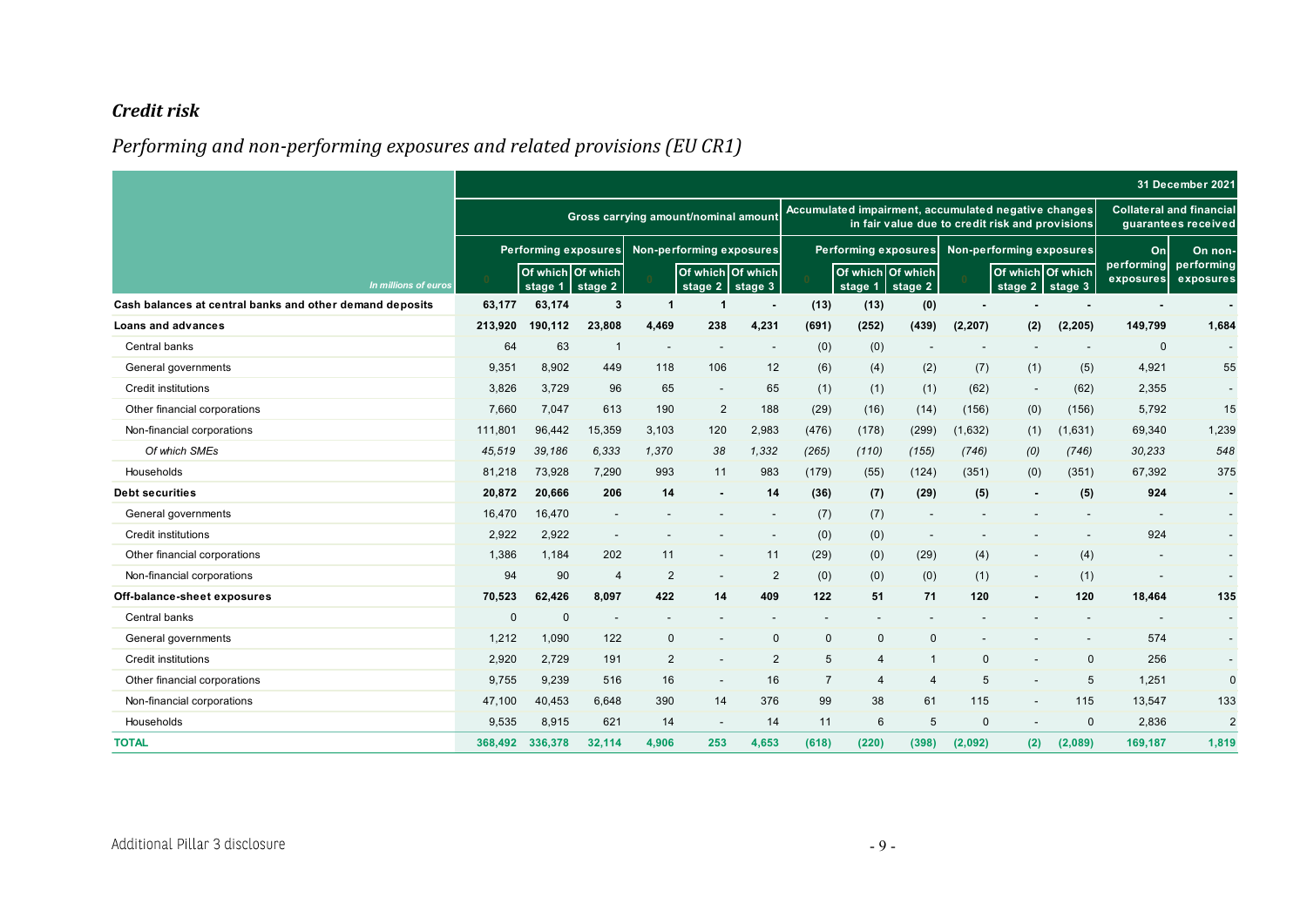|                                                          |                                                                                                                                                 |                              |                          |                          |                                 |                          |                          |                              |                          |                          |                              |                                                        |                               | 31 December 2020                   |
|----------------------------------------------------------|-------------------------------------------------------------------------------------------------------------------------------------------------|------------------------------|--------------------------|--------------------------|---------------------------------|--------------------------|--------------------------|------------------------------|--------------------------|--------------------------|------------------------------|--------------------------------------------------------|-------------------------------|------------------------------------|
|                                                          | Accumulated impairment, accumulated negative changes<br>Gross carrying amount/nominal amount<br>in fair value due to credit risk and provisions |                              |                          |                          |                                 |                          |                          |                              |                          |                          |                              | <b>Collateral and financial</b><br>guarantees received |                               |                                    |
|                                                          |                                                                                                                                                 |                              |                          |                          |                                 |                          |                          |                              |                          |                          |                              |                                                        |                               |                                    |
|                                                          |                                                                                                                                                 | <b>Performing exposures</b>  |                          |                          | <b>Non-performing exposures</b> |                          |                          | <b>Performing exposures</b>  |                          |                          | Non-performing exposures     |                                                        | On<br>performing<br>exposures | On non-<br>performing<br>exposures |
| In millions of euros                                     |                                                                                                                                                 | Of which Of which<br>stage 1 | stage 2                  |                          | Of which Of which<br>stage 2    | stage 3                  |                          | Of which Of which<br>stage 1 | stage 2                  |                          | Of which Of which<br>stage 2 | stage 3                                                |                               |                                    |
| Cash balances at central banks and other demand deposits | 52,664                                                                                                                                          | 52,660                       | 3                        | 0                        |                                 | 0                        | (11)                     | (11)                         | (0)                      | $\overline{\phantom{a}}$ | $\overline{\phantom{a}}$     |                                                        |                               |                                    |
| <b>Loans and advances</b>                                | 196,079                                                                                                                                         | 173,981                      | 22,097                   | 5,585                    | 384                             | 5,201                    | (686)                    | (300)                        | (387)                    | (2, 451)                 | (51)                         | (2,400)                                                |                               |                                    |
| Central banks                                            | 276                                                                                                                                             | 276                          | $\overline{\phantom{a}}$ |                          | $\overline{\phantom{a}}$        |                          | $\overline{\phantom{a}}$ | $\overline{\phantom{a}}$     |                          |                          | $\overline{\phantom{a}}$     |                                                        |                               |                                    |
| General governments                                      | 9,373                                                                                                                                           | 8,910                        | 463                      | 208                      | 141                             | 67                       | (7)                      | (4)                          | (3)                      | (13)                     | (2)                          | (11)                                                   |                               |                                    |
| Credit institutions                                      | 5,472                                                                                                                                           | 5,372                        | 100                      | 61                       | $\mathbf 0$                     | 61                       | (1)                      | (0)                          | (1)                      | (58)                     | $\overline{\phantom{a}}$     | (58)                                                   |                               |                                    |
| Other financial corporations                             | 8,786                                                                                                                                           | 8,199                        | 586                      | 244                      | $\overline{1}$                  | 243                      | (27)                     | (17)                         | (10)                     | (178)                    | (0)                          | (178)                                                  |                               |                                    |
| Non-financial corporations                               | 93,293                                                                                                                                          | 79,900                       | 13,393                   | 3,893                    | 208                             | 3,685                    | (478)                    | (210)                        | (268)                    | (1,790)                  | (25)                         | (1,765)                                                |                               |                                    |
| Of which SMEs                                            | 38,809                                                                                                                                          | 34,199                       | 4,610                    | 1,946                    | 132                             | 1,813                    | (220)                    | (111)                        | (110)                    | (883)                    | (21)                         | (863)                                                  |                               |                                    |
| Households                                               | 78,879                                                                                                                                          | 71,324                       | 7,555                    | 1,179                    | 35                              | 1,144                    | (173)                    | (68)                         | (105)                    | (412)                    | (24)                         | (388)                                                  |                               |                                    |
| <b>Debt securities</b>                                   | 24,965                                                                                                                                          | 24,766                       | 200                      | 21                       | $\overline{\phantom{a}}$        | 21                       | (28)                     | (7)                          | (21)                     | (8)                      | $\overline{\phantom{a}}$     | (8)                                                    |                               |                                    |
| General governments                                      | 20,016                                                                                                                                          | 20,016                       | $\overline{\phantom{a}}$ | $\overline{\phantom{a}}$ | $\overline{\phantom{a}}$        | $\overline{\phantom{a}}$ | (7)                      | (7)                          | $\overline{\phantom{a}}$ | $\overline{\phantom{a}}$ | $\overline{a}$               | $\overline{\phantom{a}}$                               |                               |                                    |
| <b>Credit institutions</b>                               | 3,235                                                                                                                                           | 3,235                        | $\overline{\phantom{a}}$ |                          |                                 |                          | (0)                      | (0)                          | $\overline{\phantom{a}}$ | $\overline{\phantom{a}}$ | $\overline{\phantom{a}}$     | $\overline{\phantom{a}}$                               |                               |                                    |
| Other financial corporations                             | 1,517                                                                                                                                           | 1,317                        | 200                      | 19                       | $\overline{\phantom{a}}$        | 19                       | (21)                     | (0)                          | (21)                     | (7)                      | $\overline{\phantom{a}}$     | (7)                                                    |                               |                                    |
| Non-financial corporations                               | 198                                                                                                                                             | 198                          | $\overline{\phantom{a}}$ | 2                        | $\overline{\phantom{a}}$        | $\overline{2}$           | (0)                      | (0)                          | $\overline{\phantom{a}}$ | (1)                      | $\blacksquare$               | (1)                                                    |                               |                                    |
| Off-balance-sheet exposures                              | 128,633                                                                                                                                         | 122,317                      | 6,316                    | 524                      | $\overline{2}$                  | 523                      | 117                      | 61                           | 55                       | 111                      | $\overline{a}$               | 111                                                    |                               |                                    |
| Central banks                                            | 32,841                                                                                                                                          | 32,841                       | $\mathbf 0$              | $\overline{a}$           | $\overline{a}$                  |                          | $\overline{\phantom{0}}$ | $\overline{\phantom{a}}$     | $\overline{a}$           | $\overline{a}$           | $\overline{a}$               |                                                        |                               |                                    |
| General governments                                      | 1,674                                                                                                                                           | 1,407                        | 267                      | 0                        | $\overline{\phantom{a}}$        | 0                        | 2                        | $\mathbf 0$                  | $\overline{2}$           |                          | $\overline{a}$               |                                                        |                               |                                    |
| Credit institutions                                      | 21,646                                                                                                                                          | 21,481                       | 164                      | $\overline{c}$           | $\overline{\phantom{a}}$        | $\overline{2}$           | $\overline{7}$           | $\overline{4}$               | 3                        | 0                        | $\overline{a}$               | $\Omega$                                               |                               |                                    |
| Other financial corporations                             | 13,779                                                                                                                                          | 13,498                       | 281                      | 16                       | $\overline{\phantom{a}}$        | 16                       | $\overline{7}$           | 5                            | $\overline{2}$           | 5                        | $\overline{a}$               | 5                                                      |                               |                                    |
| Non-financial corporations                               | 45,696                                                                                                                                          | 40,840                       | 4,856                    | 492                      | $\overline{2}$                  | 490                      | 88                       | 45                           | 43                       | 106                      |                              | 106                                                    |                               |                                    |
| Households                                               | 12,998                                                                                                                                          | 12,251                       | 748                      | 14                       | $\mathbf 0$                     | 14                       | 13                       | $\overline{7}$               | $6\phantom{1}6$          | $\mathbf{1}$             | $\overline{\phantom{a}}$     | r.                                                     |                               |                                    |
| <b>TOTAL</b>                                             | 402,341                                                                                                                                         | 373,724                      | 28,617                   | 6,130                    | 386                             | 5,745                    | (609)                    | (256)                        | (352)                    | (2, 347)                 | (51)                         | (2, 296)                                               |                               |                                    |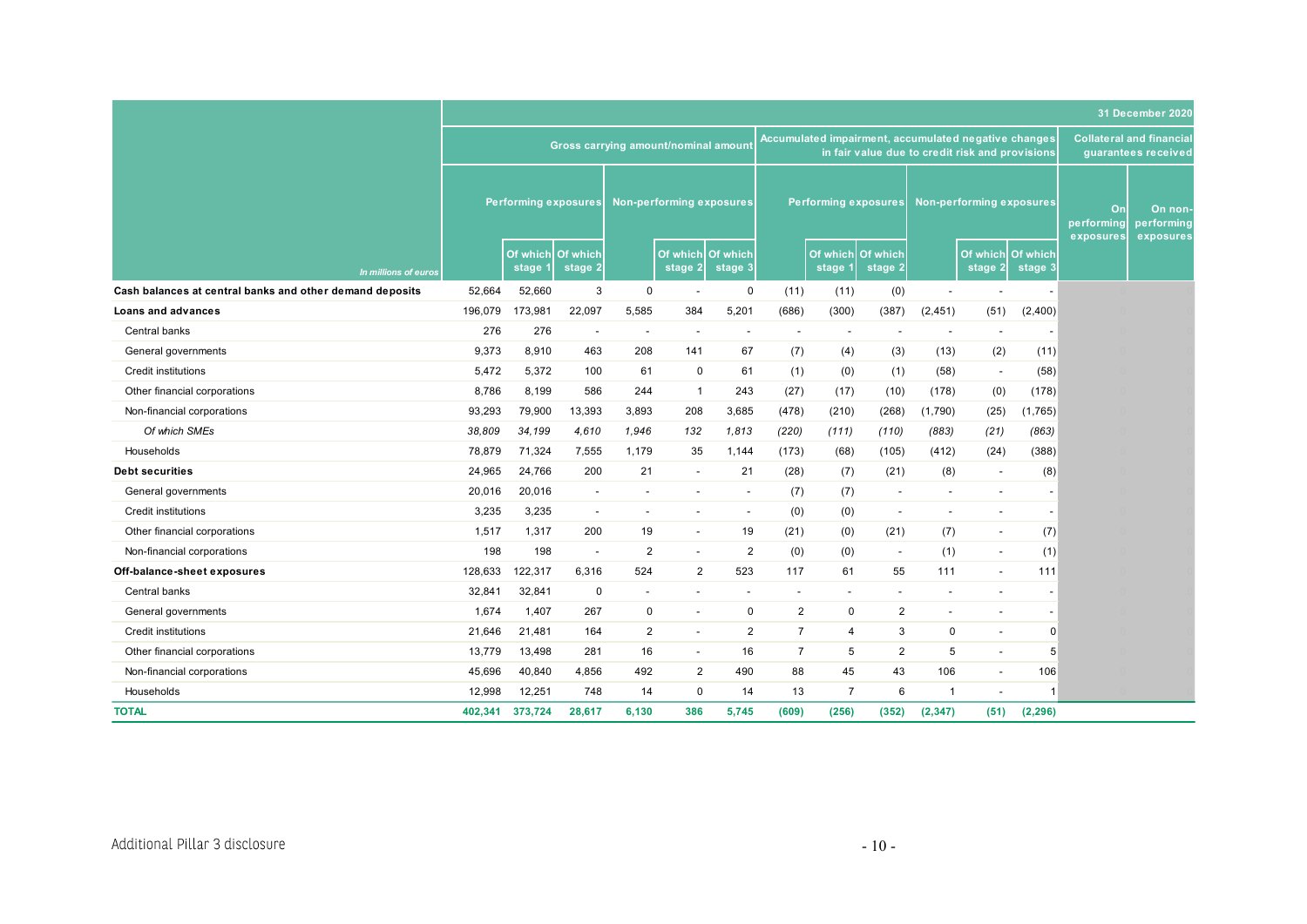#### <span id="page-10-0"></span>*CRM techniques overview: Disclosure of the use of credit risk mitigation techniques (EU CR3)*

|                                   |                           |                              |                          |                  |        | 31 December 2021                             |
|-----------------------------------|---------------------------|------------------------------|--------------------------|------------------|--------|----------------------------------------------|
|                                   |                           |                              |                          |                  |        | <b>Secured carrying amount</b>               |
|                                   | Gross carrying<br>amountl | Unsecured<br>carrying amount |                          | Of which secured |        | Of which secured by financial<br>guarantees  |
| In millions of euros              |                           |                              |                          | by collateral    |        | Of which secured<br>by credit<br>derivatives |
| Loans and advances                | 281,567                   | 127,172                      | 151,483                  | 116,164          | 35,319 |                                              |
| Debt securities                   | 20,886                    | 19,921                       | 924                      | 924              |        |                                              |
| <b>TOTAL</b>                      | 302,452                   | 147,093                      | 152,407                  | 117,088          | 35,319 |                                              |
| Of which non-performing exposures | 4,483                     | 588                          | 1,684                    | 1,306            | 378    |                                              |
| Of which defaulted                | $\overline{\phantom{a}}$  | $\overline{a}$               | $\overline{\phantom{0}}$ | ۰                |        |                                              |

|                                   |                       |                  |         |                                   |                                             | 31 December 2020                             |
|-----------------------------------|-----------------------|------------------|---------|-----------------------------------|---------------------------------------------|----------------------------------------------|
|                                   |                       |                  |         |                                   |                                             | <b>Secured carrying amount</b>               |
|                                   | <b>Gross carrying</b> | <b>Unsecured</b> |         |                                   | Of which secured by financial<br>guarantees |                                              |
| In millions of euros              | amount                | carrying amount  |         | Of which secured<br>by collateral |                                             | Of which secured<br>by credit<br>derivatives |
| Loans and advances                | 254.327               | 143.938          | 107.241 | 82,974                            | 24,267                                      |                                              |
| Debt securities                   | 24,986                | 24,951           | ٠       | ٠                                 |                                             |                                              |
| <b>TOTAL</b>                      | 279,313               | 168,889          | 107,241 | 82,974                            | 24,267                                      |                                              |
| Of which non-performing exposures | 5.606                 | 1.272            | 1.875   | 1.351                             | 524                                         |                                              |
| Of which defaulted                |                       |                  |         |                                   |                                             |                                              |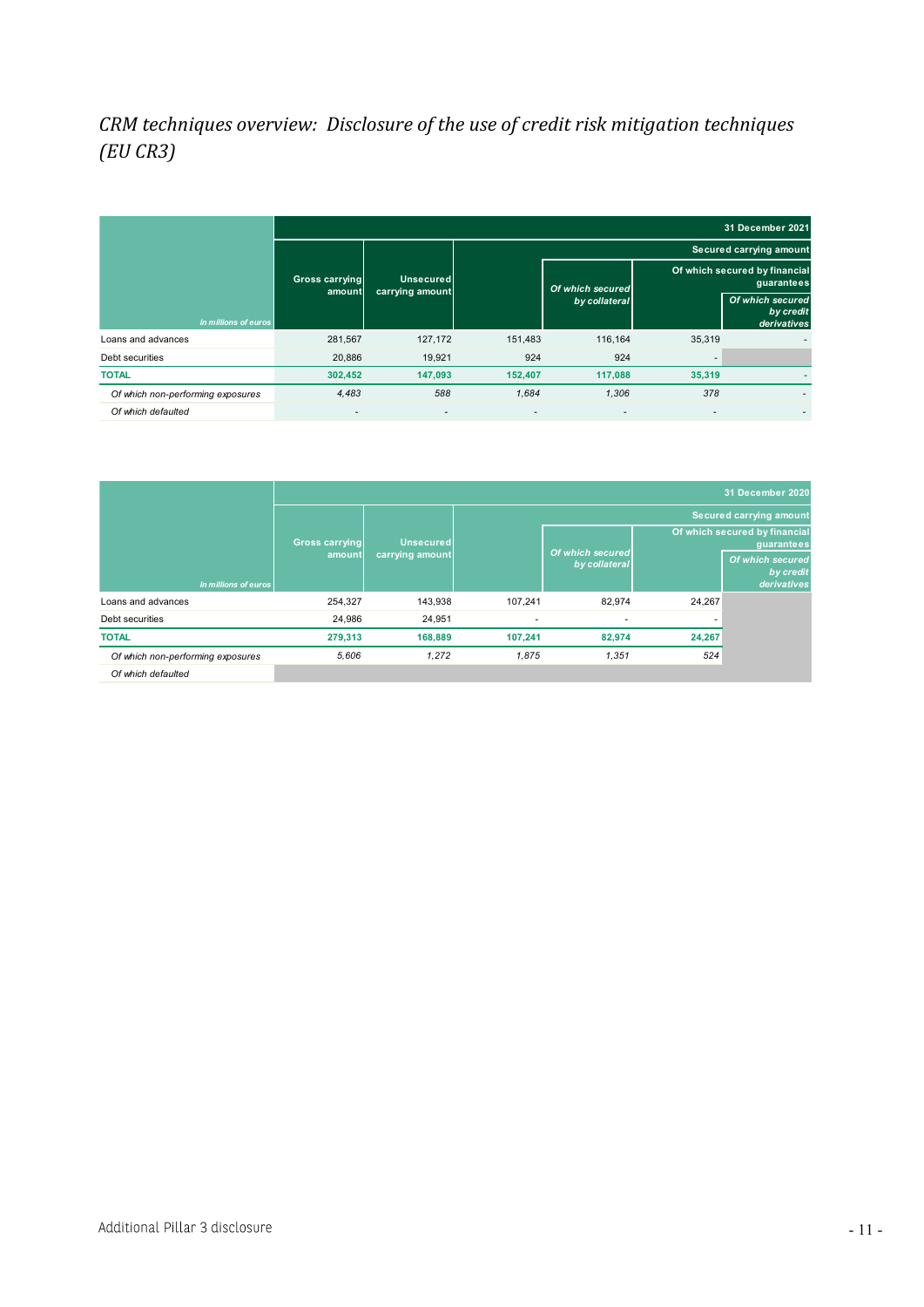## <span id="page-11-0"></span>*Standardised approach – Credit risk exposure and CRM effects (EU CR4)*

|                                                  | 31 December 2021        |                          |                         |                                      |                         |                      |              |             |  |  |  |
|--------------------------------------------------|-------------------------|--------------------------|-------------------------|--------------------------------------|-------------------------|----------------------|--------------|-------------|--|--|--|
|                                                  |                         | <b>Gross exposure</b>    |                         | <b>Exposure net of</b><br>provisions |                         | EAD                  |              | <b>RWEA</b> |  |  |  |
| In millions of euros                             | <b>Balance</b><br>sheet | Off-balance<br>sheet     | <b>Balance</b><br>sheet | Off-balance<br>sheet                 | <b>Balance</b><br>sheet | Off-balance<br>sheet | <b>RWEA</b>  | density     |  |  |  |
| Central governments or central banks             | 6,317                   | 16                       | 6,298                   | 16                                   | 7,153                   | 3                    | 2,556        | 36%         |  |  |  |
| Regional government or local authorities         | 1,223                   | 26                       | 1.222                   | 26                                   | 1.239                   | 6                    | 244          | 20%         |  |  |  |
| Public sector entities                           | 233                     | 30                       | 231                     | 30                                   | 206                     | 8                    | 90           | 42%         |  |  |  |
| Multilateral development banks                   | $\mathbf{1}$            | 0                        | $\overline{1}$          | $\mathbf 0$                          | $\overline{1}$          | $\mathbf{0}$         | $\mathbf{0}$ | 13%         |  |  |  |
| <b>Institutions</b>                              | 3,559                   | 687                      | 3,557                   | 686                                  | 3,562                   | 346                  | 1,879        | 48%         |  |  |  |
| Corporates                                       | 13,032                  | 2,729                    | 12,904                  | 2,702                                | 13,679                  | 968                  | 10,260       | 70%         |  |  |  |
| Retail                                           | 20,077                  | 4,325                    | 19,885                  | 4,320                                | 18,910                  | 1,566                | 12,246       | 60%         |  |  |  |
| Secured by mortgages on immovable property       | 4,629                   | 544                      | 4,592                   | 542                                  | 3,727                   | 267                  | 1,594        | 40%         |  |  |  |
| Exposures in default                             | 1,232                   | 35                       | 614                     | 32                                   | 605                     | 17                   | 720          | 116%        |  |  |  |
| Exposures associated with particularly high risk | $\blacksquare$          | $\blacksquare$           |                         |                                      |                         |                      |              | 0%          |  |  |  |
| Covered bonds                                    | $\overline{2}$          | $\overline{\phantom{a}}$ | $\overline{2}$          |                                      | $\overline{2}$          |                      | $\mathbf{1}$ | 50%         |  |  |  |
| Equity                                           | 199                     | 219                      | 199                     | 219                                  | 199                     | 109                  | 684          | 222%        |  |  |  |
| Other items                                      | 4,025                   | 69                       | 4,025                   | 69                                   | 4,025                   | 69                   | 3,304        | 81%         |  |  |  |
| <b>TOTAL</b>                                     | 54,527                  | 8,679                    | 53,528                  | 8,642                                | 53,306                  | 3,360                | 33,577       | 59%         |  |  |  |

|                                                                 |                         |                             |                                         |                                      |                         |                          |                | 31 December 2020 |
|-----------------------------------------------------------------|-------------------------|-----------------------------|-----------------------------------------|--------------------------------------|-------------------------|--------------------------|----------------|------------------|
|                                                                 |                         | <b>Gross exposure</b>       |                                         | <b>Exposure net of</b><br>provisions |                         | EAD                      |                | <b>RWEA</b>      |
| In millions of euros                                            | <b>Balance</b><br>sheet | <b>Off-balance</b><br>sheet | <b>Exposure</b><br>net of<br>provisions | Off-balance<br>sheet                 | <b>Balance</b><br>sheet | Off-balance<br>sheet     | <b>RWEA</b>    | density          |
| Central governments or central banks                            | 7,400                   | 13                          | 7,383                                   | 13                                   | 7,522                   | 3                        | 2,026          | 27%              |
| Regional government or local authorities                        | 1,270                   | 35                          | 1,268                                   | 35                                   | 1,221                   | 9                        | 284            | 23%              |
| Public sector entities                                          | 227                     | 28                          | 225                                     | 28                                   | 193                     | $\overline{7}$           | 46             | 23%              |
| Multilateral development banks                                  | 0                       | $\mathbf 0$                 | 0                                       | 0                                    | 0                       | 0                        | 0              | 41%              |
| International organisations                                     |                         |                             |                                         |                                      |                         |                          |                | 0%               |
| Corporates                                                      | 20.210                  | 2,498                       | 20,096                                  | 2,474                                | 20,747                  | 860                      | 17.707         | 82%              |
| Retail                                                          | 21,321                  | 3,911                       | 21,088                                  | 3,905                                | 20,244                  | 1,458                    | 13,432         | 62%              |
| Secured by mortgages on immovable property                      | 5,062                   | 717                         | 5,004                                   | 714                                  | 4,285                   | 352                      | 2,035          | 44%              |
| Exposures in default                                            | 1,990                   | 91                          | 1,108                                   | 81                                   | 1,100                   | 48                       | 1,321          | 115%             |
| Exposures associated with particularly high risk                | $\overline{7}$          | $\overline{\phantom{a}}$    | 6                                       | $\overline{\phantom{a}}$             | 6                       | $\overline{\phantom{a}}$ | 8              | 150%             |
| Covered bonds                                                   | 0                       | $\overline{\phantom{a}}$    | $\mathbf 0$                             | $\overline{\phantom{a}}$             | 0                       | ٠                        | 0              | 50%              |
| Institutions and corporates with a short-term credit assessment |                         |                             |                                         |                                      |                         | ٠                        | $\overline{a}$ | 0%               |
| Other items                                                     | 18,708                  | 0                           | 18,708                                  | $\mathbf 0$                          | 18,708                  | 0                        | 13,038         | 70%              |
| <b>TOTAL</b>                                                    | 80,932                  | 8,610                       | 79,620                                  | 8,564                                | 78.760                  | 3.113                    | 52,147         | 64%              |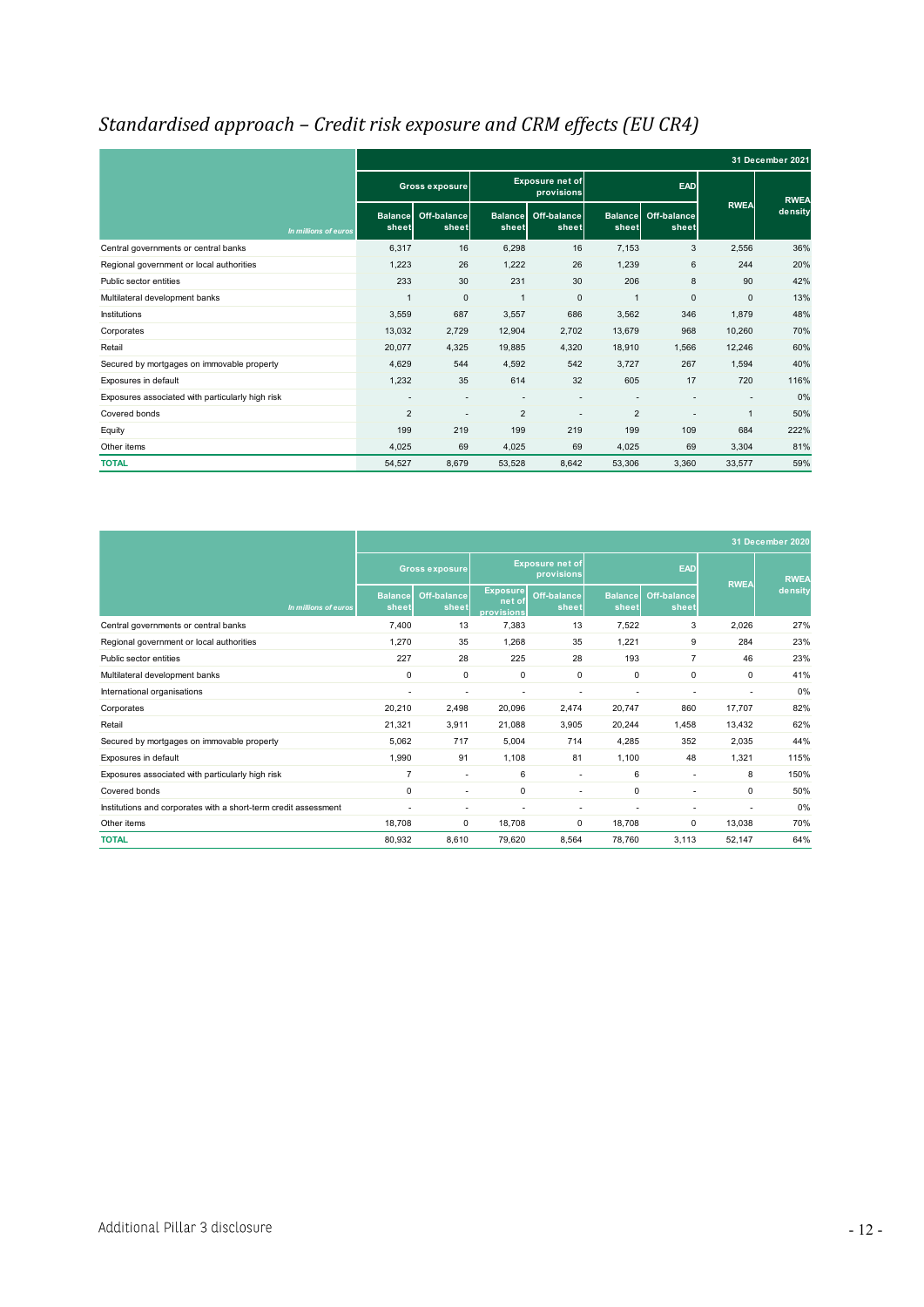#### <span id="page-12-0"></span>*Standardised approach (EU CR5)*

| <b>Exposure classes</b>                                 |                          |                              |                          |                |                          |                |                          |                          | 31 December 2021         |                          |                          |                          |
|---------------------------------------------------------|--------------------------|------------------------------|--------------------------|----------------|--------------------------|----------------|--------------------------|--------------------------|--------------------------|--------------------------|--------------------------|--------------------------|
|                                                         |                          |                              |                          |                |                          |                |                          |                          |                          |                          |                          | <b>Risk weight</b>       |
| In millions of euros                                    | 0%                       | 20%                          | 35%                      | 50%            | <b>75%</b>               | 100%           | 150%                     | 370%                     |                          | 1250% Others             | <b>Total</b>             | Of which<br>unrated (*)  |
| Central governments or central banks                    | 4,586                    | 17                           | $\overline{\phantom{0}}$ | $\mathbf 0$    | $\overline{\phantom{a}}$ | 2,553          |                          |                          |                          |                          | 7,156                    | 1,611                    |
| Regional government or local authorities                | 353                      | 797                          | $\overline{\phantom{a}}$ | 22             | $\overline{\phantom{a}}$ | 73             | $\overline{\phantom{a}}$ |                          |                          | $\overline{\phantom{0}}$ | 1,245                    | 340                      |
| Public sector entities                                  | 24                       | 113                          | $\overline{\phantom{a}}$ | 20             | $\overline{\phantom{a}}$ | 58             | $\mathbf 0$              |                          | $\overline{\phantom{a}}$ | $\overline{\phantom{a}}$ | 214                      | 61                       |
| Multilateral development banks                          | $\mathbf{0}$             |                              |                          |                |                          |                |                          |                          |                          |                          | $\mathbf{1}$             |                          |
| Institutions                                            |                          | 1,427                        | $\sim$                   | 1,794          | $\overline{\phantom{a}}$ | 665            | 21                       |                          |                          | $\sim$                   | 3,907                    | 275                      |
| Corporates                                              |                          | 4,360                        | 14                       | 961            | $\overline{\phantom{a}}$ | 9,206          | 107                      |                          | $\overline{\phantom{0}}$ |                          | 14,647                   | 8,420                    |
| Retail exposures                                        |                          |                              | 0                        |                | $-20,475$                | $\overline{a}$ |                          |                          |                          | $\sim$                   | 20,476                   | 20,441                   |
| Exposures secured by mortgages on immovable<br>property |                          | $\blacksquare$               | 3,151                    | 290            | 462                      | 89             | $\overline{2}$           |                          |                          |                          | 3,994                    | 3,716                    |
| Exposures in default                                    | $\overline{\phantom{a}}$ | $\qquad \qquad \blacksquare$ | $\overline{\phantom{a}}$ |                | $\overline{\phantom{a}}$ | 425            | 197                      | $\overline{\phantom{a}}$ | $\blacksquare$           | $\overline{\phantom{a}}$ | 622                      | 595                      |
| Exposures associated with particularly high risk        |                          |                              |                          |                |                          |                |                          | $\overline{\phantom{a}}$ | $\overline{\phantom{a}}$ |                          | $\overline{\phantom{a}}$ | $\overline{\phantom{a}}$ |
| Covered bonds                                           |                          | $\blacksquare$               | $\overline{\phantom{a}}$ | $\overline{2}$ | $\overline{\phantom{0}}$ | $\blacksquare$ | $\overline{\phantom{a}}$ |                          | $\overline{\phantom{a}}$ | $\overline{\phantom{a}}$ | $\overline{2}$           | $\overline{\phantom{a}}$ |
| Equity exposures                                        |                          |                              |                          |                |                          |                | $\overline{\phantom{a}}$ | 13                       | 6                        | 289                      | 308                      | 308                      |
| Other items                                             | 104                      | 20                           | $\overline{\phantom{a}}$ | 51             | $\overline{\phantom{a}}$ | 2,528          | $\overline{\phantom{a}}$ |                          | $\frac{1}{2}$            | 1,391                    | 4,094                    | 3,683                    |
| <b>TOTAL</b>                                            | 5,067                    | 6,734                        | 3,165                    | 3,140          | 20,937                   | 15,596         | 327                      | 13                       | 6                        | 1,680                    | 56,666                   | 39,451                   |

(\*) Exposures to counterparties without a credit rating from external rating agencies.

| <b>Exposure classes</b>                                 |             | 31 December 2020 |                          |       |                          |        |                          |                          |                          |                          |              |                          |
|---------------------------------------------------------|-------------|------------------|--------------------------|-------|--------------------------|--------|--------------------------|--------------------------|--------------------------|--------------------------|--------------|--------------------------|
|                                                         |             |                  |                          |       |                          |        |                          |                          |                          |                          |              | <b>Risk weight</b>       |
| In millions of euros                                    | 0%          | 20%              | 35%                      | 50%   | 75%                      | 100%   | 150%                     | 370%                     |                          | 1250% Others             | <b>Total</b> | Of which<br>unrated (*)  |
| Central governments or central banks                    | 5.479       | 15               |                          | 16    | $\blacksquare$           | 2,014  |                          |                          |                          |                          | 7,524        | 1,790                    |
| Regional government or local authorities                | 337         | 758              | $\overline{\phantom{a}}$ | 4     | $\overline{\phantom{a}}$ | 131    | $\overline{a}$           |                          | $\blacksquare$           |                          | 1,230        | 331                      |
| Public sector entities                                  | 18          | 164              | $\overline{\phantom{a}}$ | 8     | $\overline{\phantom{a}}$ | 10     | ٠                        |                          |                          |                          | 199          | 25                       |
| Multilateral development banks                          | $\mathbf 0$ | $\mathbf 0$      | $\overline{\phantom{a}}$ | 0     | $\overline{\phantom{0}}$ |        | ٠                        |                          |                          |                          | 0            | $\overline{\phantom{a}}$ |
| Institutions                                            | 116         | 1,964            | $\overline{\phantom{a}}$ | 2,345 | $\overline{\phantom{a}}$ | 686    | 0                        |                          |                          | $\overline{\phantom{0}}$ | 5,110        | 386                      |
| Corporates                                              | 29          | 3,849            | 12                       | 1,059 | $\overline{\phantom{0}}$ | 16,526 | 131                      |                          |                          |                          | 21,608       | 15,526                   |
| Retail exposures                                        |             |                  | 0                        |       | $-21,703$                |        |                          |                          |                          |                          | $-21,703$    | 21,680                   |
| Exposures secured by mortgages on immovable<br>property |             | $\sim$           | 3,015                    | 490   | 948                      | 182    | 1                        | $\overline{\phantom{a}}$ |                          |                          | 4,637        | 4,165                    |
| Exposures in default                                    |             |                  |                          |       | ٠                        | 802    | 346                      | $\overline{\phantom{a}}$ |                          | $\overline{\phantom{a}}$ | 1,148        | 1,107                    |
| Exposures associated with particularly high risk        |             |                  |                          |       |                          |        | 6                        | $\overline{\phantom{a}}$ | $\overline{\phantom{a}}$ | $\overline{a}$           | 6            | $\overline{\phantom{a}}$ |
| Covered bonds                                           |             |                  |                          | 0     | $\overline{\phantom{0}}$ |        | ٠                        |                          |                          | $\overline{\phantom{a}}$ | 0            | $\overline{\phantom{a}}$ |
| Equity exposures                                        |             |                  |                          |       |                          |        |                          |                          |                          |                          |              |                          |
| Other items                                             |             | 21               | $\overline{\phantom{a}}$ | 0     | $\overline{\phantom{a}}$ | 2,974  | $\overline{\phantom{a}}$ | $\overline{\phantom{a}}$ |                          | $-15,714$                | 18,708       | 18,466                   |
| <b>TOTAL</b>                                            | 5,979       | 6,771            | 3,027                    | 3,923 | 22,651                   | 23,324 | 484                      |                          |                          | $-15,714$                | 81,874       | 63,474                   |

<span id="page-12-1"></span>(\*) Exposures to counterparties without a credit rating from external rating agencies.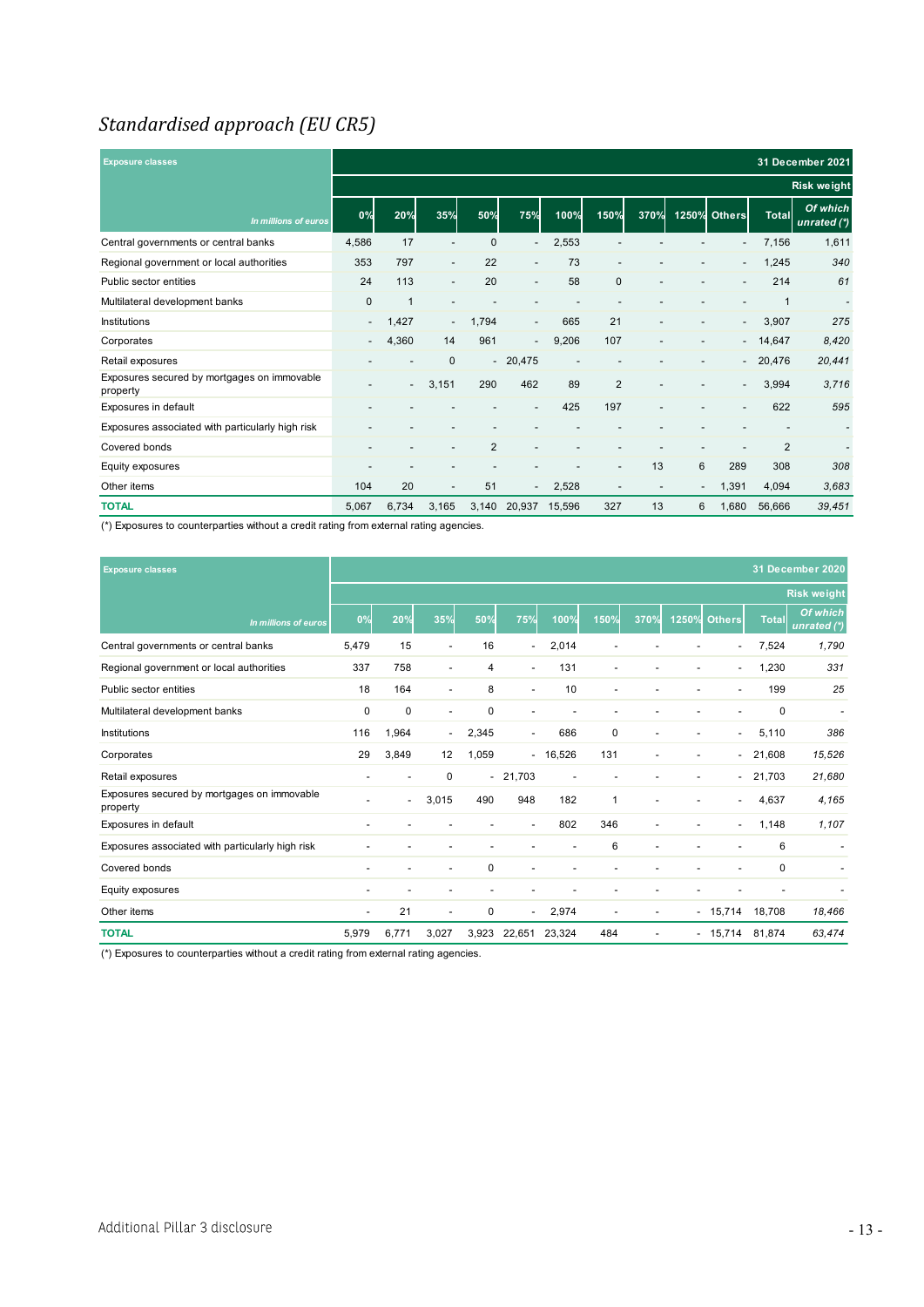|                                               |                    |                  |                                                                             |       |                                                                                              |                                                                |                                                                           |       |                                                              |                                                                         |                                                                                             |                                                         |                                                                |                                     | 31 December 202                             |
|-----------------------------------------------|--------------------|------------------|-----------------------------------------------------------------------------|-------|----------------------------------------------------------------------------------------------|----------------------------------------------------------------|---------------------------------------------------------------------------|-------|--------------------------------------------------------------|-------------------------------------------------------------------------|---------------------------------------------------------------------------------------------|---------------------------------------------------------|----------------------------------------------------------------|-------------------------------------|---------------------------------------------|
|                                               |                    |                  |                                                                             |       |                                                                                              |                                                                |                                                                           |       |                                                              |                                                                         |                                                                                             | <b>Credit risk Mitigation techniques</b>                |                                                                |                                     | <b>Credit Risk</b>                          |
|                                               |                    |                  |                                                                             |       |                                                                                              |                                                                |                                                                           |       |                                                              | <b>Funded credit Protection (FCP)</b>                                   |                                                                                             |                                                         | <b>Unfunded credit</b><br>Protection (UFCP)                    |                                     |                                             |
|                                               | <b>Total gross</b> | <b>Total net</b> | Part of                                                                     |       |                                                                                              | Part of exposures covered by Other eligible                    | collaterals (%)                                                           |       | Part of exposures covered by Other funded credit             |                                                                         | protection (%)                                                                              |                                                         | Part of                                                        | <b>RWEA</b>                         |                                             |
| In millions of euros                          | exposures          | exposures        | exposures<br>covered by<br><b>Financial</b><br><b>Collaterals</b><br>$(\%)$ |       | Part of<br>exposures<br>covered by<br>Immovable<br>property<br><b>Collaterals</b><br>$(\% )$ | Part of<br>exposures<br>covered by<br><b>Receivables</b><br>(% | Part of<br>exposures<br>covered by<br>Other<br>physical<br>collateral (%) |       | Part of<br>exposures<br>covered by<br>Cash on<br>deposit (%) | Part of<br>exposures<br>covered by<br>Life<br>insurance<br>policies (%) | Part of<br>exposures<br>covered by<br><b>Instruments</b><br>held by a<br>third party<br>(%) | Part of<br>exposures<br>covered by<br>Guarantees<br>(%) | exposures<br>covered by<br>Credit<br><b>Derivatives</b><br>(%) | without<br>substitutio<br>n effects | <b>RWEA</b> with<br>substitution<br>effects |
| Central governments and central banks         | 72,477             | 72,367           | 0%                                                                          | $0\%$ | $0\%$                                                                                        | 0%                                                             | 0%                                                                        | 0%    | 0%                                                           | 0%                                                                      | 0%                                                                                          | 1%                                                      | 0%                                                             | 227                                 | 227                                         |
| Institutions                                  | 13,589             | 12,504           | 0%                                                                          | 3%    | 3%                                                                                           | 0%                                                             | 0%                                                                        | 0%    | 0%                                                           | $0\%$                                                                   | 0%                                                                                          | 26%                                                     | 0%                                                             | 1,530                               | 1,530                                       |
| Corporates                                    | 124,630            | 98,835           | 2%                                                                          | 21%   | 20%                                                                                          | 0%                                                             | 1%                                                                        | 1%    | 1%                                                           | 1%                                                                      | 0%                                                                                          | 16%                                                     | 0%                                                             | 40,547                              | 39,026                                      |
| Of which Corporates - SMEs                    | 13,194             | 11,793           | 5%                                                                          | 43%   | 41%                                                                                          | 0%                                                             | 2%                                                                        | 1%    | 0%                                                           | 0%                                                                      | 0%                                                                                          | 4%                                                      | 0%                                                             | 5,512                               | 4,238                                       |
| Of which Corporates - Specialised lending     | 21,954             | 18.517           | 0%                                                                          | 25%   | 22%                                                                                          | 0%                                                             | 3%                                                                        | 0%    | $0\%$                                                        | $0\%$                                                                   | 0%                                                                                          | 35%                                                     | 0%                                                             | 5,776                               | 5,528                                       |
| Of which Corporates - Other                   | 89,482             | 68,524           | 2%                                                                          | 16%   | 16%                                                                                          | 0%                                                             | 0%                                                                        | 2%    | 1%                                                           | $1\%$                                                                   | 0%                                                                                          | 12%                                                     | 0%                                                             | 29,260                              | 29,260                                      |
| Retail                                        | 92.840             | 90.493           | 0%                                                                          | 76%   | 76%                                                                                          | 0%                                                             | 0%                                                                        | $0\%$ | 0%                                                           | 0%                                                                      | 0%                                                                                          | 3%                                                      | 0%                                                             | 15,701                              | 14,180                                      |
| Of which Retail - Immovable property SMEs     | 7,638              | 7,102            | 0%                                                                          | 74%   | 74%                                                                                          | 0%                                                             | 0%                                                                        | 0%    | 0%                                                           | 0%                                                                      | 0%                                                                                          | 12%                                                     | 0%                                                             | 2,286                               | 1,580                                       |
| Of which Retail - Immovable property non-SMEs | 62,898             | 62,929           | 0%                                                                          | 97%   | 97%                                                                                          | 0%                                                             | 0%                                                                        | 0%    | 0%                                                           | $0\%$                                                                   | 0%                                                                                          | 0%                                                      | 0%                                                             | 7,606                               | 7,606                                       |
| Of which Retail - Qualifying revolving        | 468                | 394              | 0%                                                                          | 0%    | 0%                                                                                           | 0%                                                             | $0\%$                                                                     | $0\%$ | $0\%$                                                        | 0%                                                                      | 0%                                                                                          | 0%                                                      | 0%                                                             | 77                                  | 77                                          |
| Of which Retail - Other SMEs                  | 7.544              | 6.147            | 2%                                                                          | 22%   | 22%                                                                                          | 0%                                                             | 0%                                                                        | 1%    | 1%                                                           | $0\%$                                                                   | 0%                                                                                          | 22%                                                     | 0%                                                             | 2,013                               | 1,197                                       |
| Of which Retail - Other non-SMEs              | 14.293             | 13.921           | $1\%$                                                                       | 9%    | 9%                                                                                           | 0%                                                             | 0%                                                                        | $1\%$ | 0%                                                           | $0\%$                                                                   | 0%                                                                                          | 1%                                                      | 0%                                                             | 3.720                               | 3,720                                       |
| <b>TOTAL</b>                                  | 303,537            | 274,199          | 1%                                                                          | 33%   | 32%                                                                                          | $0\%$                                                          | $0\%$                                                                     | 1%    | 0%                                                           | 0%                                                                      | 0%                                                                                          | 8%                                                      | 0%                                                             | 58,006                              | 54,963                                      |

## *IRB approach – Disclosure of the extent of the use of CRM techniques (EU CR7-A)*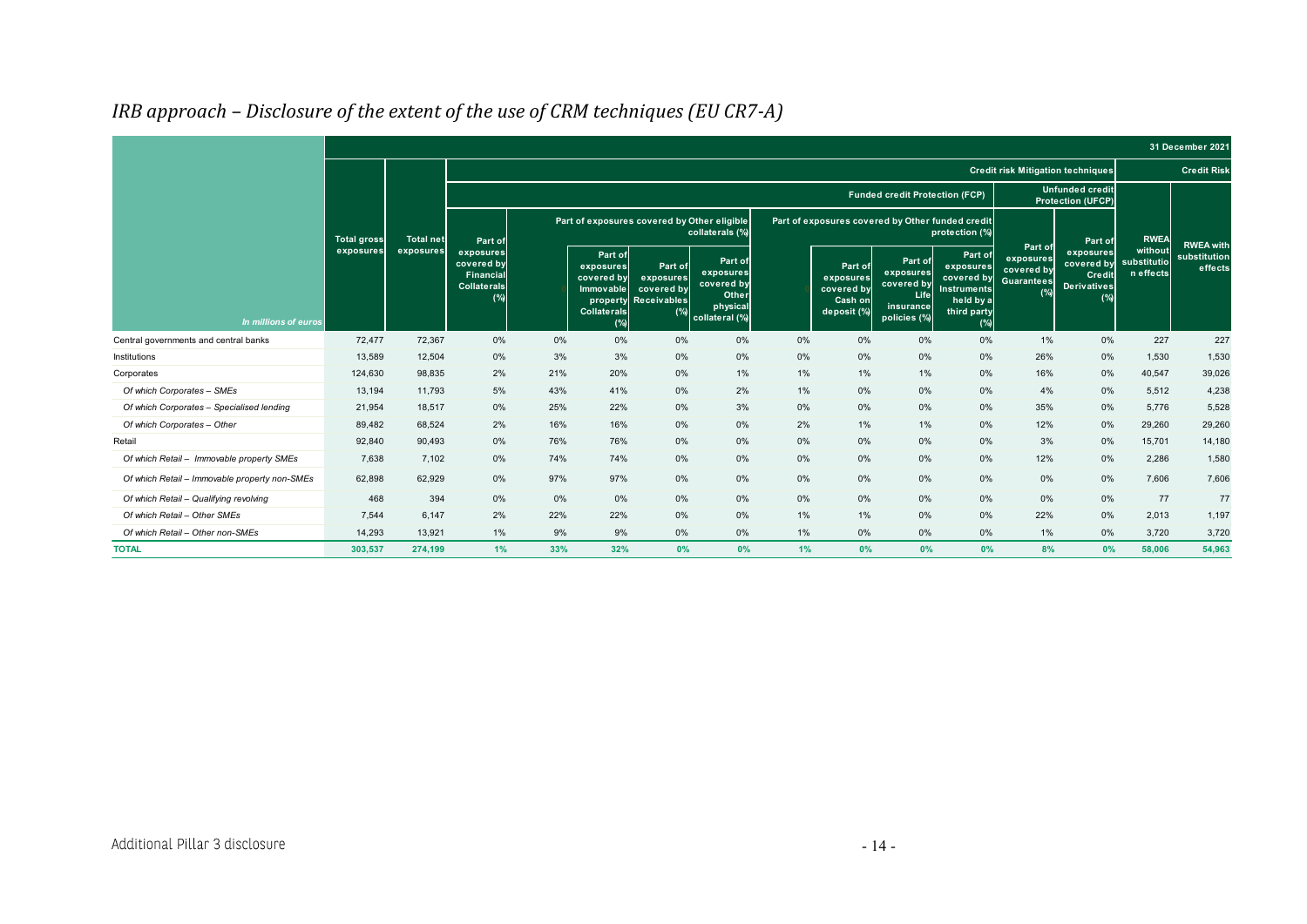## <span id="page-14-0"></span>*RWEA flow statements of credit risk exposures under the IRB approach (EU CR8)*

|                                  | <b>RWEA</b>  |
|----------------------------------|--------------|
| In millions of euros             | <b>Total</b> |
| <b>31 December 2020</b>          | 55,699       |
| Asset size $(+/-)$               | 591          |
| Asset quality $(+/-)$            | (3,066)      |
| Model updates $(+/-)$            | 6,419        |
| Methodology and policy $(+/-)$   |              |
| Acquisitions and disposals (+/-) |              |
| Foreign exchange movements (+/-) | 329          |
| Other $(+/-)$                    | (20)         |
| <b>31 December 2021</b>          | 59,951       |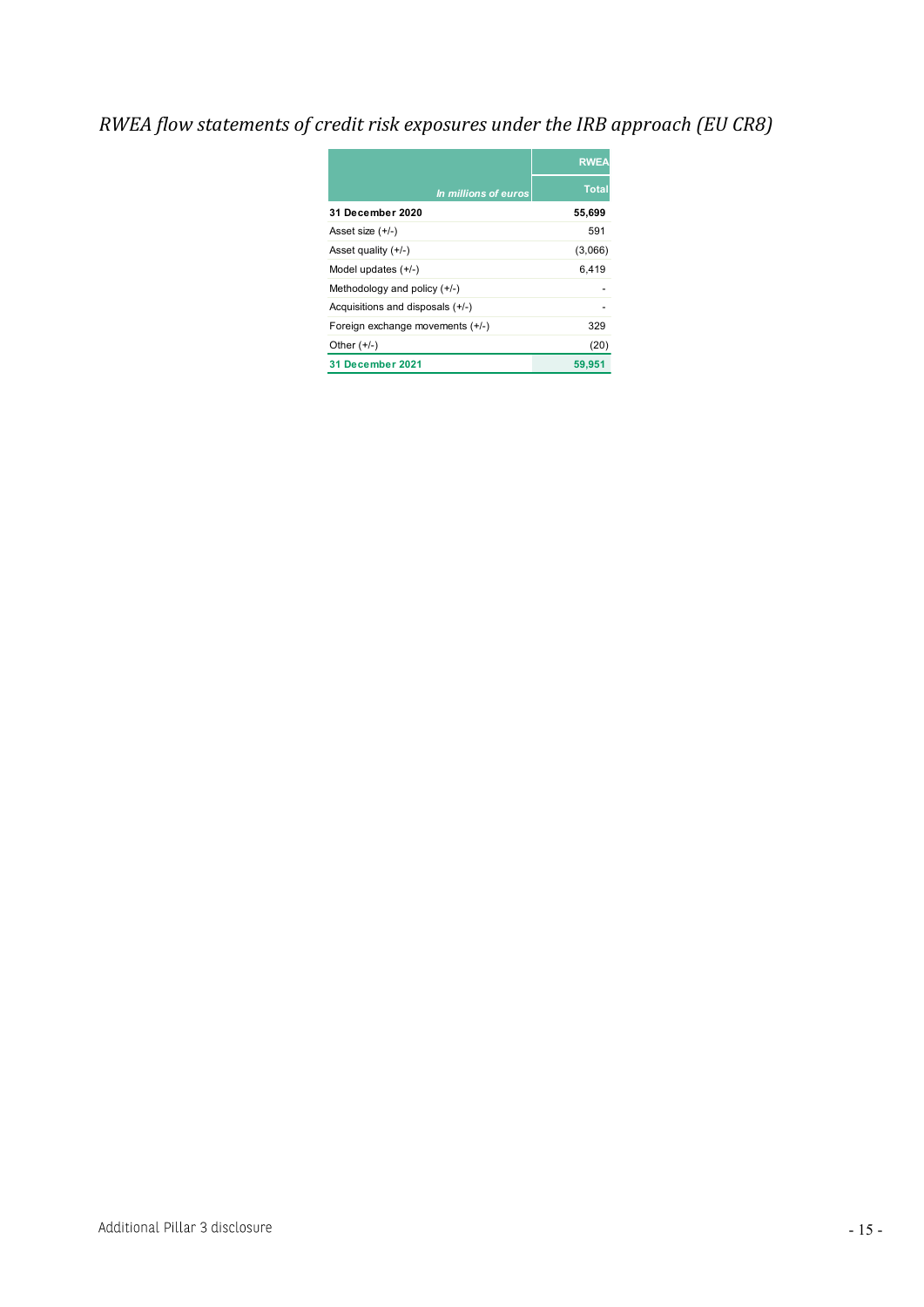<span id="page-15-0"></span>

|                                                             |                          |                                               |                                      |                |                                                                                  |                                               |                                         |                                          |                                           |                                           |                          | 31 December 2021         |
|-------------------------------------------------------------|--------------------------|-----------------------------------------------|--------------------------------------|----------------|----------------------------------------------------------------------------------|-----------------------------------------------|-----------------------------------------|------------------------------------------|-------------------------------------------|-------------------------------------------|--------------------------|--------------------------|
|                                                             |                          |                                               | <b>Performing exposures</b>          |                |                                                                                  |                                               |                                         |                                          |                                           |                                           |                          | Non-performing exposures |
| In millions of euros                                        |                          | Not past due or<br>past due $\leq 30$<br>days | Past due > 30<br>$days \leq 90$ days |                | Unlikely to pay<br>that are not<br>past due or are<br>past due $\leq 90$<br>days | Past due<br>$> 90 \text{ days}$<br>≤ 180 days | Past due<br>> 180 days<br>$\leq$ 1 year | Past due<br>$> 1$ year $\leq 2$<br>years | Past due<br>$> 2$ years $\leq 5$<br>years | Past due<br>$> 5$ years $\leq 7$<br>years | Past due $> 7$<br>years  | Of which<br>defaulted    |
| Cash balances at central banks and other<br>demand deposits | 63,177                   | 63,176                                        | $\overline{1}$                       | 1              |                                                                                  |                                               |                                         |                                          |                                           |                                           | $\overline{1}$           |                          |
| Loans and advances                                          | 213,920                  | 213,159                                       | 761                                  | 4,469          | 1,899                                                                            | 289                                           | 292                                     | 824                                      | 592                                       | 113                                       | 459                      | 4,231                    |
| Central banks                                               | 64                       | 64                                            |                                      | $\blacksquare$ |                                                                                  | $\overline{\phantom{a}}$                      |                                         |                                          |                                           |                                           | $\overline{\phantom{a}}$ |                          |
| General governments                                         | 9,351                    | 9,350                                         | $\overline{1}$                       | 118            | $\overline{7}$                                                                   | 39                                            |                                         |                                          | 68                                        |                                           | 4                        | 12                       |
| Credit institutions                                         | 3,826                    | 3,826                                         |                                      | 65             |                                                                                  |                                               |                                         | 2                                        |                                           | 11                                        | 52                       | 65                       |
| Other financial corporations                                | 7,660                    | 7,657                                         | 3                                    | 190            | 61                                                                               | $\overline{2}$                                | 28                                      | 94                                       | $\mathbf{1}$                              |                                           | 4                        | 188                      |
| Non-financial corporations                                  | 111,801                  | 111,290                                       | 510                                  | 3,103          | 1,591                                                                            | 117                                           | 138                                     | 517                                      | 310                                       | 68                                        | 363                      | 2,983                    |
| Of which SMEs                                               | 45,519                   | 45,159                                        | 360                                  | 1,370          | 506                                                                              | 94                                            | 114                                     | 244                                      | 248                                       | 55                                        | 108                      | 1,332                    |
| Households                                                  | 81,218                   | 80,972                                        | 246                                  | 993            | 240                                                                              | 131                                           | 126                                     | 210                                      | 213                                       | 34                                        | 38                       | 983                      |
| Debt securities                                             | 20,872                   | 20,872                                        | $\overline{\phantom{a}}$             | 14             |                                                                                  |                                               |                                         |                                          |                                           |                                           | 14                       | 14                       |
| Central banks                                               | $\overline{\phantom{a}}$ |                                               |                                      |                |                                                                                  |                                               |                                         |                                          |                                           |                                           |                          | $\overline{\phantom{a}}$ |
| General governments                                         | 16,470                   | 16,470                                        |                                      |                |                                                                                  |                                               |                                         |                                          |                                           |                                           |                          |                          |
| Credit institutions                                         | 2,922                    | 2,922                                         |                                      |                |                                                                                  |                                               |                                         |                                          |                                           |                                           |                          |                          |
| Other financial corporations                                | 1,386                    | 1,386                                         |                                      | 11             |                                                                                  |                                               |                                         |                                          |                                           |                                           | 11                       | 11                       |
| Non-financial corporations                                  | 94                       | 94                                            |                                      | 2              |                                                                                  |                                               |                                         |                                          |                                           |                                           | $\overline{2}$           | 2                        |
| Off-balance-sheet exposures                                 | 70,523                   |                                               |                                      | 422            |                                                                                  |                                               |                                         |                                          |                                           |                                           |                          | 409                      |
| Central banks                                               |                          |                                               |                                      |                |                                                                                  |                                               |                                         |                                          |                                           |                                           |                          | $\blacksquare$           |
| General governments                                         | 1,212                    |                                               |                                      |                |                                                                                  |                                               |                                         |                                          |                                           |                                           |                          |                          |
| Credit institutions                                         | 2,920                    |                                               |                                      | $\overline{2}$ |                                                                                  |                                               |                                         |                                          |                                           |                                           |                          | $\sqrt{2}$               |
| Other financial corporations                                | 9,755                    |                                               |                                      | 16             |                                                                                  |                                               |                                         |                                          |                                           |                                           |                          | 16                       |
| Non-financial corporations                                  | 47,100                   |                                               |                                      | 390            |                                                                                  |                                               |                                         |                                          |                                           |                                           |                          | 376                      |
| Households                                                  | 9,535                    |                                               |                                      | 14             |                                                                                  |                                               |                                         |                                          |                                           |                                           |                          | 14                       |
| <b>TOTAL</b>                                                | 368,492                  | 297,207                                       | 761                                  | 4,906          | 1,899                                                                            | 289                                           | 292                                     | 824                                      | 592                                       | 113                                       | 474                      | 4,653                    |

## *Credit quality of performing and non-performing exposures by past due days (EU CQ3)*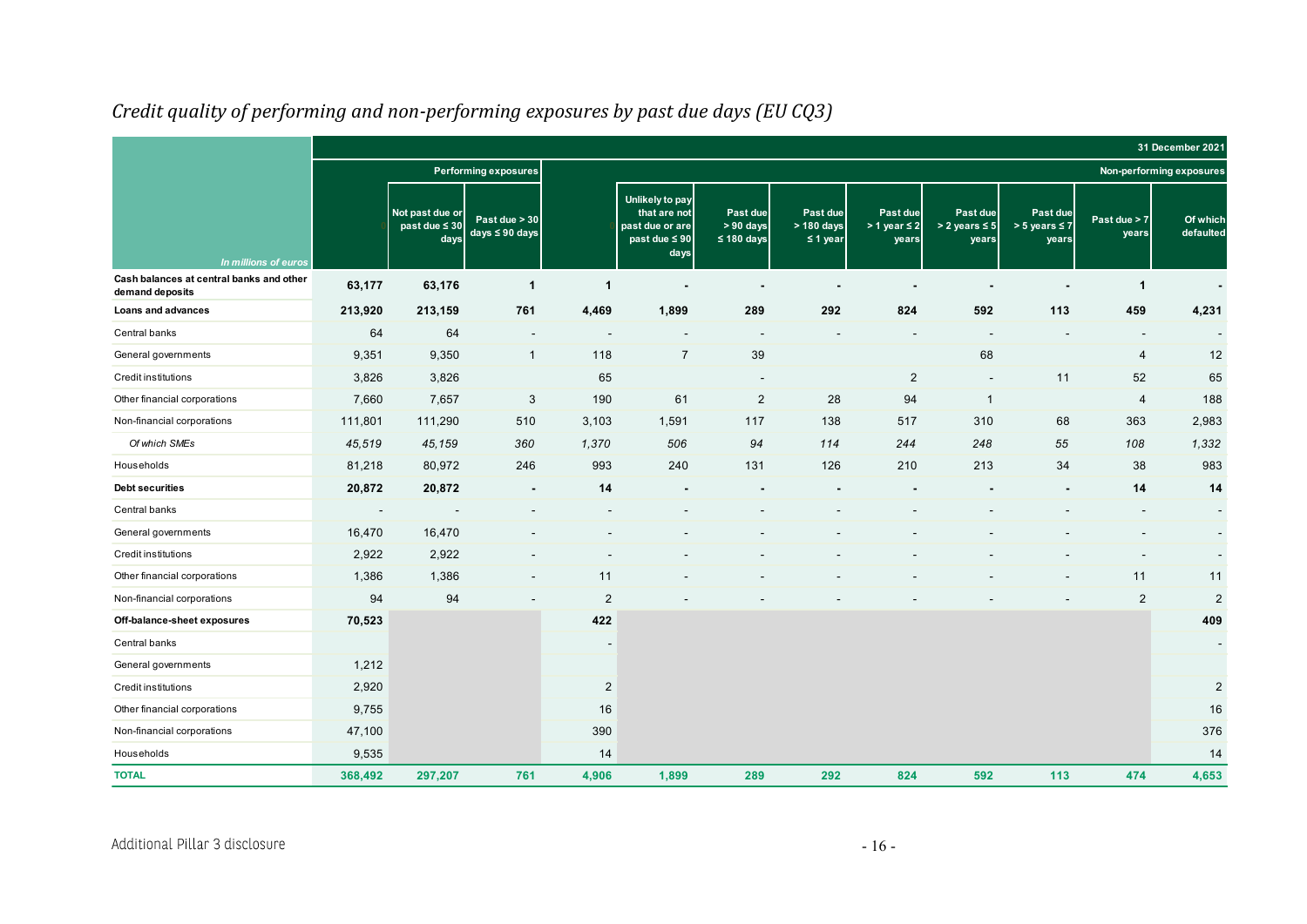|                                                             |                |                                               |                                      |                          |                                                                                         |                                            |                                           |                                          |                                           |                                           |                         | 31 December 2020         |
|-------------------------------------------------------------|----------------|-----------------------------------------------|--------------------------------------|--------------------------|-----------------------------------------------------------------------------------------|--------------------------------------------|-------------------------------------------|------------------------------------------|-------------------------------------------|-------------------------------------------|-------------------------|--------------------------|
|                                                             |                |                                               | <b>Performing exposures</b>          |                          |                                                                                         |                                            |                                           |                                          |                                           |                                           |                         | Non-performing exposures |
| In millions of euros                                        |                | Not past due or<br>past due $\leq 30$<br>days | Past due > 30<br>$days \leq 90$ days |                          | <b>Unlikely to pay</b><br>that are not<br>past due or are<br>past due $\leq 90$<br>days | Past due<br>$> 90$ days<br>$\leq 180$ days | Past due<br>$> 180$ days<br>$\leq$ 1 year | Past due<br>$> 1$ year $\leq 2$<br>years | Past due<br>$> 2$ years $\leq 5$<br>years | Past due<br>$> 5$ years $\leq 7$<br>years | Past due $> 7$<br>years | Of which<br>defaulted    |
| Cash balances at central banks and other<br>demand deposits | 52,664         | 52,664                                        | 0                                    | 0                        | 0                                                                                       | $\overline{\phantom{a}}$                   | $\blacksquare$                            |                                          |                                           |                                           |                         | 0                        |
| Loans and advances                                          | 196,079        | 195,102                                       | 977                                  | 5,585                    | 2,310                                                                                   | 444                                        | 538                                       | 1,089                                    | 537                                       | 195                                       | 472                     | 5,136                    |
| Central banks                                               | 276            | 276                                           | $\blacksquare$                       | $\overline{\phantom{a}}$ | $\blacksquare$                                                                          | $\blacksquare$                             | $\blacksquare$                            | $\overline{\phantom{a}}$                 | $\sim$                                    | $\qquad \qquad \blacksquare$              | $\blacksquare$          |                          |
| General governments                                         | 9,373          | 9,371                                         | 3                                    | 208                      | 10                                                                                      | 5                                          | $\overline{2}$                            | 122                                      | $\mathbf{1}$                              | $\mathbf{1}$                              | 67                      | 22                       |
| Credit institutions                                         | 5,472          | 5,471                                         | $\pmb{0}$                            | 61                       | $\pmb{0}$                                                                               | $\mathbf 0$                                | $\blacksquare$                            | 2                                        | $\sim$                                    | 50                                        | 9                       | 61                       |
| Other financial corporations                                | 8,786          | 8,771                                         | 15                                   | 244                      | 187                                                                                     | 3                                          | $\mathbf{1}$                              | 19                                       | 3                                         | $\pmb{0}$                                 | 31                      | 243                      |
| Non-financial corporations                                  | 93,293         | 92,718                                        | 575                                  | 3,893                    | 1,859                                                                                   | 301                                        | 369                                       | 609                                      | 323                                       | 106                                       | 325                     | 3,667                    |
| Of which SMEs                                               | 38,809         | 38,472                                        | 337                                  | 1,946                    | 827                                                                                     | 161                                        | 179                                       | 371                                      | 246                                       | 54                                        | 108                     | 1,809                    |
| Households                                                  | 78,879         | 78,495                                        | 384                                  | 1,179                    | 253                                                                                     | 135                                        | 166                                       | 337                                      | 210                                       | 37                                        | 40                      | 1,144                    |
| <b>Debt securities</b>                                      | 24,965         | 24,965                                        | $\blacksquare$                       | 21                       | $\sim$                                                                                  | 21                                         | $\sim$                                    | $\overline{a}$                           |                                           |                                           | $\sim$                  | 21                       |
| Central banks                                               | $\blacksquare$ | $\blacksquare$                                | $\blacksquare$                       | $\sim$                   | $\blacksquare$                                                                          | $\overline{\phantom{a}}$                   | $\overline{\phantom{a}}$                  | $\blacksquare$                           | $\blacksquare$                            | $\blacksquare$                            | $\sim$                  | $\overline{\phantom{a}}$ |
| General governments                                         | 20,016         | 20,016                                        | $\blacksquare$                       | $\overline{\phantom{a}}$ | $\blacksquare$                                                                          | $\blacksquare$                             | $\overline{a}$                            |                                          |                                           |                                           | $\sim$                  | $\overline{\phantom{a}}$ |
| Credit institutions                                         | 3,235          | 3,235                                         | $\blacksquare$                       |                          | $\blacksquare$                                                                          | $\blacksquare$                             | $\blacksquare$                            |                                          |                                           |                                           | $\blacksquare$          |                          |
| Other financial corporations                                | 1,517          | 1,517                                         | $\blacksquare$                       | 19                       | $\blacksquare$                                                                          | 19                                         | $\overline{\phantom{a}}$                  | $\overline{\phantom{a}}$                 | $\blacksquare$                            | $\blacksquare$                            | $\sim$                  | 19                       |
| Non-financial corporations                                  | 198            | 198                                           | $\blacksquare$                       | $\overline{2}$           | $\overline{a}$                                                                          | $\overline{2}$                             |                                           |                                          |                                           |                                           |                         | $\overline{c}$           |
| Off-balance-sheet exposures                                 | 128,633        |                                               |                                      | 524                      |                                                                                         |                                            |                                           |                                          |                                           |                                           |                         | 523                      |
| Central banks                                               | 32,841         |                                               |                                      | $\sim$                   |                                                                                         |                                            |                                           |                                          |                                           |                                           |                         | $\overline{\phantom{a}}$ |
| General governments                                         | 1,674          |                                               |                                      | $\Omega$                 |                                                                                         |                                            |                                           |                                          |                                           |                                           |                         | 0                        |
| Credit institutions                                         | 21,646         |                                               |                                      | $2 \nvert$               |                                                                                         |                                            |                                           |                                          |                                           |                                           |                         | $\sqrt{2}$               |
| Other financial corporations                                | 13,779         |                                               |                                      | 16                       |                                                                                         |                                            |                                           |                                          |                                           |                                           |                         | 16                       |
| Non-financial corporations                                  | 45,696         |                                               |                                      | 492                      |                                                                                         |                                            |                                           |                                          |                                           |                                           |                         | 490                      |
| Households                                                  | 12,998         |                                               |                                      | 14                       |                                                                                         |                                            |                                           |                                          |                                           |                                           |                         | 14                       |
| <b>TOTAL</b>                                                | 402,341        | 272,731                                       | 977                                  | 6,130                    | 2,310                                                                                   | 444                                        | 538                                       | 1,089                                    | 537                                       | 195                                       | 493                     | 5,680                    |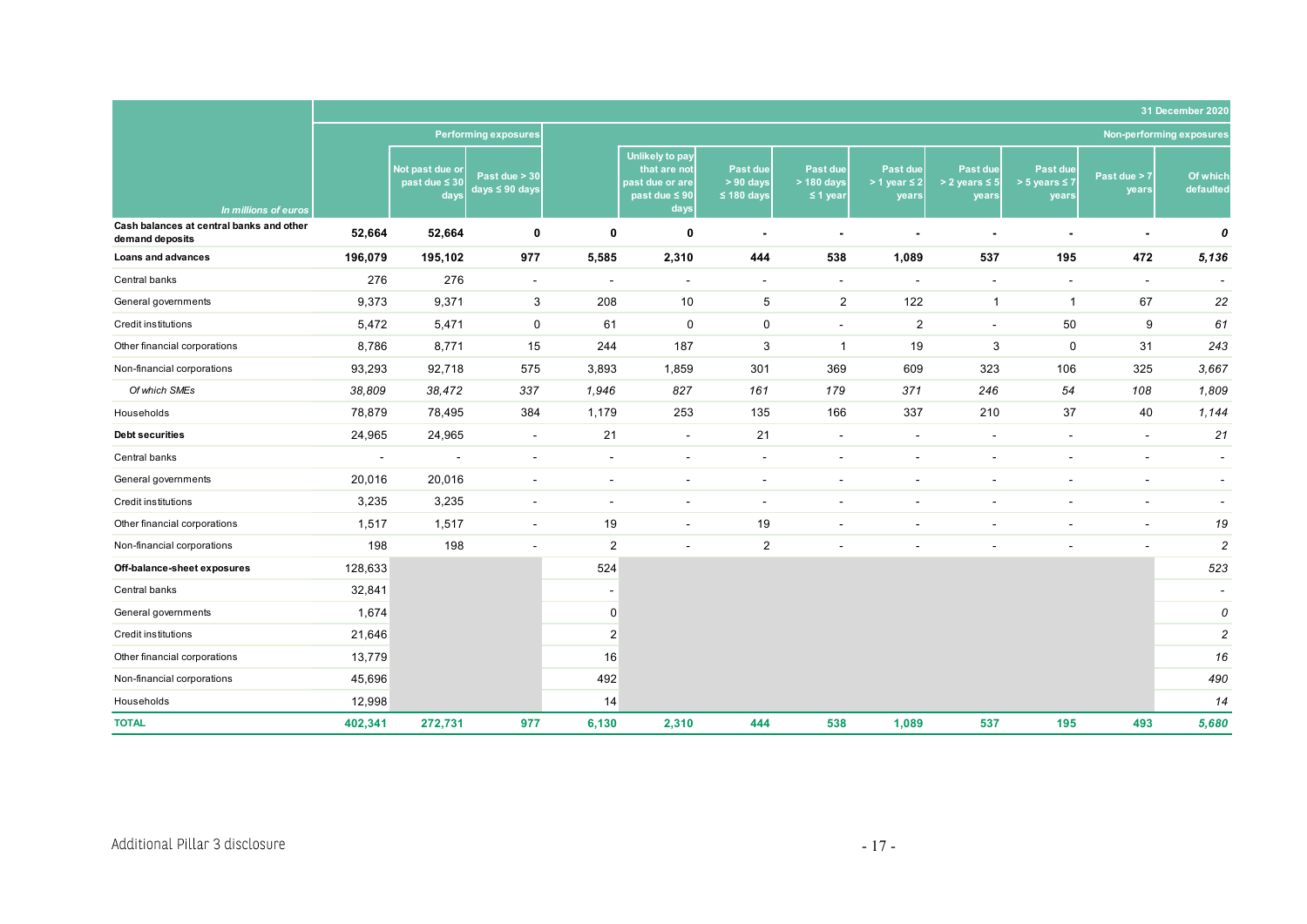## <span id="page-17-0"></span>*Collateral obtained by taking possession and execution processes (EU CQ7)*

|                                         | 31 December 2021             |                                          |  |  |  |  |  |  |
|-----------------------------------------|------------------------------|------------------------------------------|--|--|--|--|--|--|
|                                         |                              | Collateral obtained by taking possession |  |  |  |  |  |  |
| In millions of euros                    | Value at initial recognition | <b>Accumulated negative</b><br>changes   |  |  |  |  |  |  |
| Property, plant and equipment (PP&E)    |                              |                                          |  |  |  |  |  |  |
| Other than PP&E                         | 5                            | (0)                                      |  |  |  |  |  |  |
| Residential immovable property          | 1                            | (0)                                      |  |  |  |  |  |  |
| Commercial Immovable property           | 3                            | (0)                                      |  |  |  |  |  |  |
| Movable property (auto, shipping, etc.) |                              |                                          |  |  |  |  |  |  |
| Equity and debt instruments             | 1                            |                                          |  |  |  |  |  |  |
| Other collateral                        |                              |                                          |  |  |  |  |  |  |
| TOTAL                                   | 5                            | (0)                                      |  |  |  |  |  |  |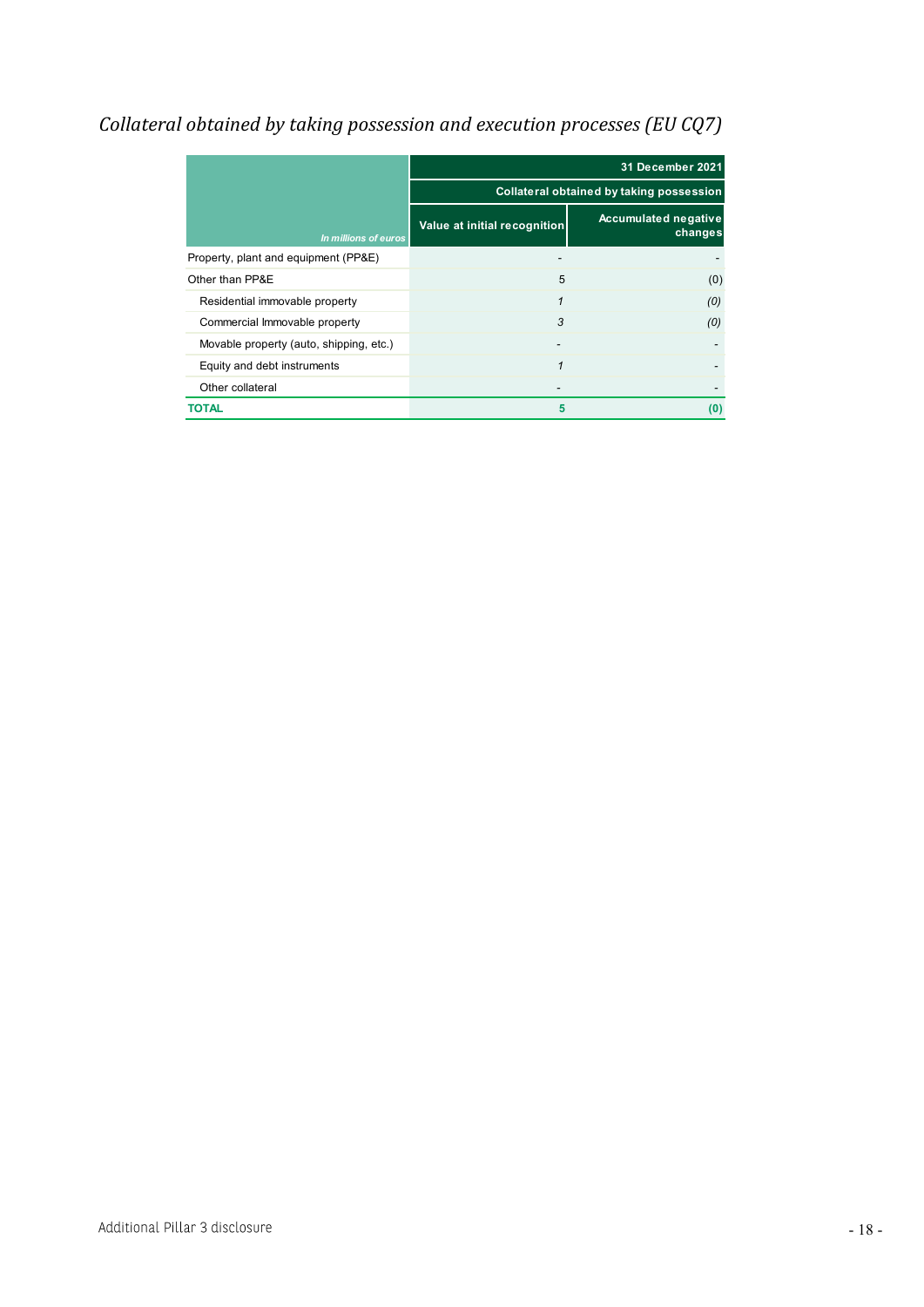|                             | 31 December 2021                                               |                                                    |                                                                       |                                                            |                                                               |                                                                  |                                                            |                                                                                                        |                       |                                  | 31 December 2022                   |                                                 |
|-----------------------------|----------------------------------------------------------------|----------------------------------------------------|-----------------------------------------------------------------------|------------------------------------------------------------|---------------------------------------------------------------|------------------------------------------------------------------|------------------------------------------------------------|--------------------------------------------------------------------------------------------------------|-----------------------|----------------------------------|------------------------------------|-------------------------------------------------|
|                             |                                                                | General credit exposures                           | <b>Relevant credit exposures - Market</b>                             | risk                                                       | Securitisation                                                |                                                                  |                                                            |                                                                                                        | Own fund requirements |                                  |                                    |                                                 |
| In millions of euros        | <b>Exposure value</b><br>under the<br>standardised<br>approach | <b>Exposure value</b><br>under the IRB<br>approach | short positions of book exposures<br>trading book<br>exposures for SA | Sum of long and Value of trading<br>for internal<br>models | exposures<br><b>Exposure value</b><br>for non-trading<br>book | <b>Relevant credit</b><br>risk exposures -<br><b>Credit risk</b> | <b>Relevant credit</b><br>exposures-<br><b>Market risk</b> | <b>Relevant credit</b><br>exposures-<br><b>Securitisation</b><br>positions in the non-<br>trading book | <b>Total</b>          | Own funds<br>requirements<br>(%) | Countercyclical<br>buffer rate (%) | Countercyclical<br>buffer rate (%)<br>forecast* |
| <b>Breakdown by country</b> |                                                                |                                                    |                                                                       |                                                            |                                                               |                                                                  |                                                            |                                                                                                        |                       |                                  |                                    |                                                 |
| Europe                      | 36,867,539                                                     | 188,849,159                                        |                                                                       |                                                            | 4,483,024                                                     | 7,251,975                                                        | 70,682                                                     | 57,069                                                                                                 | 7,379,726             | 89.7%                            |                                    |                                                 |
| of which Bulgaria           | 239                                                            | 29,291                                             |                                                                       |                                                            | $\sim$                                                        | 1,206                                                            |                                                            | $\overline{\phantom{a}}$                                                                               | 1,206                 | 0.0%                             | 0.5%                               | 1.0%                                            |
| of which Denmark            | 53,340                                                         | 340,272                                            |                                                                       |                                                            | ٠                                                             | 17,953                                                           |                                                            | $\overline{\phantom{a}}$                                                                               | 17,953                | 0.2%                             | 0.0%                               | 1.0%                                            |
| of which Estonia            | 221                                                            | 23                                                 |                                                                       |                                                            | ٠                                                             | 12                                                               |                                                            | $\overline{\phantom{a}}$                                                                               | 12                    | 0.0%                             | 0.0%                               | 1.0%                                            |
| of which Iceland            | 63                                                             | 754                                                |                                                                       |                                                            |                                                               | 15                                                               |                                                            |                                                                                                        | 15                    | 0.0%                             | 0.0%                               | 2.0%                                            |
| of which Luxembourg         | 768,178                                                        | 20,409,735                                         |                                                                       |                                                            | ٠                                                             | 701,764                                                          | 387                                                        | $\overline{\phantom{a}}$                                                                               | 702,150               | 8.5%                             | 0.5%                               | 0.5%                                            |
| of which Norway             | 208,068                                                        | 454,103                                            |                                                                       |                                                            | $\sim$                                                        | 25,179                                                           | $\overline{a}$                                             | $\sim$                                                                                                 | 25,179                | 0.3%                             | 1.0%                               | 2.0%                                            |
| of which Romania            | 411,905                                                        | 180,512                                            |                                                                       |                                                            |                                                               | 25,181                                                           |                                                            | $\overline{\phantom{a}}$                                                                               | 25,181                | 0.3%                             | 0.0%                               | 0.5%                                            |
| of which Czech Republic     | 2,682                                                          | 21,169                                             |                                                                       |                                                            | ٠                                                             | 1,991                                                            |                                                            | $\overline{\phantom{a}}$                                                                               | 1,991                 | 0.0%                             | 0.5%                               | 1.5%                                            |
| of which Slovakia           | 4,542                                                          | 143,944                                            |                                                                       |                                                            | $\sim$                                                        | 3,549                                                            |                                                            | $\overline{\phantom{a}}$                                                                               | 3,549                 | 0.0%                             | 1.0%                               | 1.0%                                            |
| of which Sweden             | 56,143                                                         | 945,750                                            |                                                                       |                                                            | $\overline{\phantom{a}}$                                      | 33,657                                                           |                                                            | $\overline{\phantom{a}}$                                                                               | 33,657                | 0.4%                             | 0.0%                               | 1.0%                                            |
| <b>North America</b>        | 109,637                                                        | 3,037,017                                          |                                                                       |                                                            | 556,396                                                       | 79,432                                                           | $\blacksquare$                                             | 42,725                                                                                                 | 122,157               | 1.5%                             |                                    |                                                 |
| Asia Pacific                | 21,696                                                         | 917,722                                            |                                                                       |                                                            | 1,427                                                         | 38,718                                                           | $\overline{\phantom{a}}$                                   | 18                                                                                                     | 38,736                | 0.5%                             |                                    |                                                 |
| of which Hong Kong          | 4,638                                                          | 58,980                                             |                                                                       |                                                            | $\sim$                                                        | 2,697                                                            | $\overline{\phantom{a}}$                                   | $\sim$                                                                                                 | 2,697                 | 0.0%                             | 1.0%                               | 1.0%                                            |
| Rest of the World           | 9,346,395                                                      | 4,745,069                                          |                                                                       |                                                            | $\blacksquare$                                                | 680,008                                                          | 9,684                                                      | $\sim$                                                                                                 | 689,692               | 8.4%                             |                                    |                                                 |
| <b>TOTAL</b>                | 46,345,267                                                     | 197,548,970                                        |                                                                       |                                                            | 5,040,847                                                     | 8,050,132                                                        | 80,366                                                     | 99,811                                                                                                 | 8,230,310             | 100.0%                           | 0.0%                               | 0.0%                                            |

#### *Geographical distribution of credit exposures relevant for the calculation of the countercyclical buffer (EU CCyB1)*

<span id="page-18-0"></span>*(\*) Buffer rates published on the ESRB website at 31st of December 2021.*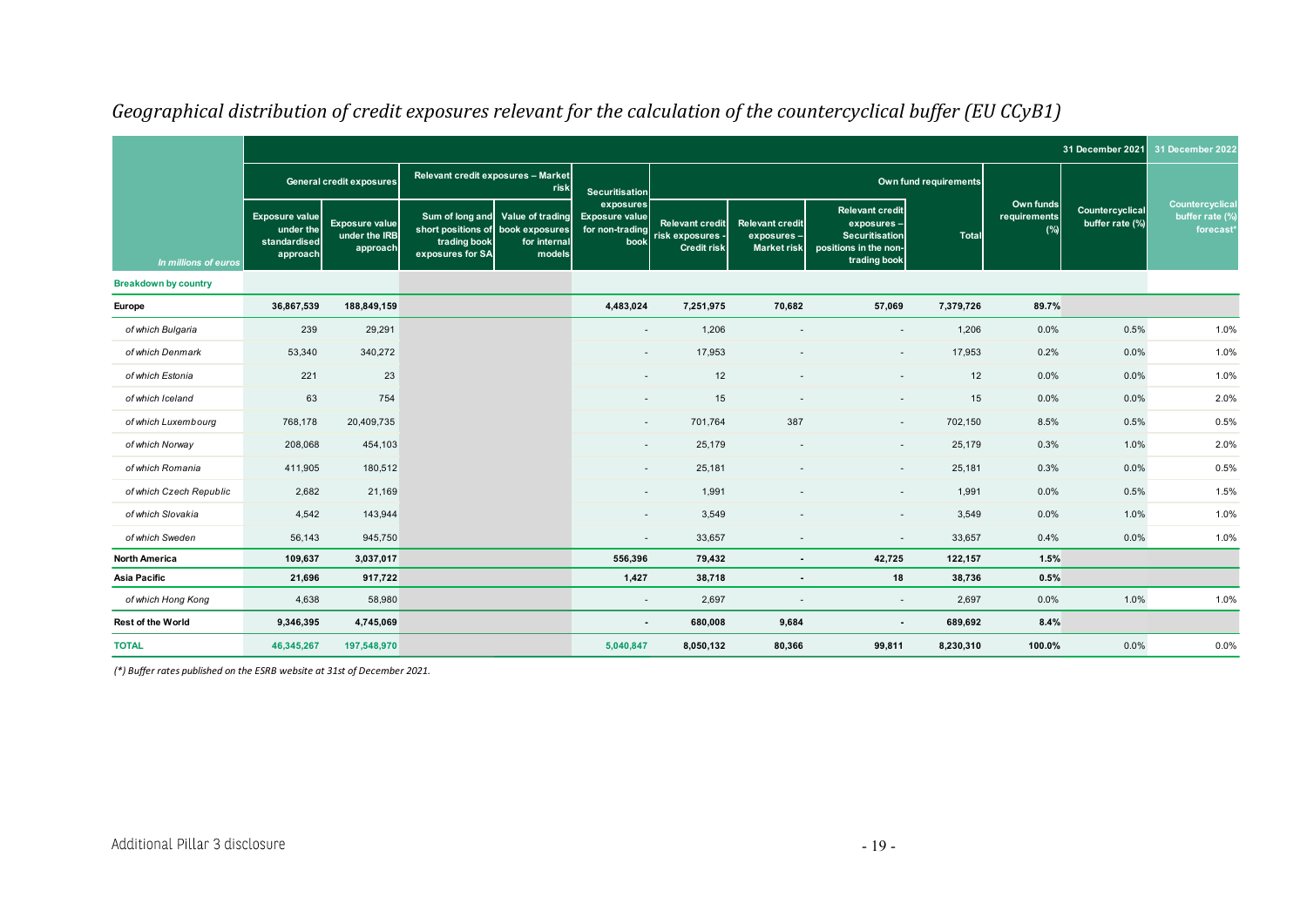## <span id="page-19-0"></span>*Amount of institution-specific countercyclical capital buffer (EU CCyB2)*

| In millions of euros                                                       | 31 December 2021 |
|----------------------------------------------------------------------------|------------------|
| Total risk exposure amount                                                 | 120.884          |
| Specific countercyclical capital buffer rate for BNP Paribas Fortis        | 0.05%            |
| Specific countercyclical capital buffer requirement for BNP Paribas Fortis | 56               |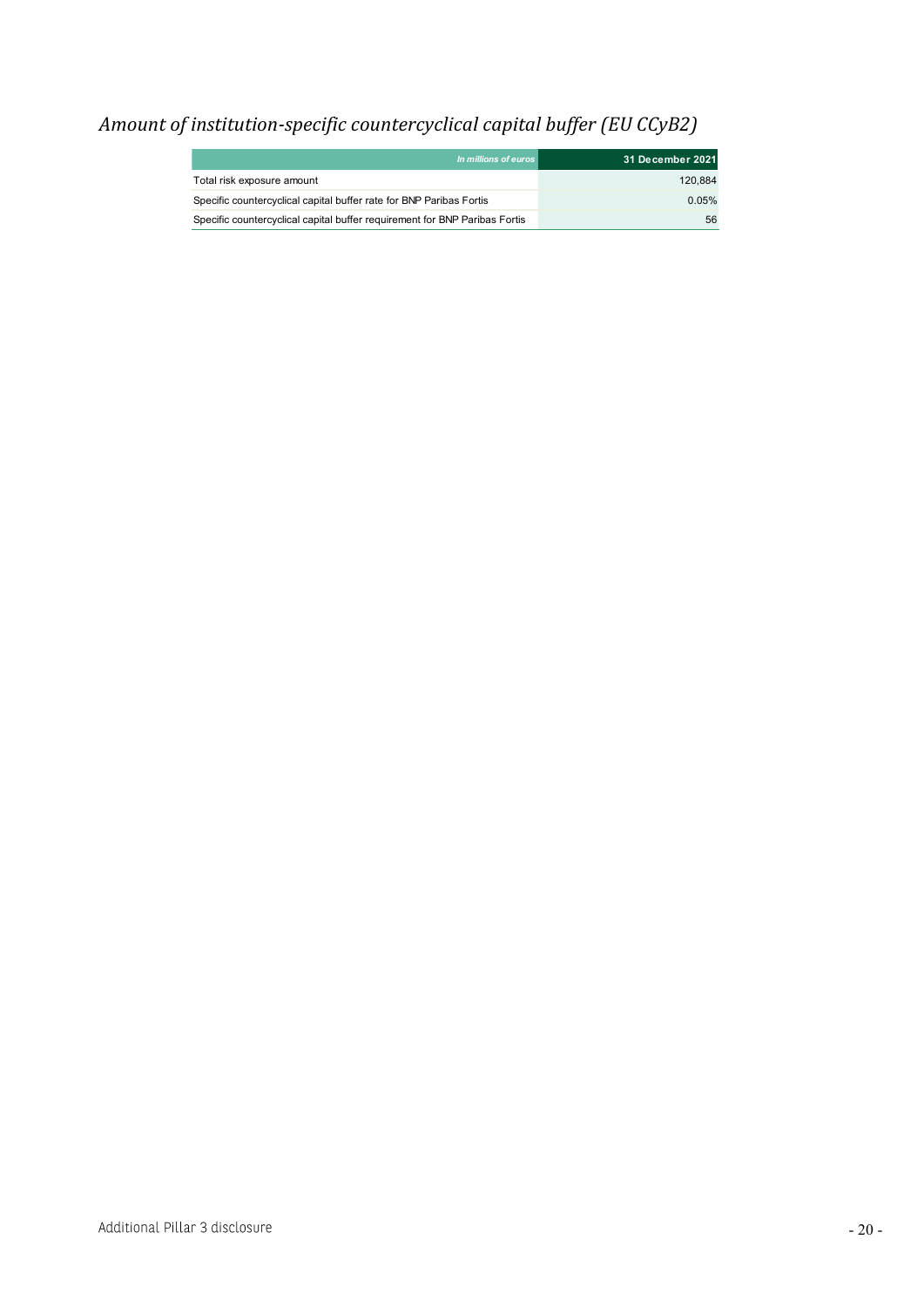#### <span id="page-20-0"></span>*Counterparty credit risk*

#### <span id="page-20-1"></span>*Standardised approach – CCR exposures by regulatory exposure class and risk weights (EU CCR3)*

|                                      | 31 December 2021         |                          |                          |                          |                          |                          |                                |  |
|--------------------------------------|--------------------------|--------------------------|--------------------------|--------------------------|--------------------------|--------------------------|--------------------------------|--|
| <b>Exposure classes</b>              | <b>Risk weight</b>       |                          |                          |                          |                          |                          |                                |  |
| In millions of euros                 | 0%                       | <b>20%</b>               | 50%                      | 75%                      | 100%                     | <b>Others</b>            | <b>Total exposure</b><br>value |  |
| Central governments or central banks | $\overline{\phantom{a}}$ | $\overline{\phantom{a}}$ | 209                      | $\overline{\phantom{a}}$ | $\overline{\phantom{a}}$ | $\overline{\phantom{a}}$ | 209                            |  |
| Institutions                         | $\overline{\phantom{a}}$ | 381                      | $\overline{\phantom{a}}$ | $\overline{\phantom{a}}$ | 19                       | $\overline{\phantom{a}}$ | 400                            |  |
| Corporates                           | $\overline{\phantom{a}}$ | $\overline{\phantom{a}}$ |                          | $\overline{\phantom{a}}$ | 105                      | $\overline{\phantom{a}}$ | 106                            |  |
| Retail                               | $\overline{\phantom{a}}$ | $\overline{\phantom{a}}$ | $\overline{\phantom{a}}$ | 6                        | $\overline{\phantom{a}}$ | $\overline{\phantom{a}}$ | 6                              |  |
| <b>TOTAL</b>                         |                          | 381                      | 209                      | 6                        | 125                      | ٠                        | 721                            |  |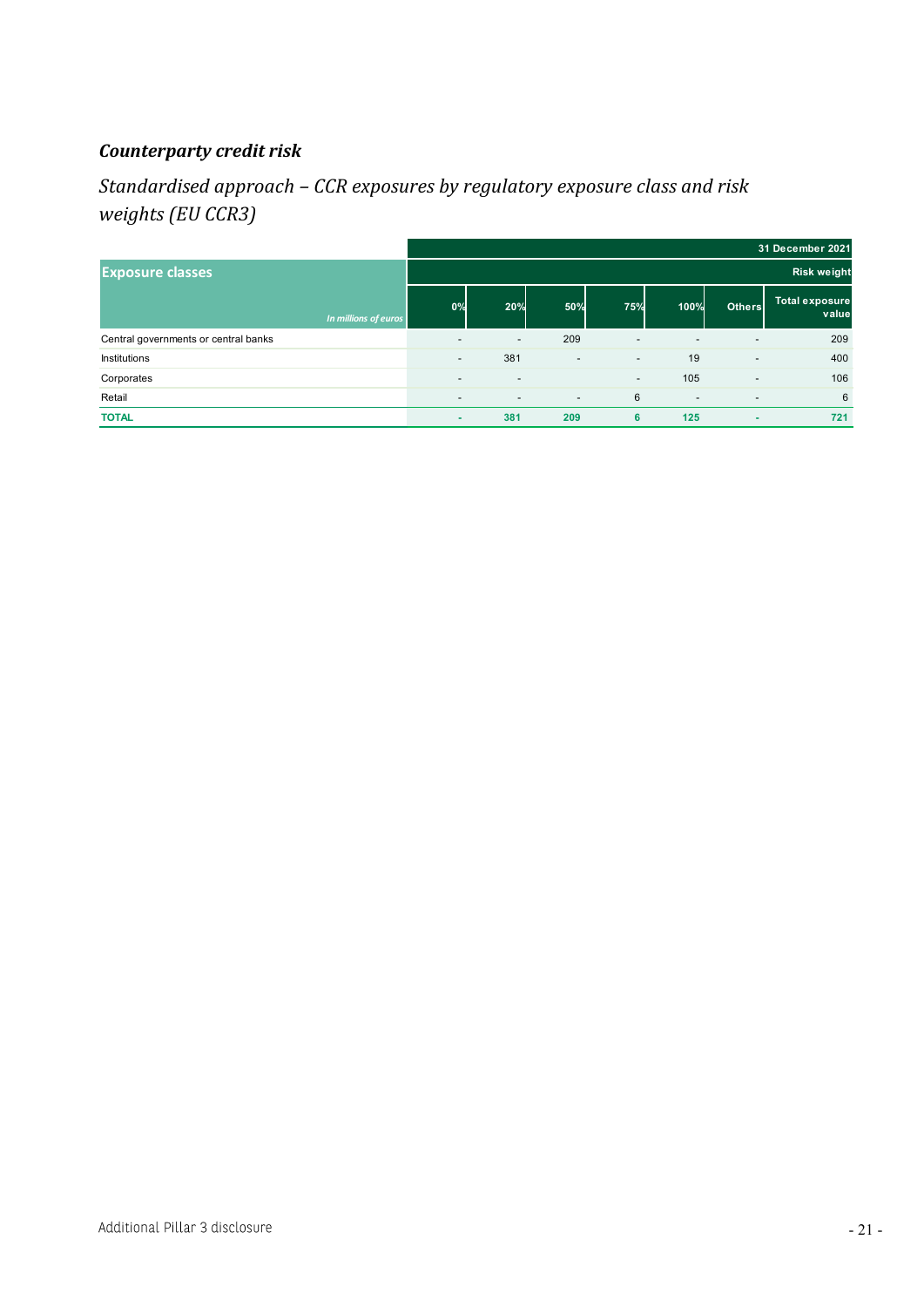## <span id="page-21-0"></span>*RWEA flow statements of CCR exposures under the IMM (EU CCR7)*

|                                   | <b>RWEA - Counterparty credit</b><br>risk | <b>Capital Requirements -</b><br><b>Counterparty</b><br>credit risk |
|-----------------------------------|-------------------------------------------|---------------------------------------------------------------------|
| In millions of euros              | <b>Total</b>                              | <b>Total</b>                                                        |
| 31 December 2020                  | 1.599                                     | 128                                                                 |
| Asset size                        | (358)                                     | (29)                                                                |
| Credit quality of counterparties  | (147)                                     | (12)                                                                |
| Model updates (IMM only)          | 5                                         | $\Omega$                                                            |
| Methodology and policy (IMM only) | (116)                                     | (9)                                                                 |
| 31 December 2021                  | 982                                       | 79                                                                  |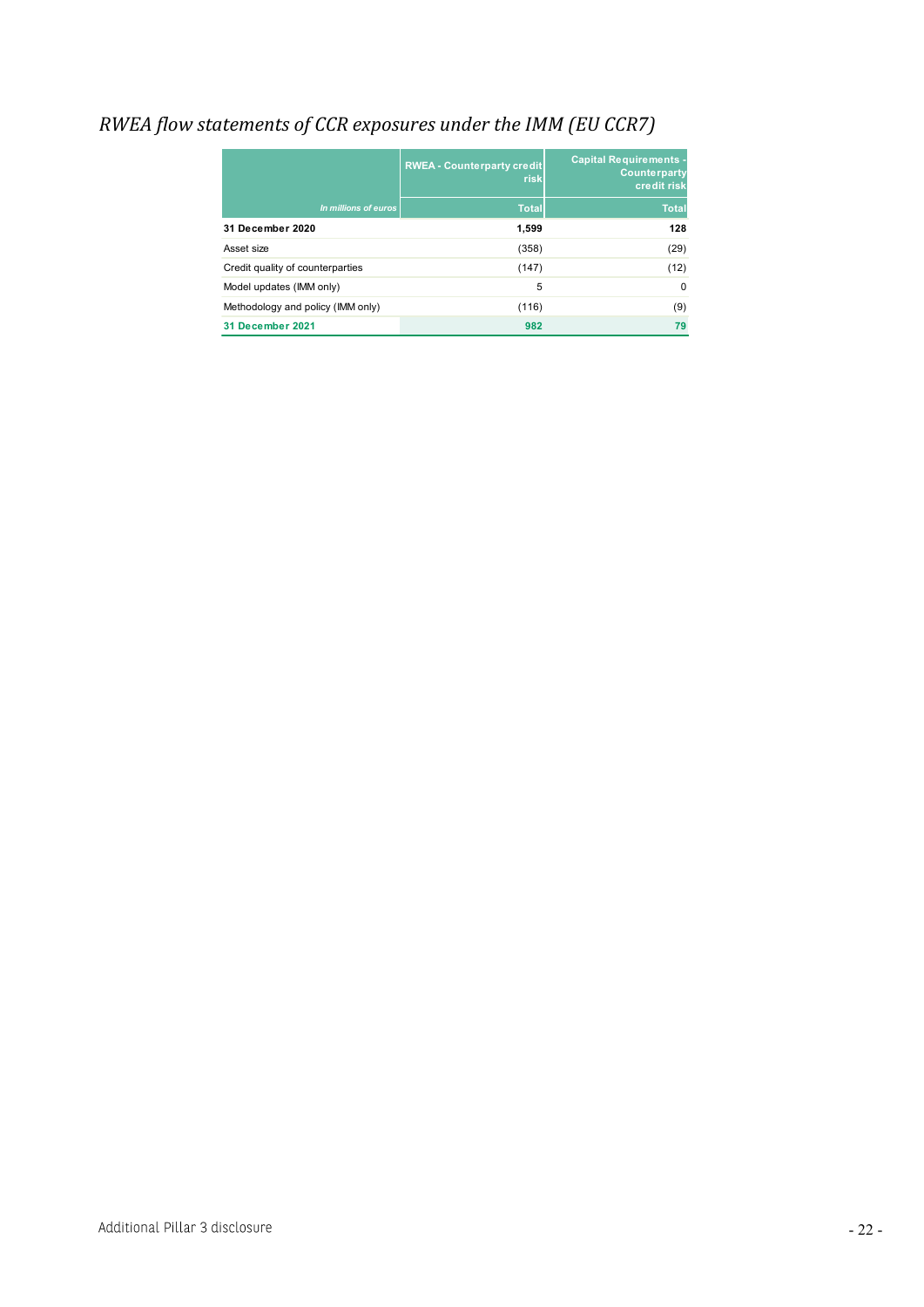#### <span id="page-22-0"></span>*Market risk*

#### <span id="page-22-1"></span>*RWEA flow statements of market risk exposures under the IMA (EU MR2-B)*

| In millions of euros    | <b>VaR</b> | <b>SVaR</b>              | <b>IRC</b>               | <b>CRM</b>               | Other | Standardised<br>approach | <b>Total RWEAs</b> | <b>Total own</b><br>funds<br>requirements |
|-------------------------|------------|--------------------------|--------------------------|--------------------------|-------|--------------------------|--------------------|-------------------------------------------|
| 31 December 2020        | 373        | 568                      | 133                      |                          |       | ٠                        | 1,073              | 86                                        |
| Regulatory adjustment   | (51)       | 31                       | (10)                     | ۰                        | -     | $\overline{\phantom{a}}$ | (30)               | (2)                                       |
| Movement in risk levels | (65)       | (23)                     | 8                        | ۰                        | -     | $\overline{\phantom{a}}$ | (80)               | (6)                                       |
| Model update            | (92)       | $\overline{\phantom{a}}$ | $\overline{\phantom{a}}$ | $\overline{\phantom{a}}$ | -     | $\overline{\phantom{a}}$ | (92)               | (7)                                       |
| Methodology and policy  | (76)       | (80)                     | $\overline{\phantom{a}}$ | $\overline{\phantom{a}}$ |       | $\overline{\phantom{a}}$ | (156)              | (12)                                      |
| Regulatory adjustment   | 46         | 104                      | 14                       | $\overline{\phantom{a}}$ | -     | $\overline{a}$           | 164                | 13                                        |
| 31 December 2021        | 134        | 600                      | 145                      | $\overline{\phantom{a}}$ | ۰     | ۰                        | 879                | 70                                        |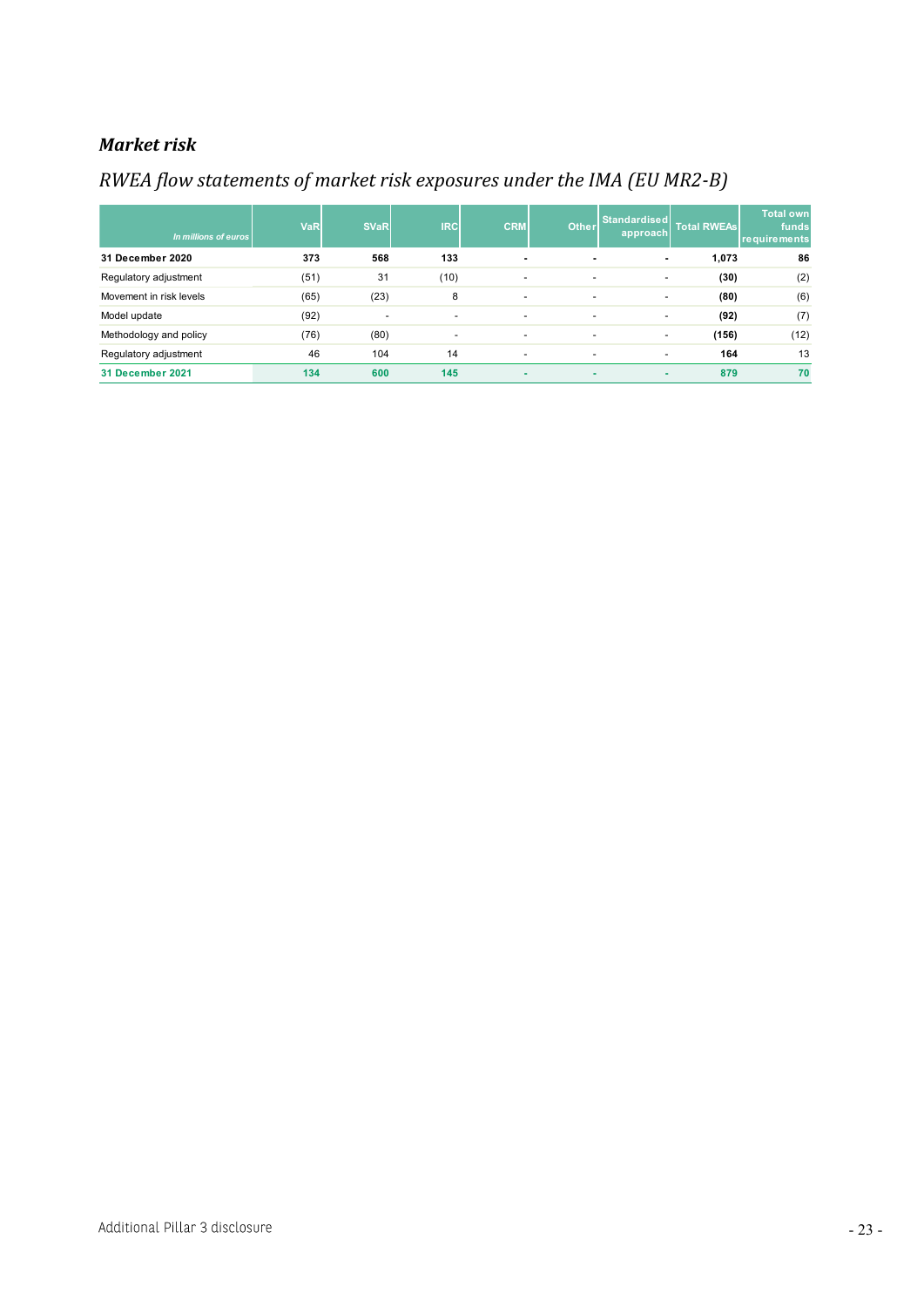#### *Liquidity risk*

## *Quantitative information of LCR (EU LIQ1) \**

<span id="page-23-0"></span>

|                                                                                            |                     |                                | Total unweighted value (average) |         | Total weighted value (average) |                                |              |                  |
|--------------------------------------------------------------------------------------------|---------------------|--------------------------------|----------------------------------|---------|--------------------------------|--------------------------------|--------------|------------------|
| In millions of euros                                                                       | 31 December<br>2021 | 30<br><b>September</b><br>2021 | 30 June 2021                     | 2021    | 31 March 31 December<br>2021   | 30<br><b>September</b><br>2021 | 30 June 2021 | 31 March<br>2021 |
| Number of data points used in the calculation of averages                                  | 12                  | 12                             | 12                               | 12      | 12                             | 12                             | 12           | 12               |
| HIGH-QUALITY LIQUID ASSETS (HQLA)                                                          |                     |                                |                                  |         |                                |                                |              |                  |
| TOTAL HIGH-QUALITY LIQUID ASSETS (HQLA)                                                    |                     |                                |                                  |         | 56,549                         | 55,035                         | 52,375       | 46,588           |
| <b>CASH - OUTFLOWS</b>                                                                     |                     |                                |                                  |         |                                |                                |              |                  |
| Retail deposits and deposits from small business customers, of which:                      | 115,365             | 113,893                        | 111,917                          | 109,639 | 8,063                          | 7,945                          | 7,767        | 7,561            |
| Stable deposits                                                                            | 75,317              | 74,379                         | 73,518                           | 72,602  | 3,766                          | 3,719                          | 3.676        | 3,630            |
| Less stable deposits                                                                       | 40,049              | 39,513                         | 38,399                           | 37,037  | 4,297                          | 4,226                          | 4,091        | 3,931            |
| Unsecured wholesale funding                                                                | 39,610              | 39,292                         | 39,688                           | 39,256  | 17,227                         | 17,008                         | 17,422       | 17,035           |
| Operational deposits (all counterparties) and deposits in networks of<br>cooperative banks | 11,494              | 11,472                         | 11,388                           | 11,257  | 2,675                          | 2,661                          | 2.634        | 2,624            |
| Non-operational deposits (all counterparties)                                              | 26,956              | 26,610                         | 27,031                           | 26,819  | 13,393                         | 13,136                         | 13,519       | 13,231           |
| Unsecured debt                                                                             | 1.160               | 1,210                          | 1,269                            | 1,180   | 1,160                          | 1,210                          | 1,269        | 1,180            |
| Secured wholesale funding                                                                  |                     |                                |                                  |         | 1,670                          | 1,505                          | 1,391        | 1,269            |
| Additional requirements                                                                    | 34,917              | 35.443                         | 35.275                           | 34,377  | 5,543                          | 5,765                          | 5,839        | 5,732            |
| Outflows related to derivative exposures and other collateral requirements                 | 1,426               | 1,419                          | 1,401                            | 1,342   | 1,457                          | 1,449                          | 1,431        | 1,379            |
| Outflows related to loss of funding on debt products                                       |                     |                                | ÷.                               |         | $\overline{\phantom{a}}$       |                                |              |                  |
| Credit and liquidity facilities                                                            | 33,491              | 34,024                         | 33,874                           | 33,035  | 4,086                          | 4,316                          | 4,408        | 4,353            |
| Other contractual funding obligations                                                      | 3,342               | 3,305                          | 3,063                            | 2,911   | 3,342                          | 3,305                          | 3,063        | 2,911            |
| Other contingent funding obligations                                                       | 16.982              | 16.557                         | 13,231                           | 9,673   | 243                            | 229                            | 208          | 192              |
| <b>TOTAL CASH OUTFLOWS</b>                                                                 |                     |                                |                                  |         | 36,088                         | 35,756                         | 35,691       | 34,701           |
| <b>CASH - INFLOWS</b>                                                                      |                     |                                |                                  |         |                                |                                |              |                  |
| Secured lending (e.g. reverse repos)                                                       | 2,716               | 2.898                          | 3.580                            | 6,530   | 16                             | $\mathbf{1}$                   | 52           | 200              |
| Inflows from fully performing exposures                                                    | 8,669               | 8,529                          | 8,604                            | 8,752   | 6,618                          | 6,450                          | 6,549        | 6,659            |
| Other cash inflows                                                                         |                     | $\sim$                         | $\overline{a}$                   | ÷,      |                                |                                |              | $\sim$           |
| <b>TOTAL CASH INFLOWS</b>                                                                  | 11,385              | 11,427                         | 12,184                           | 15,282  | 6,634                          | 6,451                          | 6,601        | 6,859            |
| Inflows subject to 75% cap                                                                 | 11.385              | 11,427                         | 12,184                           | 15,282  | 6.634                          | 6,451                          | 6,601        | 6,859            |
| <b>LIQUIDITY BUFFER</b>                                                                    |                     |                                |                                  |         | 56,549                         | 55,035                         | 52,375       | 52,375           |
| <b>TOTAL NET CASH OUTFLOWS</b>                                                             |                     |                                |                                  |         | 29,454                         | 29,305                         | 29,090       | 29,090           |
| <b>LIQUIDITY COVERAGE RATIO</b>                                                            |                     |                                |                                  |         | 192%                           | 188%                           | 180%         | 180%             |

<span id="page-23-1"></span>*(\*) The data presented in this table are calculated as the rolling average over the twelve latest month-end values.*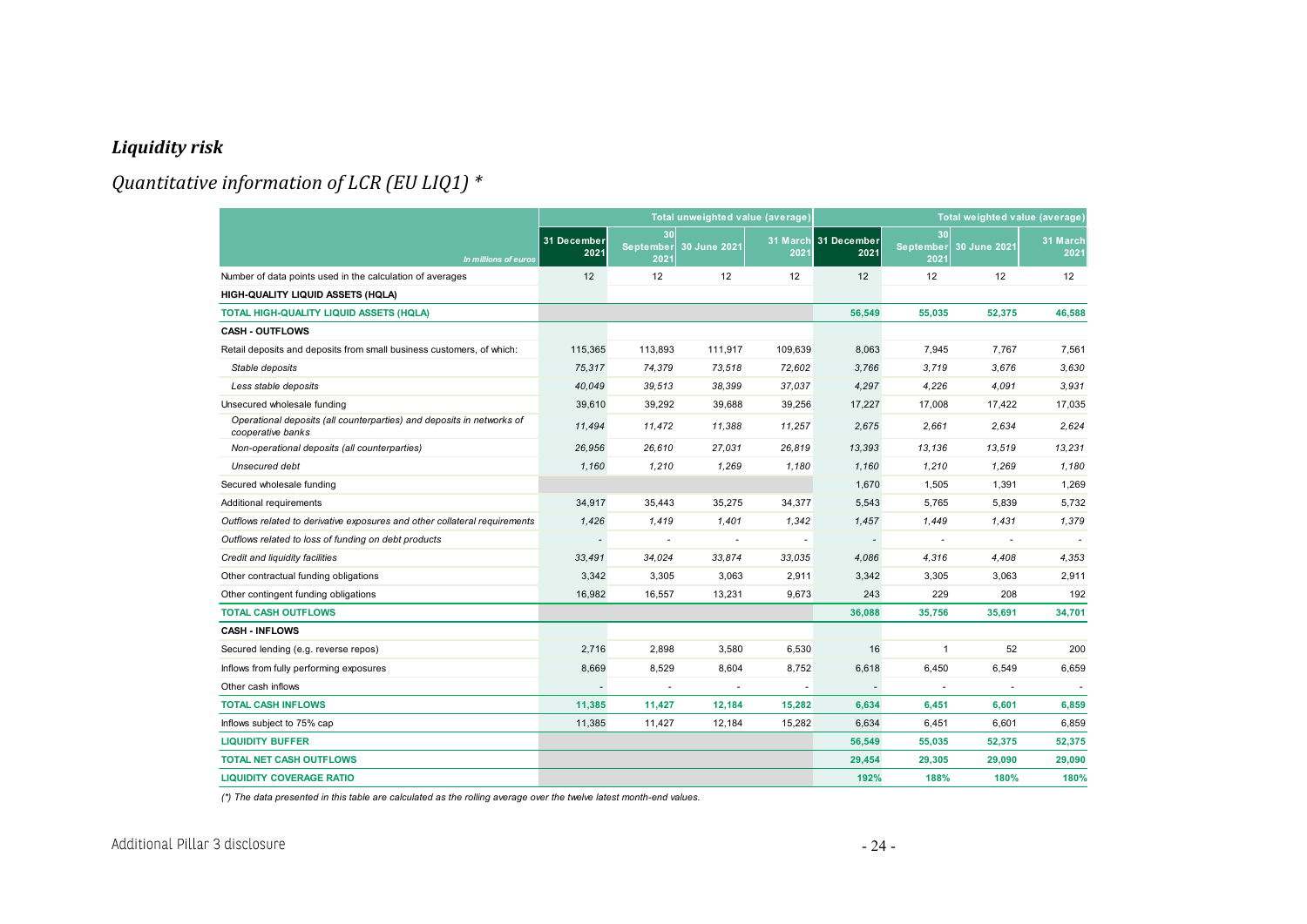#### <span id="page-24-0"></span>*Net Stable Funding Ratio (EU LIQ2)*

|                                                                                                                                                                  |                                       | 31 December 2021 |                          |                          |          |
|------------------------------------------------------------------------------------------------------------------------------------------------------------------|---------------------------------------|------------------|--------------------------|--------------------------|----------|
|                                                                                                                                                                  | Unweighted value by residual maturity |                  |                          |                          | Weighted |
| In millions of euros                                                                                                                                             | No maturity                           | $\leq 6$ months  | 6 months to<br>$< 1$ yr  | $\geq 1$ yr              | value    |
| Available stable funding (ASF) Items                                                                                                                             | $\overline{\phantom{a}}$              |                  | $\overline{\phantom{a}}$ | $\overline{\phantom{a}}$ |          |
| Capital items and instruments                                                                                                                                    |                                       |                  | L                        | 21,404                   | 21,404   |
| Own funds                                                                                                                                                        |                                       |                  |                          | 21,404                   | 21,404   |
| Other capital instruments                                                                                                                                        |                                       |                  |                          |                          |          |
| Retail deposits                                                                                                                                                  |                                       | 114,572          | 439                      | 2,240                    | 109,590  |
| Stable deposits                                                                                                                                                  |                                       | 76,792           | $\overline{\phantom{a}}$ |                          | 72,952   |
| Less stable deposits                                                                                                                                             |                                       | 37,780           | 439                      | 2,240                    | 36.637   |
| Wholesale funding:                                                                                                                                               |                                       | 57,485           | 1,284                    | 37,635                   | 54,647   |
| Operational deposits                                                                                                                                             |                                       | 11,641           | 0                        | $\overline{\phantom{a}}$ | 5,820    |
| Other wholesale funding                                                                                                                                          |                                       | 45,845           | 1,284                    | 37,635                   | 48,826   |
| Interdependent liabilities                                                                                                                                       |                                       |                  | ÷,                       | $\overline{\phantom{a}}$ |          |
| Other liabilities:                                                                                                                                               |                                       | 5,943            | 926                      | 7,395                    | 7,858    |
| <b>NSFR</b> derivative liabilities                                                                                                                               |                                       |                  |                          |                          |          |
| All other liabilities and capital instruments not included in the above categories                                                                               |                                       | 5,943            | 926                      | 7,395                    | 7,858    |
| <b>TOTAL AVAILABLE STABLE FUNDING (ASF)</b>                                                                                                                      |                                       |                  |                          |                          | 193,499  |
| Required stable funding (RSF) Items                                                                                                                              |                                       |                  |                          |                          |          |
| Total high-quality liquid assets (HQLA)                                                                                                                          |                                       |                  |                          |                          | 838      |
| Assets encumbered for a residual maturity of one year or more in a cover pool                                                                                    |                                       |                  |                          | 2,944                    | 2,502    |
| Deposits held at other financial institutions for operational purposes                                                                                           |                                       | 1,619            |                          |                          |          |
| Performing loans and securities:                                                                                                                                 |                                       | 29,067           | 16,887                   | 122,680                  | 121,527  |
| Performing securities financing transactions with financial customers collateralised by<br>Level 1 HQLA subject to 0% haircut                                    |                                       | 3,787            | 1,129                    | 858                      | 1,441    |
| Performing securities financing transactions with financial customer collateralised by<br>other assets and loans and advances to financial institutions          |                                       | 11,940           | 4,024                    | 20                       | 3,199    |
| Performing loans to non-financial corporate clients, loans to retail and small business<br>customers, and loans to sovereigns, and PSEs, of which:               |                                       | 13,228           | 11,708                   | 54,025                   | 59,353   |
| With a risk weight of less than or equal to 35% under the Basel II Standardised<br>Approach for credit risk                                                      |                                       |                  |                          | 0                        |          |
| Performing residential mortgages, of which:                                                                                                                      |                                       |                  |                          | 55,824                   | 45,678   |
| With a risk weight of less than or equal to 35% under the Basel II Standardised<br>Approach for credit risk                                                      |                                       |                  |                          | 55,824                   | 45,678   |
| Other loans and securities that are not in default and do not qualify as HQLA, including<br>exchange-traded equities and trade finance on-balance sheet products |                                       | 112              | 26                       | 11,952                   | 11,857   |
| Interdependent assets                                                                                                                                            |                                       |                  |                          |                          |          |
| Other assets:                                                                                                                                                    |                                       |                  |                          |                          |          |
| Physical traded commodities                                                                                                                                      |                                       |                  |                          |                          |          |
| Assets posted as initial margin for derivative contracts and contributions to default funds<br>of CCPs                                                           |                                       | 67               |                          |                          | 57       |
| <b>NSFR</b> derivative assets                                                                                                                                    |                                       | 3,658            |                          |                          | 1,823    |
| NSFR derivative liabilities before deduction of variation margin posted                                                                                          |                                       |                  |                          | $\mathbf{1}$             | 377      |
| All other assets not included in the above categories                                                                                                            |                                       | 1,469            | 406                      | 13,857                   | 15,290   |
| Off-balance sheet items                                                                                                                                          |                                       | 37,087           |                          | 8,021                    | 2,406    |
| <b>TOTAL RSF</b>                                                                                                                                                 |                                       |                  |                          |                          | 144,821  |
| <b>Net Stable Funding Ratio (%)</b>                                                                                                                              |                                       |                  |                          |                          | 134%     |